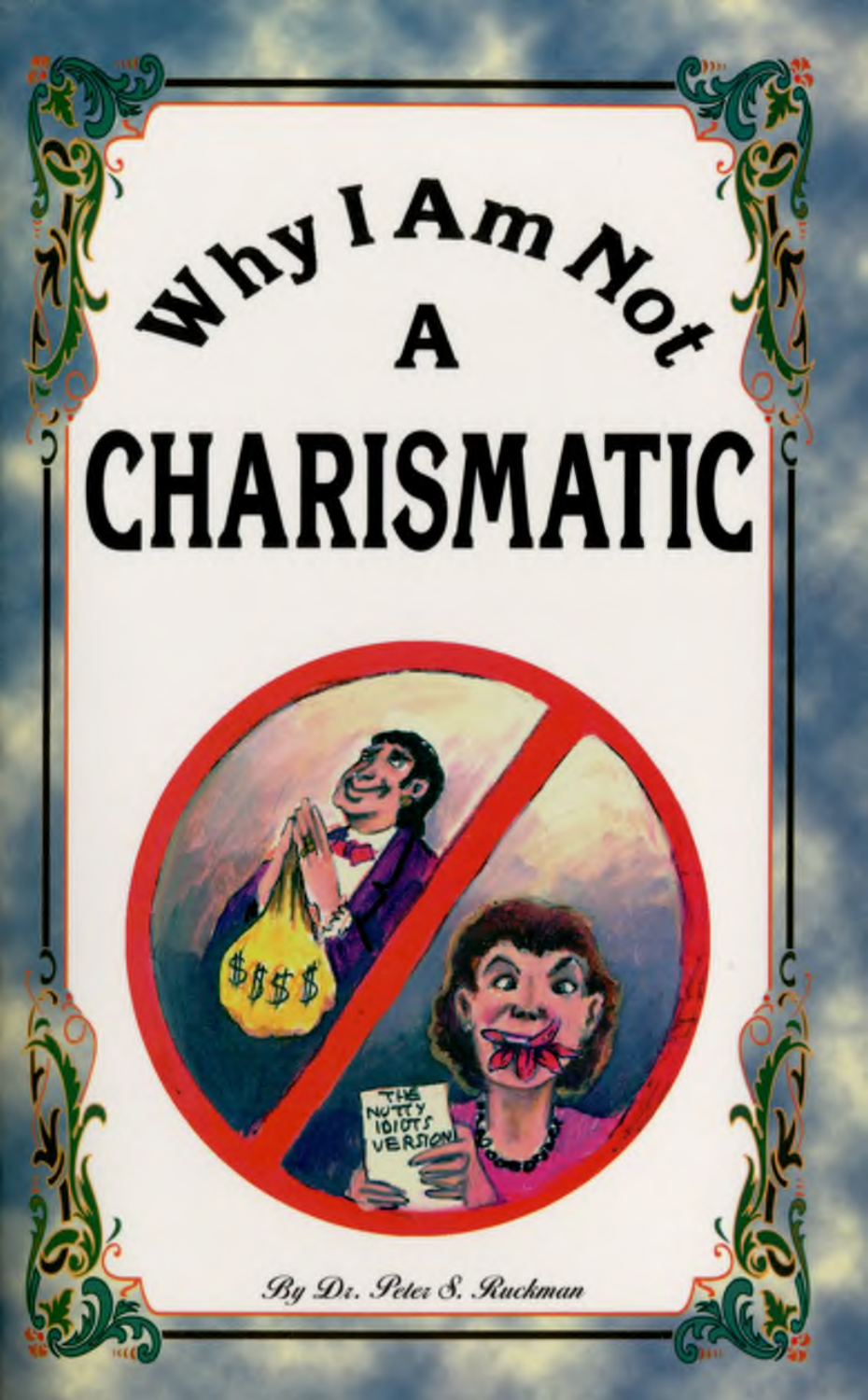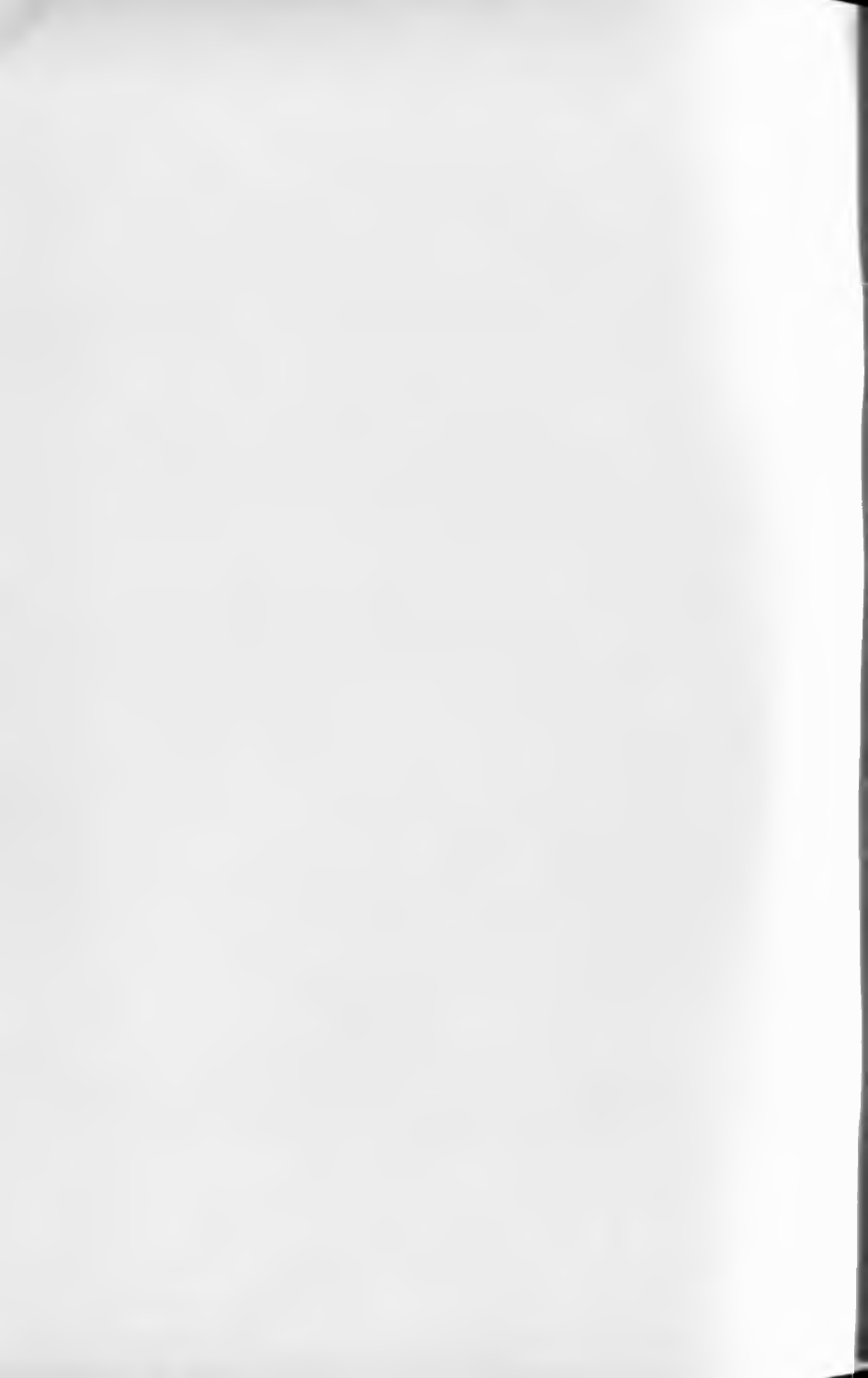# WHY I AM NOT A CHARISMATIC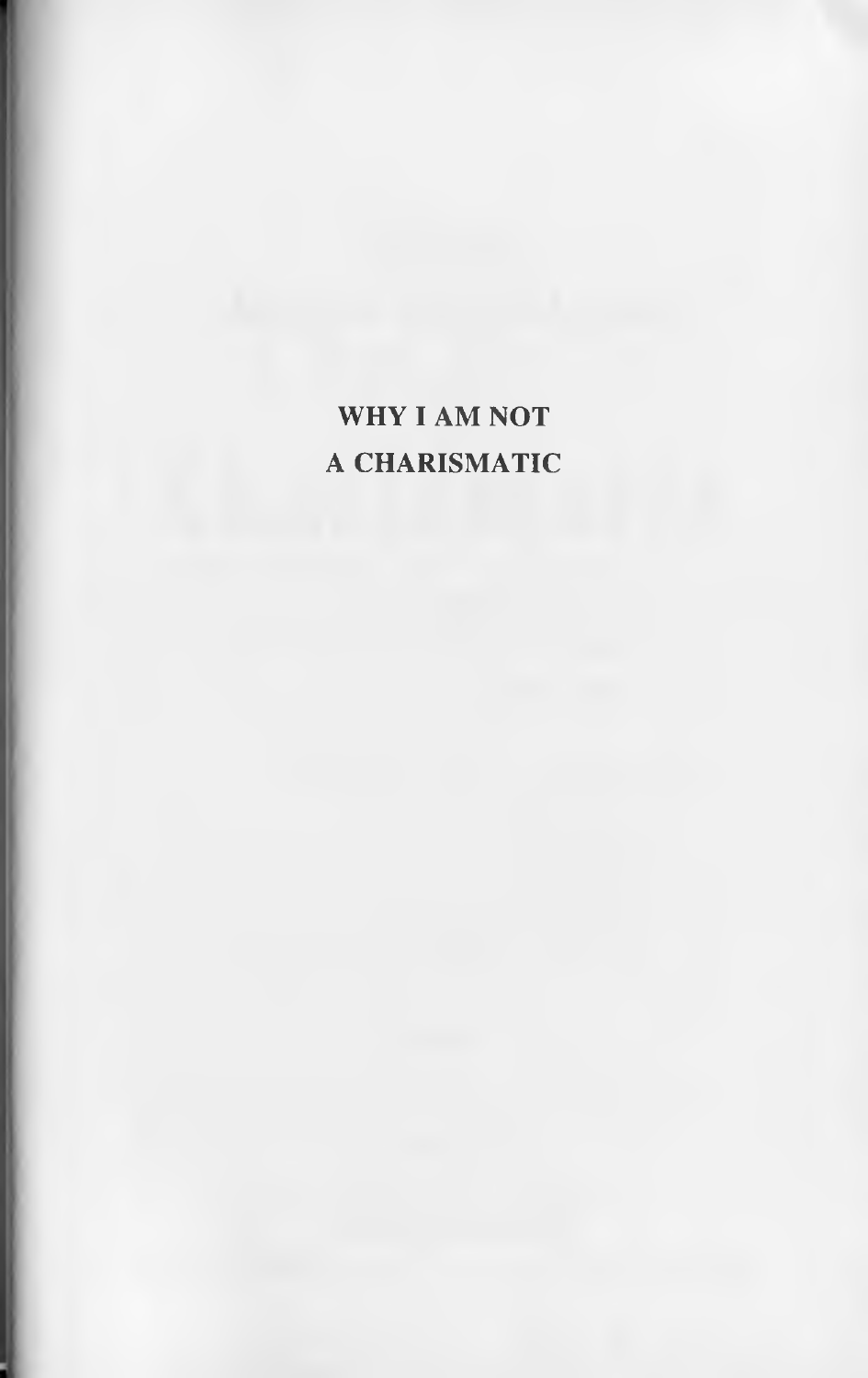## **Other Materials Available**

### \*\*\*

#### *By Dr. Peter S. Ruckman:*

- **\* Bible Believer's Commentary Series**
- **\* Beginning and Advanced Bible Study Material**
- **\* In-Depth Apologetics**
- **\* Numerous Pamphlets on Selected Topics**
- **\* Variety of Gospel Tracts**
- **\* Audio Cassettes**
- **\* Video Cassettes**

#### *Also Available:*

- **\* AV 1611 Bibles**
- **\* Study Helps**
- **\* Concordances**
- **\* Biographies**
- **\* Evangelism Material**
- **\* Material by Other Authors and Speakers**

#### \*\*\*

*[www.kjvl](http://www.kjvl611)611 .org*

*For FREE Current Catalog write:*

## **BB BOOKSTORE**

P.O. Box 7135 Pensacola, FL 32534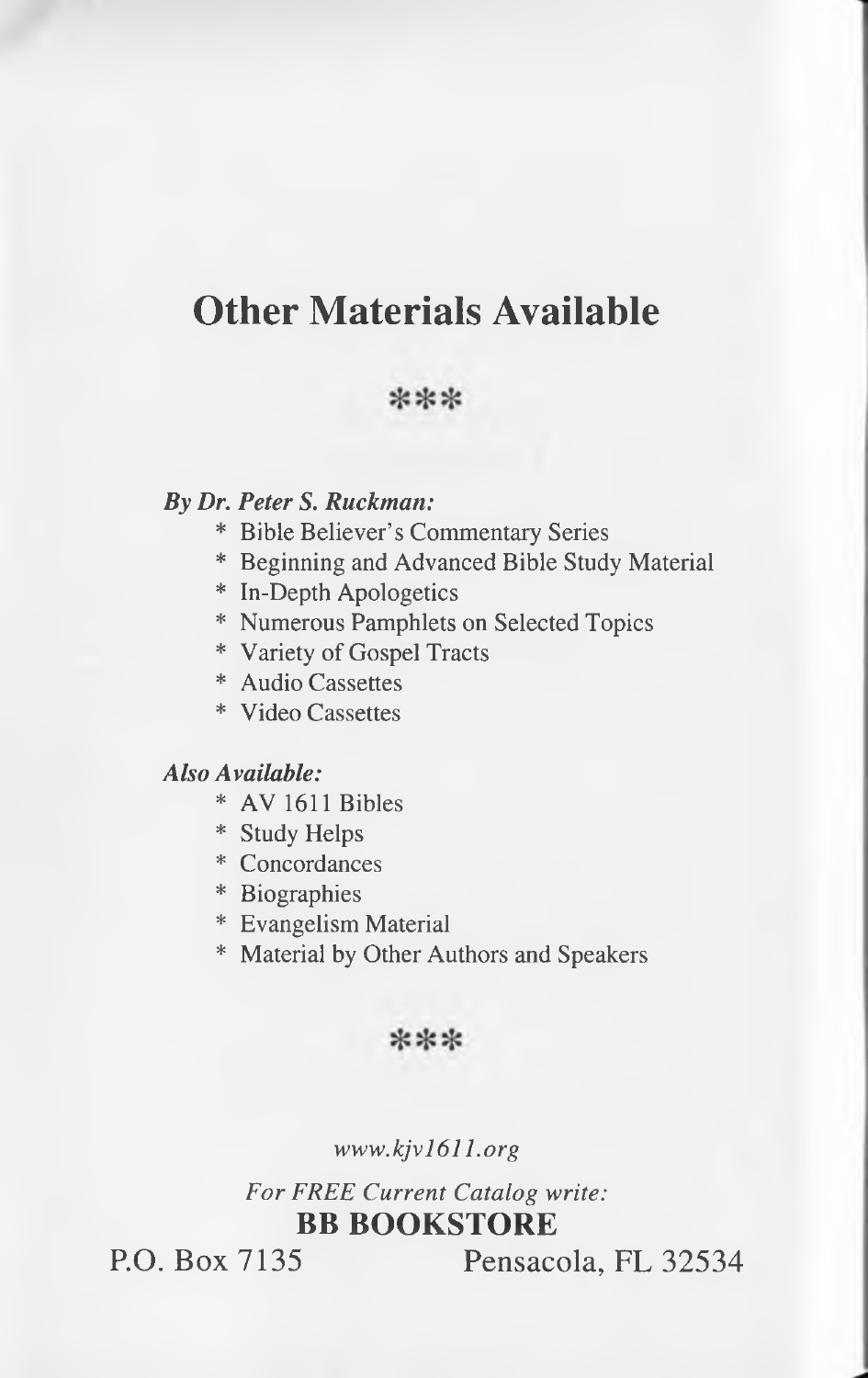# Why **I Am Not a** Charismatic

*BY*

## **PETER S. RUCKMAN**

*B.A., B.D., M .A., Th.M., Ph.D.*

**BB BOOKSTORE**<br>P.O. Box 7135 Pensace

Pensacola, FL 32534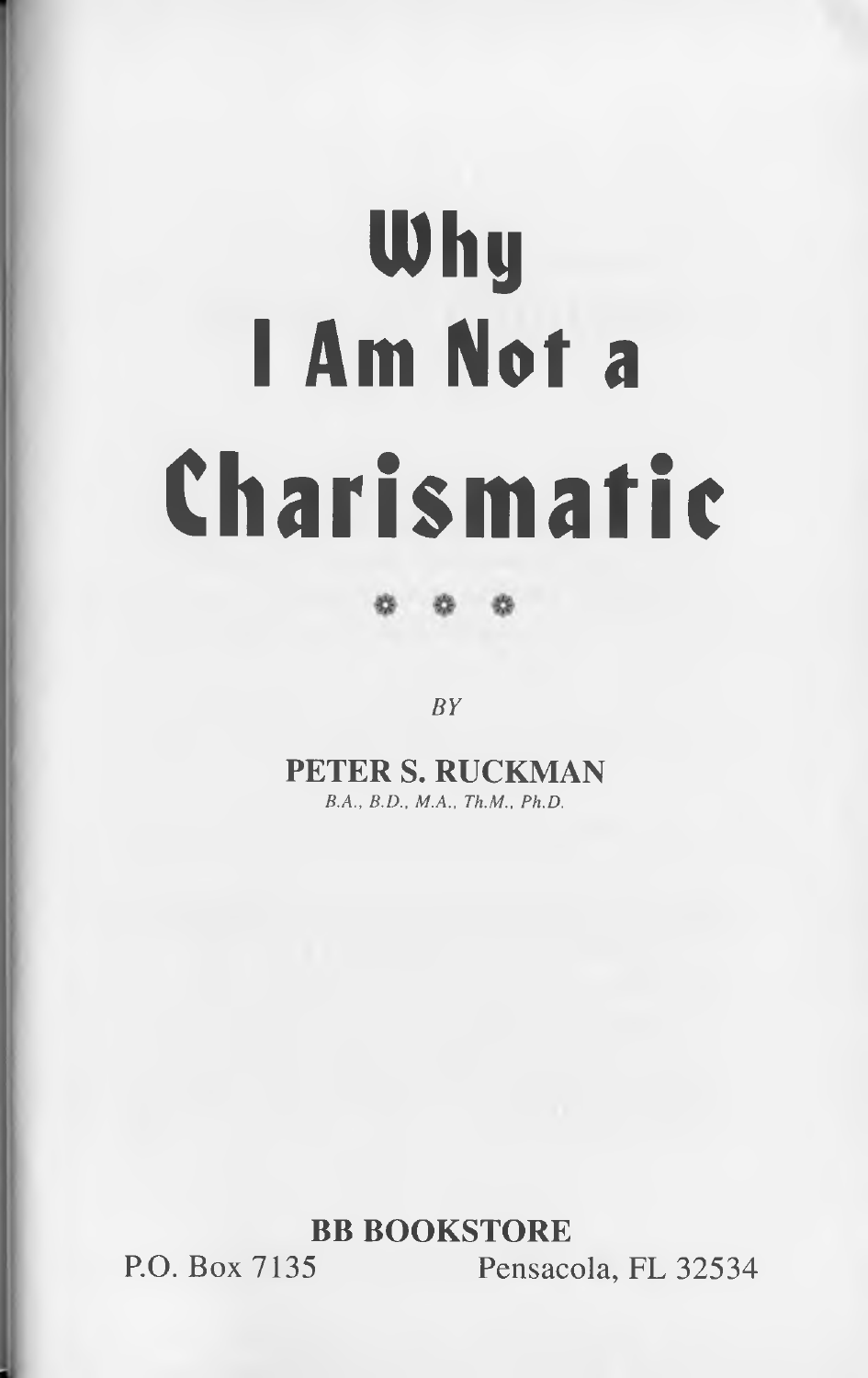## Copyright © 1997 by Peter S. Ruckman All rights reserved

R eprinted . . . .2002

#### PUBLISHER'S NOTE

The Scripture quotations found herein are from the text of the Authorized King James Version of the Bible. Any deviations therefrom are not intentional.

No part of this publication may be reproduced or transmitted in any form or by any means, electronic or mechanical, including photocopying, recording, or any information storage, retrieval system, multimedia, or Internet system, without permission in writing **from the publisher.**

PRINTED IN THE UNITED STATES OF AMERICA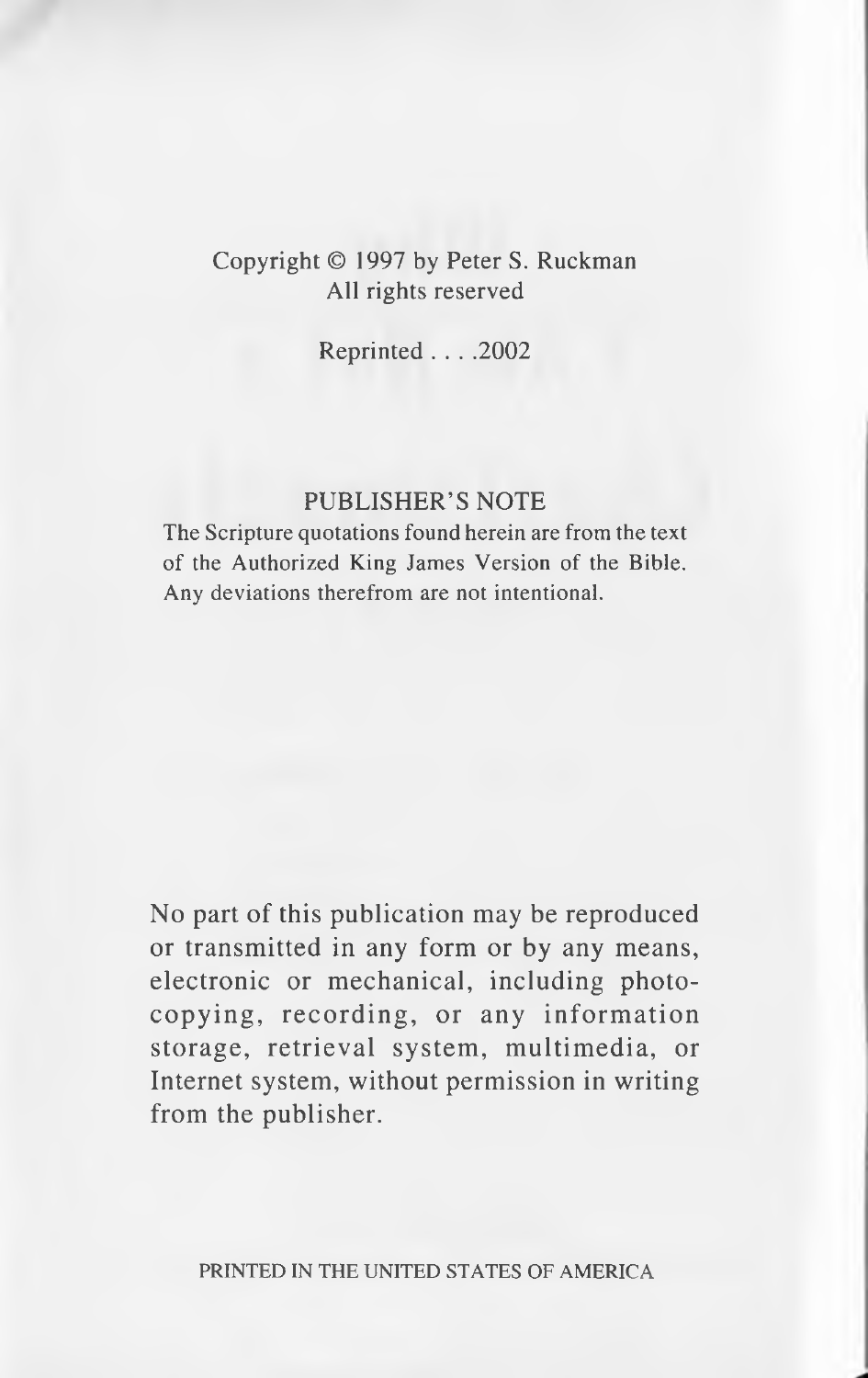# **Table of Contents**

| <b>CHAPTER ONE:</b>                         |
|---------------------------------------------|
|                                             |
| <b>CHAPTER TWO:</b>                         |
|                                             |
| <b>CHAPTER THREE:</b>                       |
| Some Insane "Christian" Conversations  18   |
| <b>CHAPTER FOUR:</b>                        |
| Watching The Phony Apostles At Work  26     |
| <b>CHAPTER FIVE:</b>                        |
| The Passive Christian "Punks" in Laodicea37 |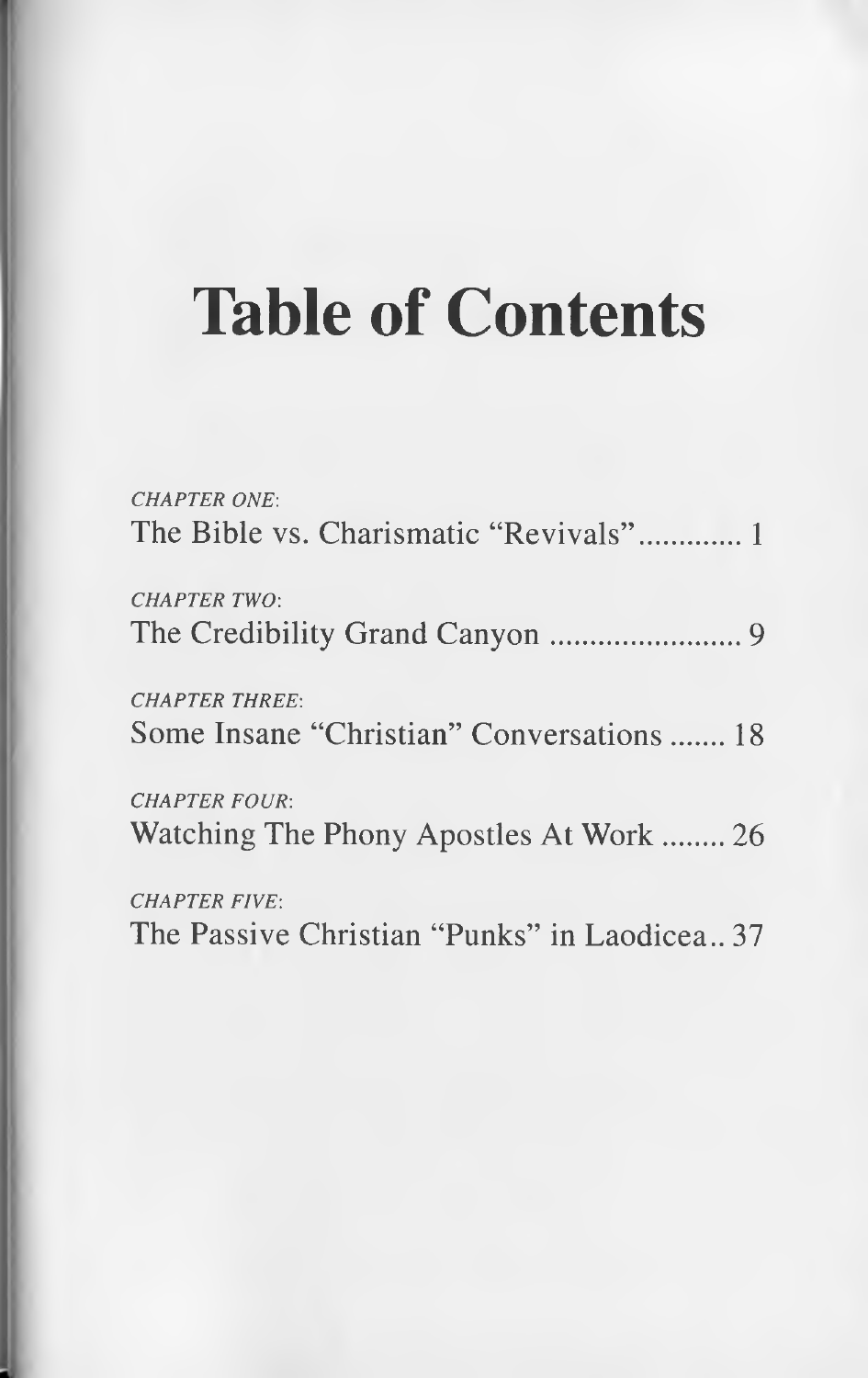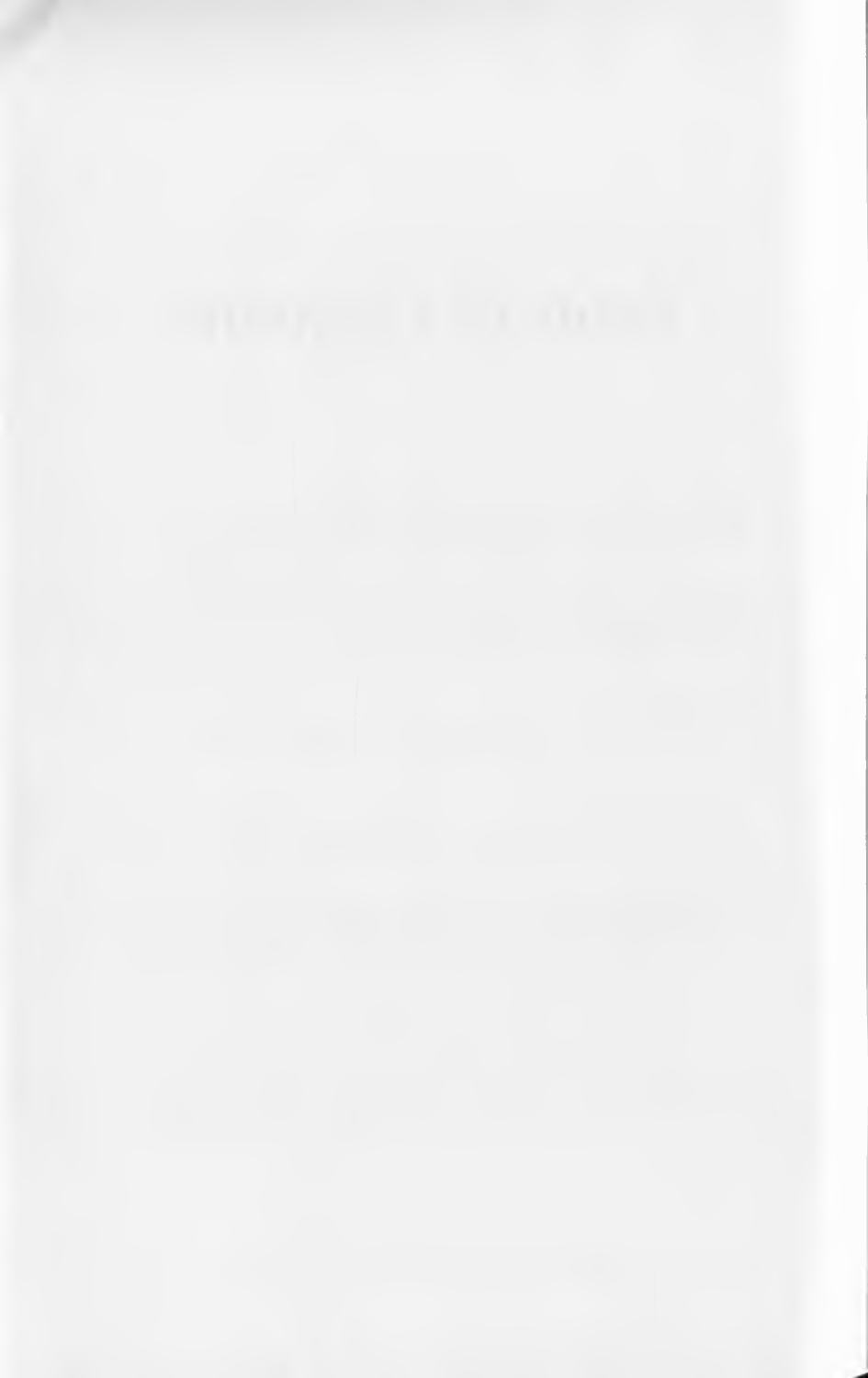<span id="page-8-0"></span>

# **The Bible vs. Charismatic "Revivals"**

The first reason why I am not a "Charismatic" is because I spend a lot of time reading *the Bible;* I take it to mean what it says and say what it means. For example, when I read that the apostolic "signs"  $(2 \text{ Cor. } 12:12)$  are signs given to Jewish apostles (Mark 16:12-20) because "the Jews require a sign" (1 Cor. 1:22), I believe what I read. When I find these "signs" manifest in the book of *The Acts of the APOSTLES* (Acts 2:43), I assume they are there because they were said to follow the ministry of the *Jewish apostles* (Mark 16:17-20). When I learn that the nation of Israel begins with "signs" (Deut. 4:34), and the first time the word shows up (Exod. 4:9) it shows up with the first leader of the *Jews as a nation* (Exod. 4), and I note that the *Jewish Sabbath* was a "SIGN" given to Israel (Ezek. 20:2) at Mt. Sinai (Neh. 9:14), I "know where I am," theologically speaking, when dealing with Gentile Christians who claim to have the *Jewish apostolic SIGNS* given to Israel. I am dealing with *liars.*

Revelation 2:2 says they are "LIARS."

So we have seen, since the days of the Bethel Bible College (Topeka, Kansas, 1900) and the Azusa Street Mission (Los Angeles, 1905), a steady string of "Spirit-filled" *liars,* "tongues-speaking" *liars,* "Promise-Keeping" *liars,* "seed-faith" *liars,*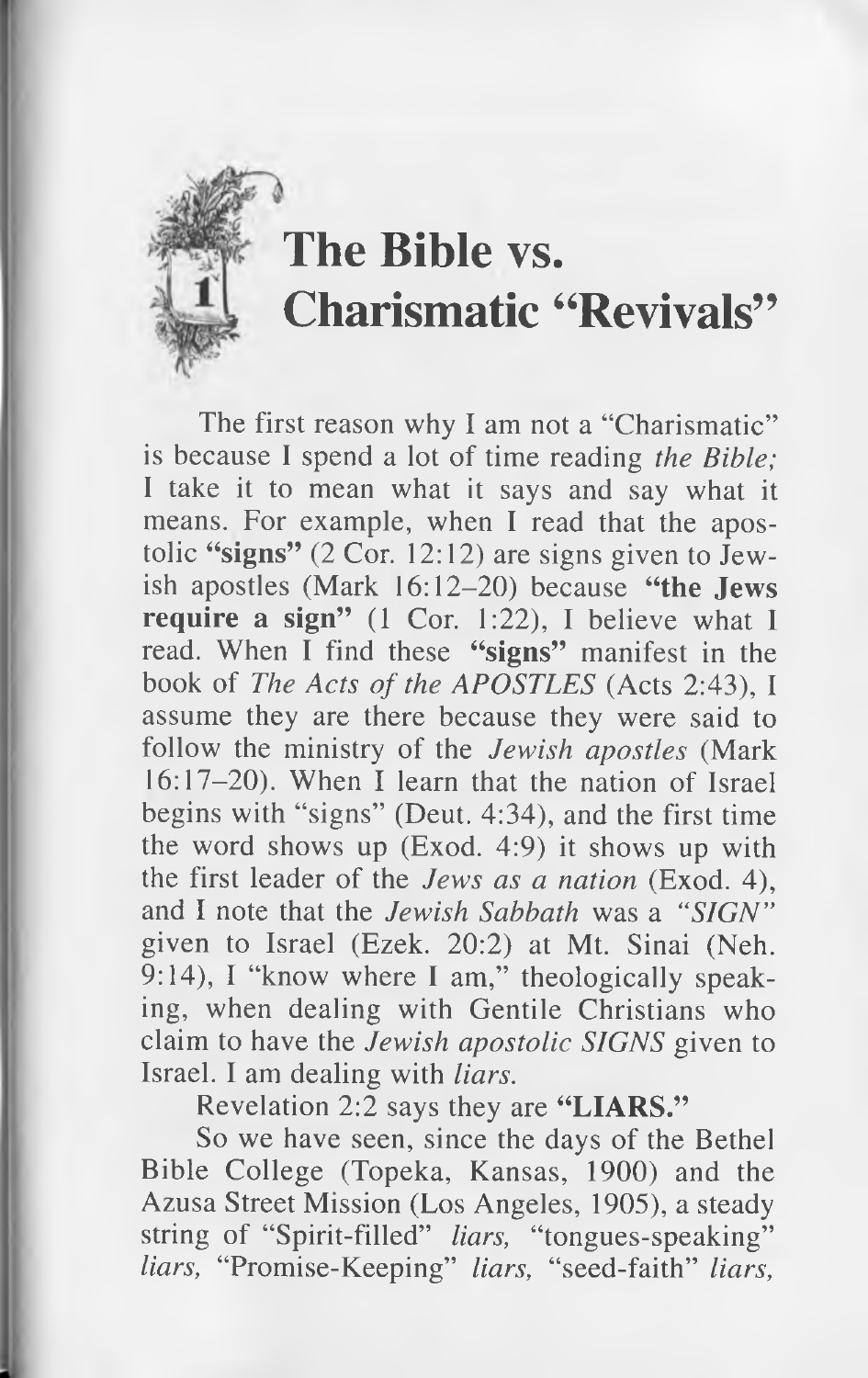"divine-healing" *liars,* "devil-binding" *liars,* plus thousands of just plain *Charismatic liars.*

Among them are their "mentors" and "role models." A few would be Aimee Semple Mc-Pherson, A. A. Allen, William Branham, Oral Roberts, T. L. Osborne, Benny Hinn, Marilyn Hickey, Robert Tilton, Jimmy Swaggart, Jimmy and Tammy Bakker, Kathyrn Kuhlman, Kenneth Hagin, Kenneth Copeland, Marvin Gorman, and so forth. Every ten years one of these fake "apostles" proves to be a dud, but he (or she) is immediately replaced with a bigger dud, because there is always a new crop of professing Christians who fall for the con man's (or woman's) pitch. The "pitches" are SOP with all of the counterfeit apostles and their counterfeit Jewish "signs."

"Release your faith."

"Plant this SEED FAITH PROMISE."

"Touch the radio (or TV) as a point of contact."

"The Devil is a defeated enemy: you can BIND him."

"Greater is He that is in you . . . ."

"Remember, Jesus is Lord!"

"Something GOOD is going to happen to you today!"

"God told me last night that He was going to  $\ldots$  ."

"Reach out and SHARE the love of Christ."

"Only believe, only believe, all things are . . . ."

"In the name of Jesus of Nazareth I command you unclean spirit

"Slain in the Spirit."

"Place this prayer cloth (or shawl) under your pillow and  $\ldots$ .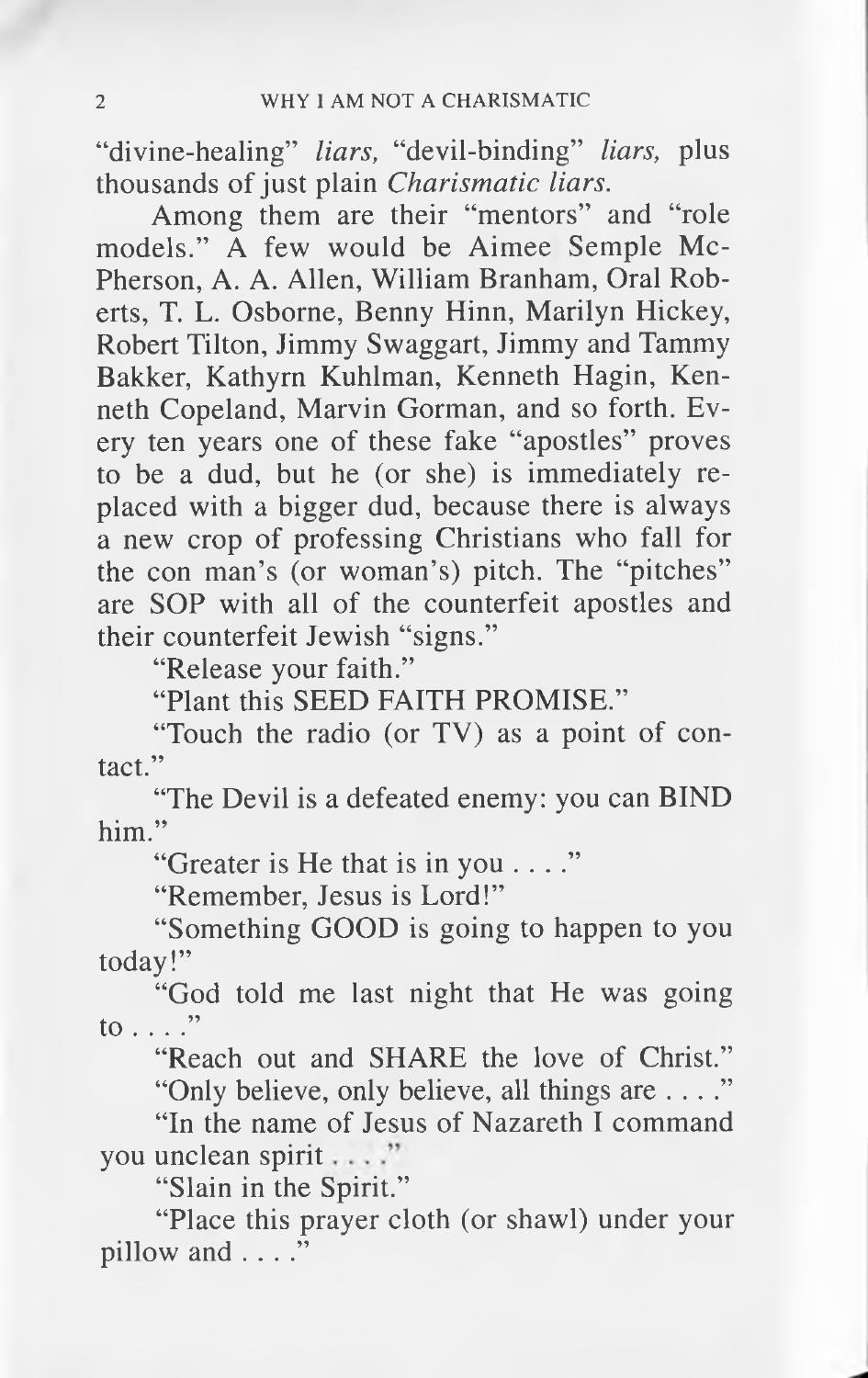"For an offering of \$10.00 or more we will send you, *absolutely free,* a two-cent drop of oil from one of the very olive trees in Gethsamane where Jesus prayed."

"For a gift offering of \$50.00 we will send you, *absolutely free,* gift offer no. 25: three ounces of real dirt from the Promised Land! We will give anyone \$1,000 if they can prove this dirt is not genuine Palestinian soil from the land of Jesus' birth!"

"Raise your hands everyone! Say Alleluia! Alleluia! etc."

"Everyone give her (or him) a good hand!"

"Get this Holy Ghost-anointed rock record." "Get this Holy Ghost-anointed cloth."

"This last book I wrote is anointed by the Holy

Ghost<sup>"</sup>

And so on into the night, and I mean "night": pitch black, *spiritual DARKNESS* is the most outstanding thing about *all* Charismatic preachers that I have noticed, since 1949. After observing them, reading after them, listening to them, and talking with their converts, I am convinced that they are the most *anti-Scriptural,* powerless, fruitless professing Christians inside the Body of Christ, with the possible exceptions of Calvinists and Hyper-Dispensationalists, although both of those deadhead groups can quote a great deal more Scripture than the Charismatics can.

We have, here in Pensacola, a prime example of these false apostles: he is an elderly pastor (John Kilpatrick) of an Assembly of God church in Brownsville who claimed that 85,000 souls were saved in his church in one year (1996-1997). *That is more than the population of the city of Pensa-*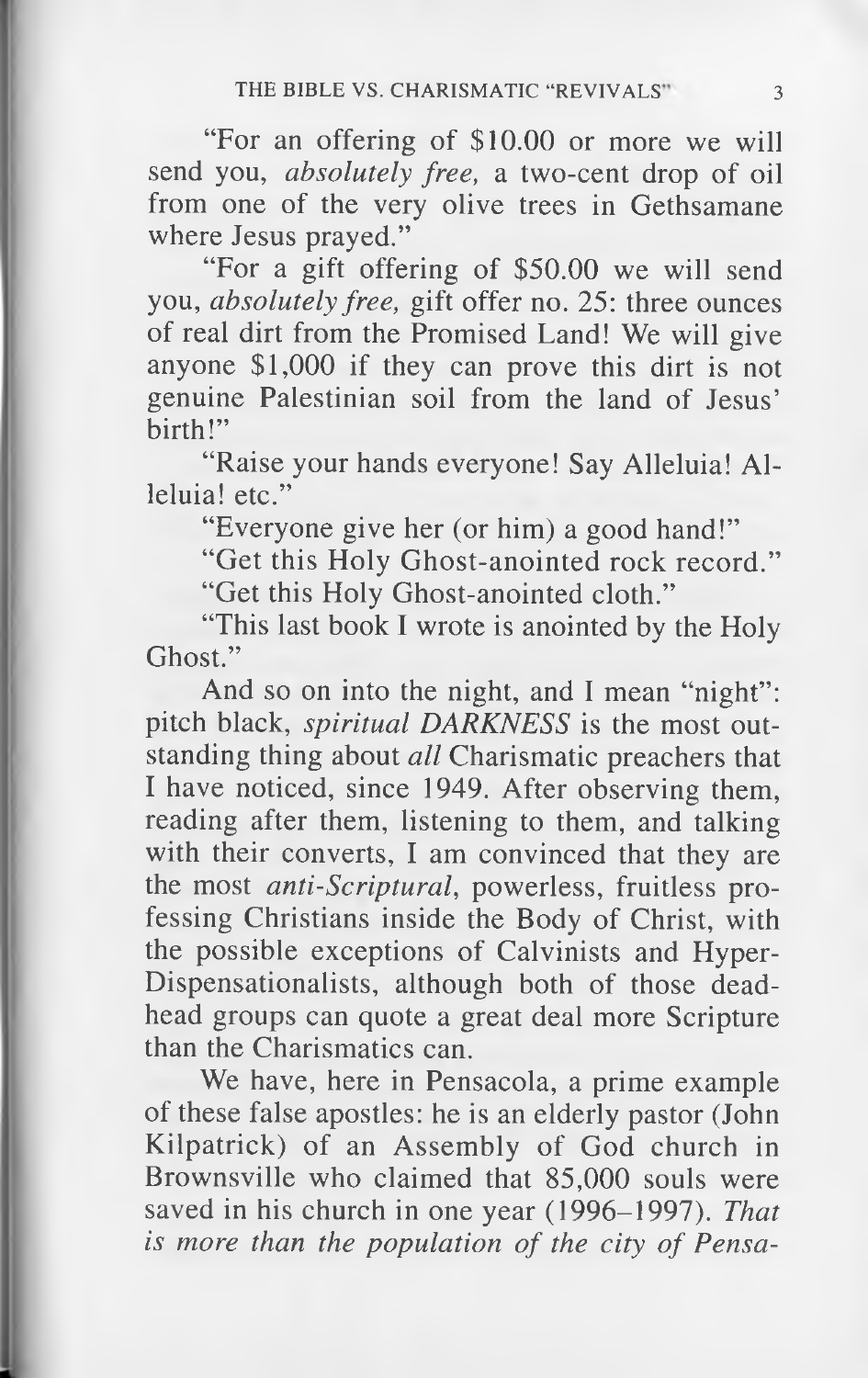*cola.* This mighty, earth-shaking "revival" didn't produce ONE street preacher, ONE soulwinner, ONE Bible teacher, ONE author of a Scriptural work, ONE liquor store shut down, ONE "adult movie" place closed, ONE nightclub closed, or ONE businessman, doctor, lawyer, city councilman, or preacher who openly and publicly confessed that he had experienced *the new birth* at *any* time during the meeting. You would think that somewhere in 85,000 "retreads" that a couple of "leading citizens" would have gotten up the nerve to tell the public of their conversion to Christ. NOT *ONE* SHOWED UP DURING OR *AFTER* THE "REVIVAL."

We can "read" pious, little, depraved counterfeits like that as easily as we can digest a thirdgrade McGuffy Reader. If one "first time" profession of faith was real (out of 1,000), eighty-five people got saved. I have seen that many grown men saved in *less than a month,* and all of them *professed* to have received the Lord Jesus for the FIRST time. As anyone knows (who knows all Pentecostal preachers), all Assembly of God preachers, and all Charismatic preachers (as all *Campbellite preachers* and all *Catholic priests*) believe that any of their converts (or parishioners or congregation) can LOSE salvation *and GET IT BACK any number of times. The "plan of salva*tion" in ALL of these anti-Scriptural groups is "Ye must be born again and again, etc." Eighty-five thousand "conversions" in any Assembly of God outfit— at least the modern ones (after 1950) would mean nothing except 85 people were probably real "converts"; and 84,915 backslidden, *Bible-rejecting,* good-for-nothing Corinthians (see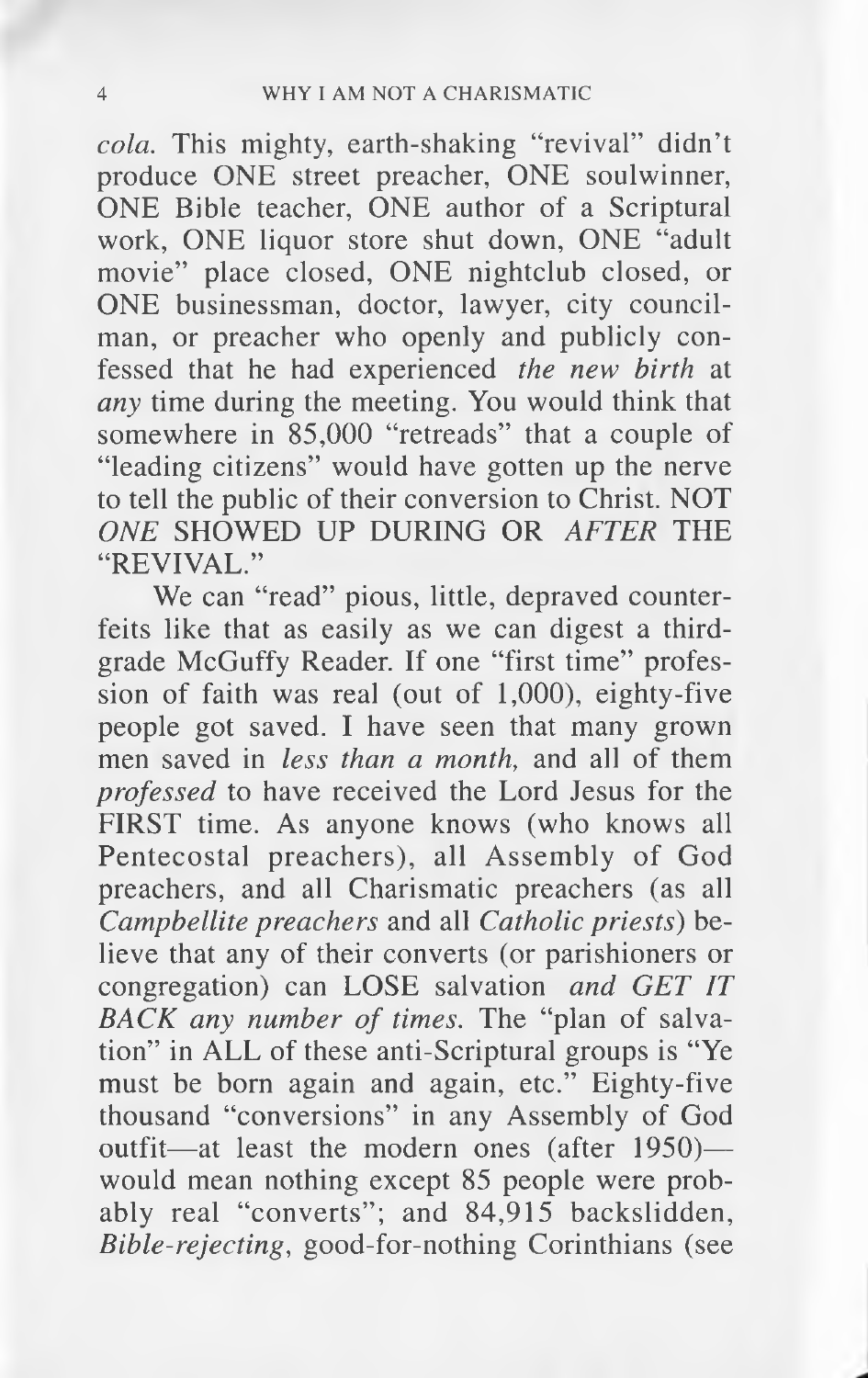1 Cor. 5-6, 14, etc.) either got the hell scared out of them again, or wanted to feel something *(for the third or ninth time;* who knows?), or they went down to the altar to get *retreaded.* In this case, after the "Holy Ghost" ( "*another Spirit"* in 2 Cor. 11:4!) really "went to town," John Kilpatrick decided that the Holy Ghost couldn't work *Monday night,* so the "revival" stopped every Monday night *for a year*, and God just worked with people Tuesday through Sunday. Gracious of Him, I am sure.

Now, such things are so common among Charismatics that no Bible believer raises an eyebrow when they happen. Who ever heard of a genuine revival (Moody, Sunday, Finney, Torrey, Chapman, et al.) *stopping* on Monday night? The old time revivalists set up meetings that *began* at a certain date and *ended* on a certain date. Services were only extended beyond the exact time announced if the evangelist saw *cause* for extending them—no nights were "excepted." After the meeting closed, the revival went right on *(if any real revival had actually started)* and was never confined to ANY dates or ANY building during ANY day in the year. No one had to come to one building to get "revived." A real revival goes right on through doctor's offices, sheriff's offices, plants, factories, farms, drugstores, taxicab stands, department stores, banks, insurance companies, churches, schools, and homes for weeks, and sometimes *months,* after the evangelist has gone on to another meeting. No one has to come to one church to get "revived." The great 85,000-soul revival we had here in Pensacola never got off the ground. It accomplished nothing but to herd a bunch of suckers into a religious sideshow. After the meeting "closed" nothing hap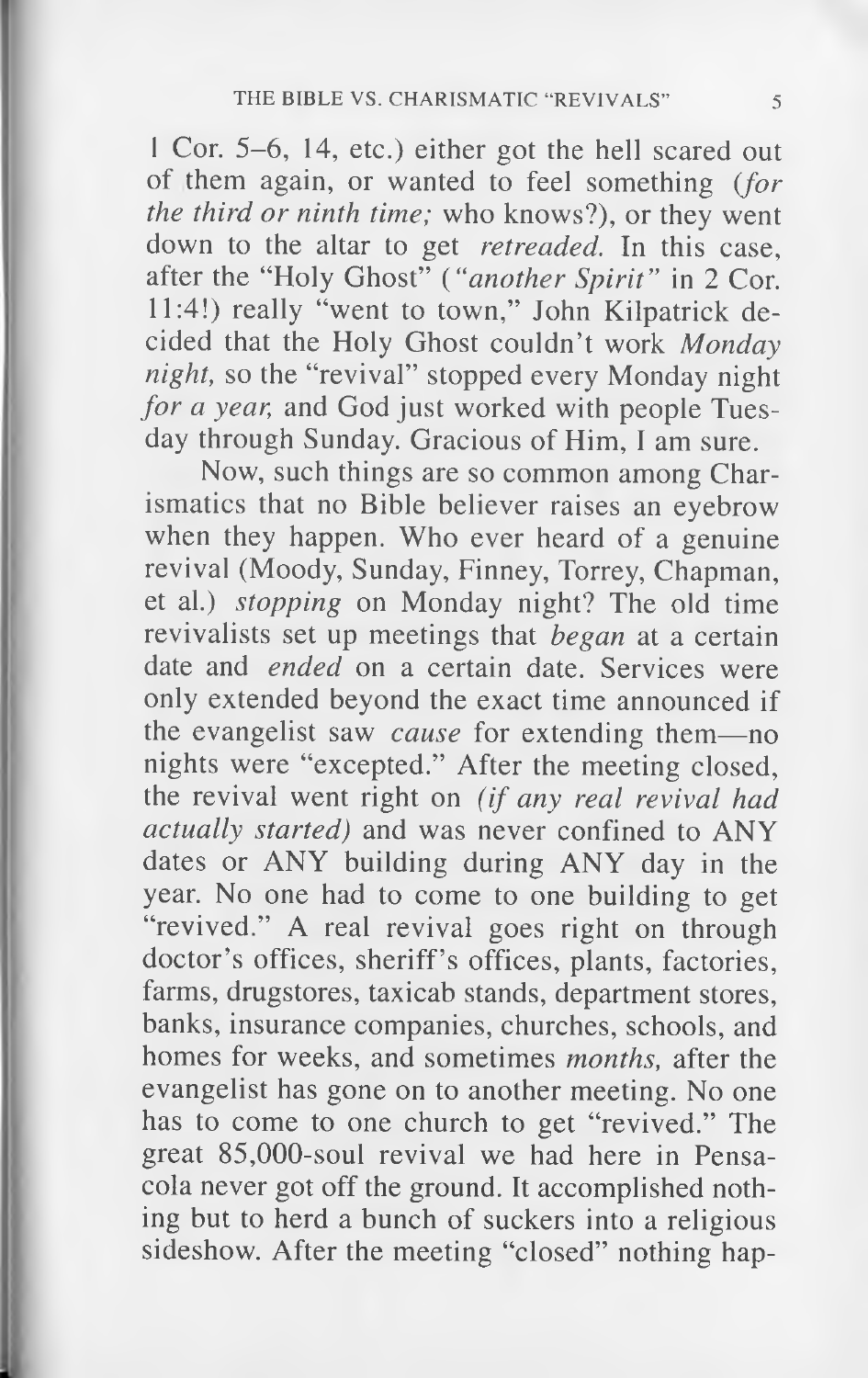pened— the sideshow was over. True, there were enough Charismatic suckers corralled to build some big buildings. For what? *Another Charismatic sideshow.*

That is the Charismatic movement personified.

I sent some of my young men to this sideshow to check out the spiritual temperature. The first two made the mistake of carrying Bibles into the church. "Security agents" told them they couldn't *read their Bible in the church.* The next two dressed in common clothes instead of suits and ties, and checked the climate. The second time they went they were told not to come back unless they *joined the church;* other people "needed their seats." All four reported that not *once* was "the gospel of the grace of God" preached (1 Cor. 15:1-6; Gal. 1:8-12; Acts 20:24), not *once* was the invitation a clear-cut invitation to take Christ's righteousness instead of your own righteousness, not *once* was anyone dealt with out of the Scriptures, personally, and not *once* did anyone publicly testify that it was the *FIRST TIME* THEY HAD EVER RECEIVED THE LORD JESUS CHRIST AS THEIR PERSONAL SAVIOUR. They "fainted" and "*CATCHERS"* caught them.

There is nothing "Scriptural" about a Charismatic revival. If you had \$3,000 for every Christian in the New Testament who was "slain in (or by) the Spirit," you wouldn't have enough money to buy a Hershey "Kiss."

No Charismatic believes ANYTHING in the New Testament where it *defines the doctrines* that deal with Tongues, the Baptism of the Holy Ghost, Eternal Life, Apostolic Signs, Healing, the Authority of the Scriptures vs. Feelings, or the Two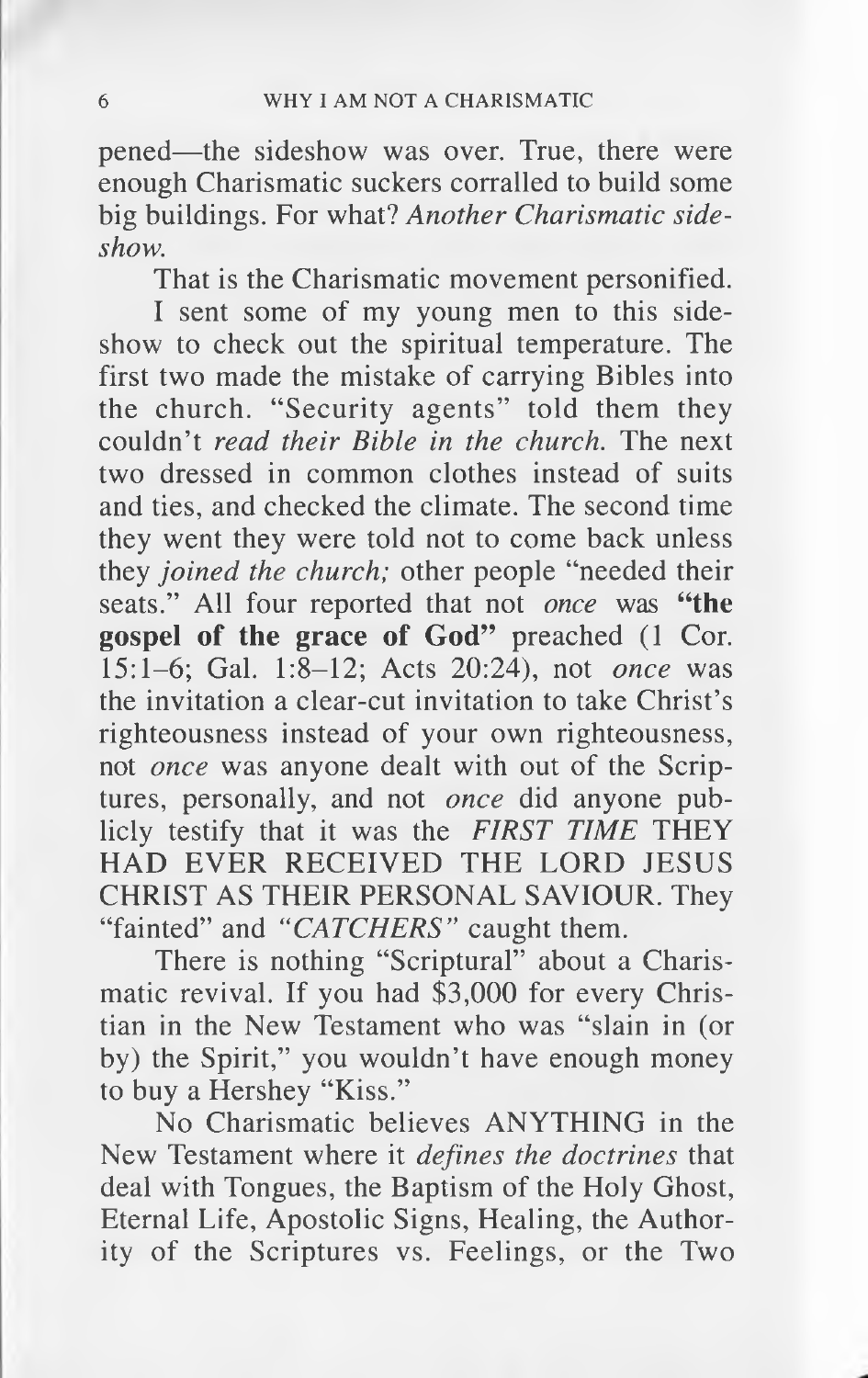Natures in the believer. All Charismatics are Scripturally bankrupt when it comes to doctrine (1 Tim. 4:6, 13, 16). No Charismatic has ever taught "sound doctrine" (1 Tim. 1:10; 2 Tim. 1:13, 4:3; Titus 1:9, 2:1). The *purpose* for which the Holy Ghost WROTE the Bible was primarily DOCTRINAL (2) Tim. 3:16), so the entire Charismatic-Pentecostal movement, from its very inception, denied the *purpose* of the One about Whom they have the most to say: "The Holy Ghost." It was the Holy Ghost who promised to guide and lead the child of God into "ALL TRUTH" and told him that "no LIE is of the truth"  $(1$  John  $2:21$ ).

From its inception (1900), to its present state of emotional-humanism (2003), the entire movement rejected THE TRUTH (John 17:17) and refused to hear it (John 8:40-44). Charismatics have a horror of it today equal to a woman's response upon finding a rattlesnake in her bed.

You can send any Charismatic-Pentecostal "up the wall" by simply turning to Revelation  $2:2$ ; 1 Corinthians 1:22, 14:22; and 2 Corinthians 12:12 and asking him who on earth he thinks he is kidding (see chap. 2 for cases).

I am not a Charismatic because I am a *Bible student.*

I know WHO has the "sign gifts" (1 Cor. 12:7— 10), WHY they have them (1 Cor. 1:22), and WHO they were for (Exod. 4). I know that YOU don't have them, and *neither does your preacher or your pastor or your evangelist.* I know that if they *profess* to have them then they are LIARS (Rev. 2:2) because I have "tried them" and found them to be such. This irreligious jack rabbit here in town who claimed 85,000 conversions has no more spiritual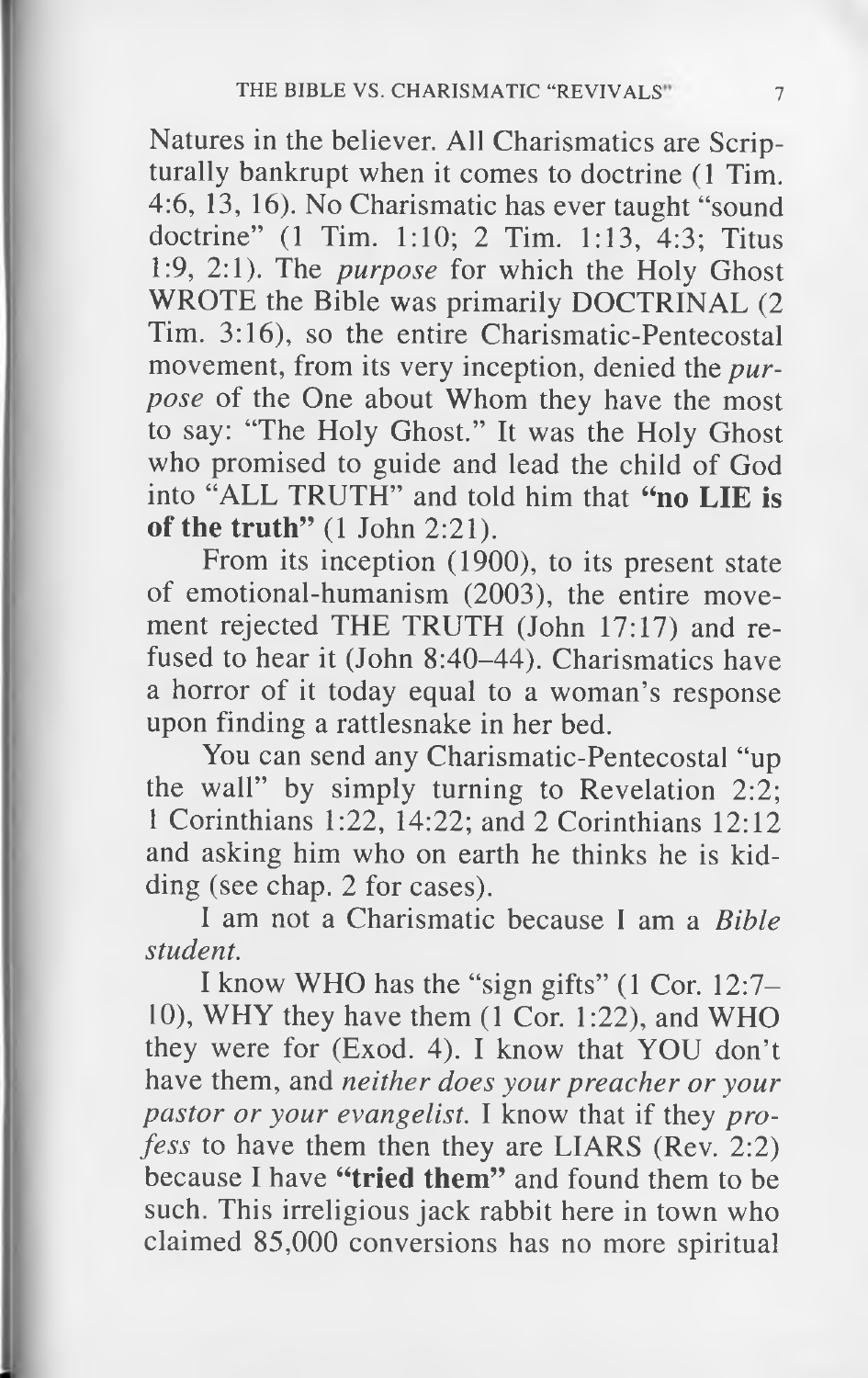gifts than any fourteen-year-old in our DVBS. Very few of *them* would tell a lie like that in order to get attention and have some Bible-rejecting "Christian" think they were *spiritual.* In 85,000 conversions, not *ONE* convert appeared on any TV or radio station in this area to tell about his "conversion," and not ONE of them wrote out a tract or a newspaper article or even a sheet of paper describ-<br>ing his conversion. YOU SEE. JOHN  $\int$ ing his conversion. YOU SEE, KILPATRICK FORGOT THAT A NEW CHRIS-TIAN CONVERT SHOULD BE *BAPTIZED IN* WATER AFTER HE IS CONVERTED (Mark 16:16). *HE FORGOT TO BAPTIZE MORE THAN 84,900 OF HIS "CONVERTS. "*

*Remarkable:* absolutely "awesome."

All of the converts at Pentecost (Acts 2) got *baptized:* all 3,000 of them.

That is some "Assembly of God" we got here, baby!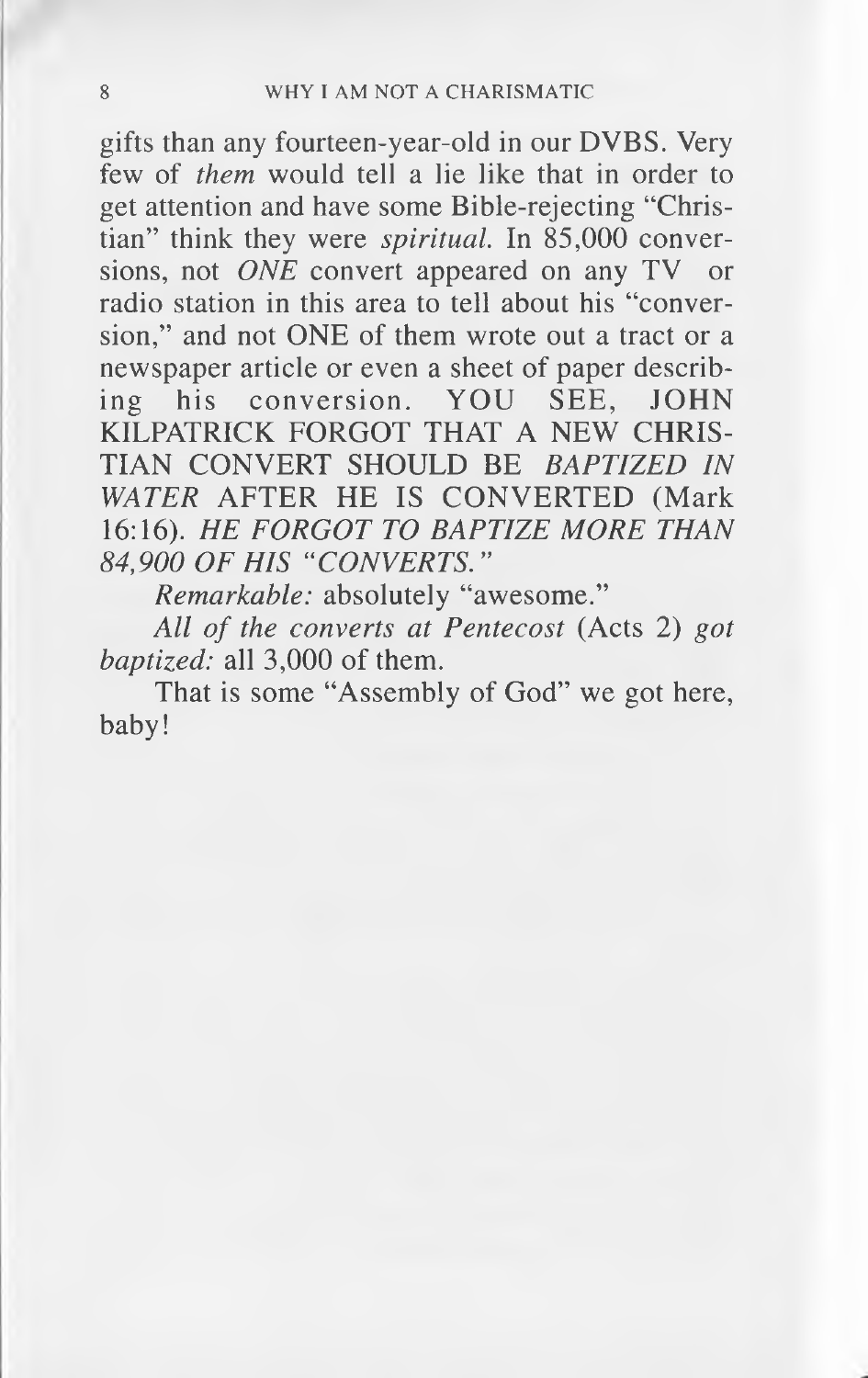

# <span id="page-16-0"></span>**The Credibility Grand Canyon**

Once any Bible-rejecting Charismatic—*all* of them reject *every verse in the New Testament* that deals with their DOCTRINAL positions— tries to *apply* what he professes *to believe,* we observe one of the most remarkable religious Vanity Fairs ever to hit the "Midway." The clowns tumble in by the score until one begins to wonder if there may not be an elephant, a trapeze artist, a stunt driver, or a juggler hidden somewhere in the outfit. It is just one clown after another till the tent collapses on the audience.

Witness this woman preacher on a Pensacola radio station: "Well glory to God, Alleluia! We're on the air now and bless God! Praise the Lord! We are just going to glorify God *for about fifteen minutes!"* Awesome: no intention at all—just typical Pentecostal baloney. If fifteen minutes is the longest you can "glorify God," you'd better get off the airwaves. Of course, the dear sister didn't mean it the way it *came out,* but none of these clowns *mean* what "comes out." Witness: "Well, praise ya' Jesus, most of our folks are here today (another woman preacher on a radio program). Not all of our folks are here today, but we trust they are *somewhere! "*

Yeah man, you can sure trust THAT! Everybody is "somewhere."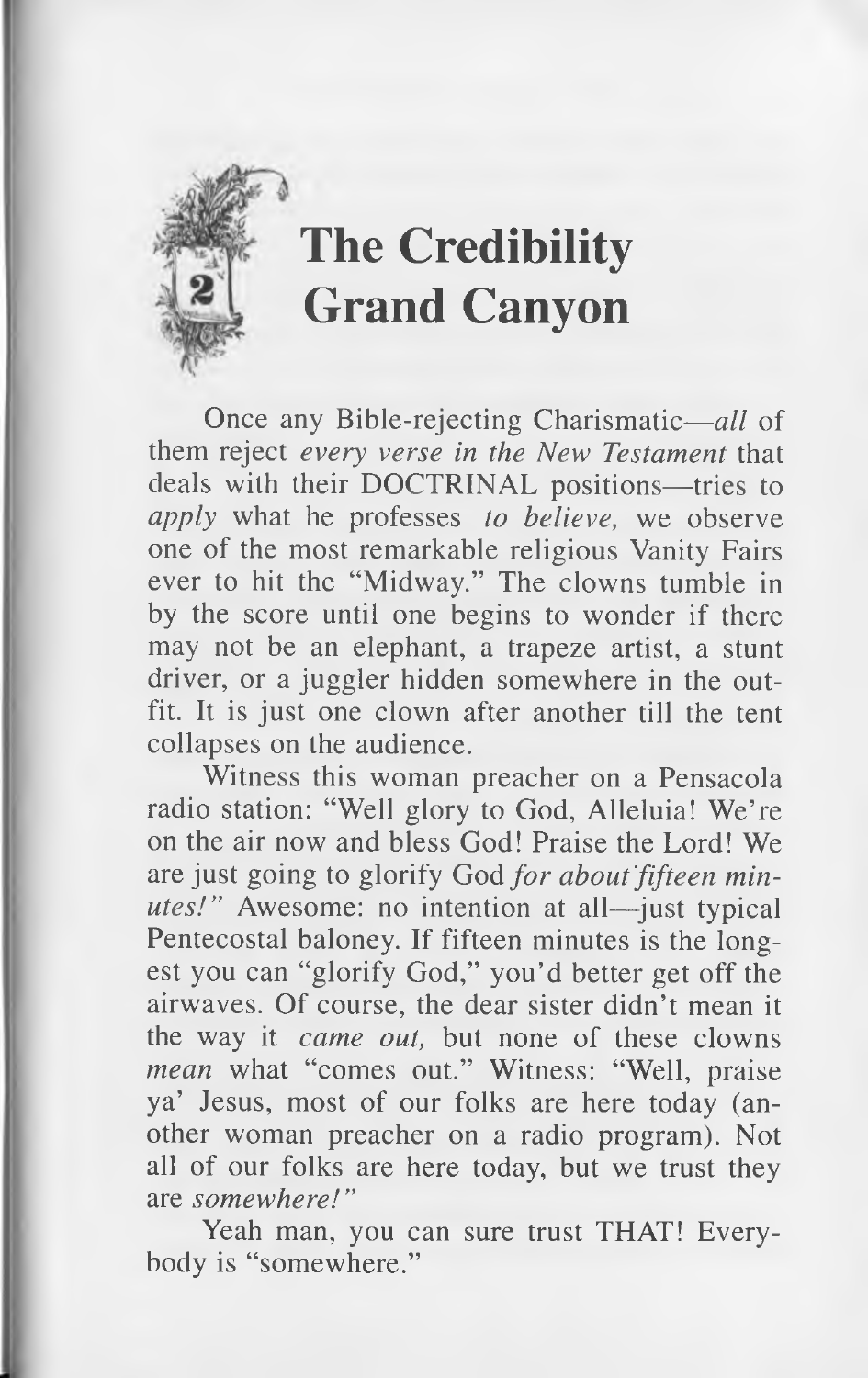Like an old colored preacher preached from Genesis 3:9, "Mah text am 'Adam wheah is YOU?' The first thing ah wants to say about this text is that 'Every man gotta be somewheah!' An de second thing is that 'Some of you folks is wheah you shouldn't oughta be!' An the third pint is 'You folks dat is wheah you shouldn't oughta be is gonna wind up wheah you wisht you wasn't!"

Now, this buffoonery is so characteristic of Charismatics as to be "standard." I heard one hollering "Alleluia TO God!" What on earth is<br>THAT? Well, it comes from yelling "Glory TO THAT? Well, it comes from yelling "Glory TO God" so many times that you finally get your grammar all screwed up and *forget* that "Glory" and "Alleluia" are NOT interchangeable. "Alleluia" means "PRAISE YE JEHOVAH!" Imagine this thing coming up into the third heaven: "Praise ye Jehovah TO God!" It is nonsense. Typical Promise-Keeping *nonsense.*

Observe this one, which is a standard close for a radio program: "Good day, and God bless you, and don't forget! *JESUS IS LORD!"*

*This Satanic cliche* is the result of an effort by the fake apostle to make you *think* he is speaking by the HOLY GHOST. He has gone to 1 Corinthians 12:3 to prove this, unaware of the fact that, being just as blind as a bat spiritually, and being half-crazy on top of that, due to his rejection of Scripture, *he has gone to the wrong verse.* He has quoted Philippians 2:11, blissfully unaware of the fact that *Satan* and *demons* and *lost sinners will ALL make the same profession he is making.* Being a Charismatic dummy, he couldn't pick up the *definite article* in 1 Corinthians 12:3, so while he intended you to think that *the Holy Ghost was*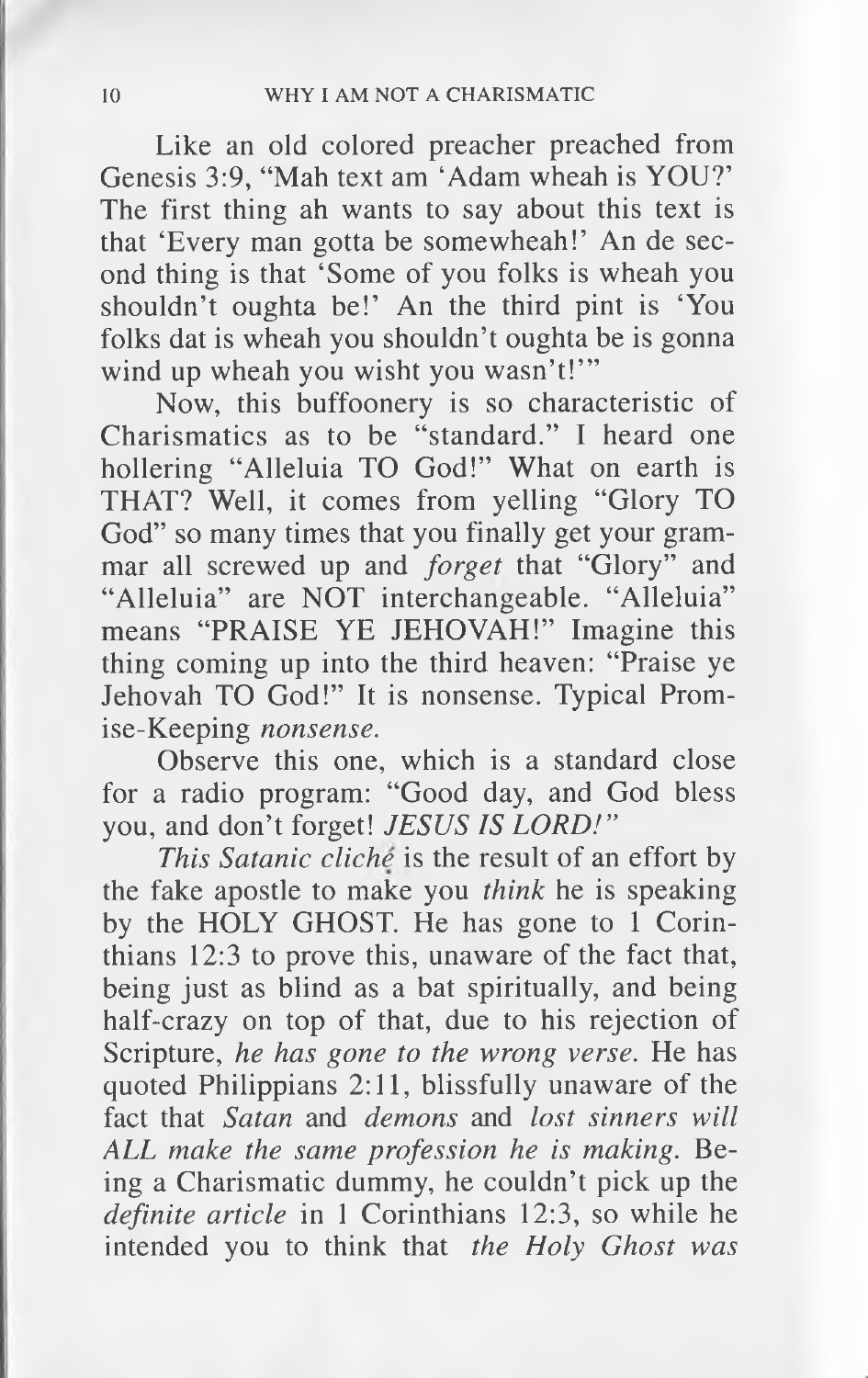*speaking through him,* all he did was make the profession that all lost sinners in HELL will profess (Phil. 2:11).

*That* is your "85,000-saved revival."

No Bible student would make a stupid error like that; that is the ministry of a *fake, counterfeit apostle* who *professes* to have the sign gifts given to minister to the Jews (1 Cor. 1:22).

I'll give you another example, among several hundred.

Here is Tammy Bakker (years ago), interviewing some mini-skirted, peroxide blonde on "PTL" ("Pulling the Leg"). The "Christian" slut is talking about her unsaved husband. There is a studio audience. She says, "Well, he has been studying Buddhism, and although he is not saved yet, he's COME A HELLUVA LONG WAY!" Tammy, sitting there painted up like a "possum hunter in pokeberry time," is so stupid she doesn't know how to respond to this, so she APPLAUDS! Immediately, the whole studio audience of several dozen people *applaud.* Applaud WHAT? To this day you couldn't find out WHAT they applauded if you were a combination of Sherlock Holmes, Charlie Chan, Columbo, and The Thin Man.

That is the type of LEADERSHIP the "Holy Ghost" gives to Charismatics. They feel "led" to applaud. It would have been just as appropriate to cough or puke.

I have seen 2,000 of them applauding an earringed, male sex pervert, who looked like he had fallen out of the bottom of a dumpster, because the queer had said, "Isn't Jesus wonderful?"

Let's see you find *that* in either Testament.

Now, these Looney Tunes (played twenty-four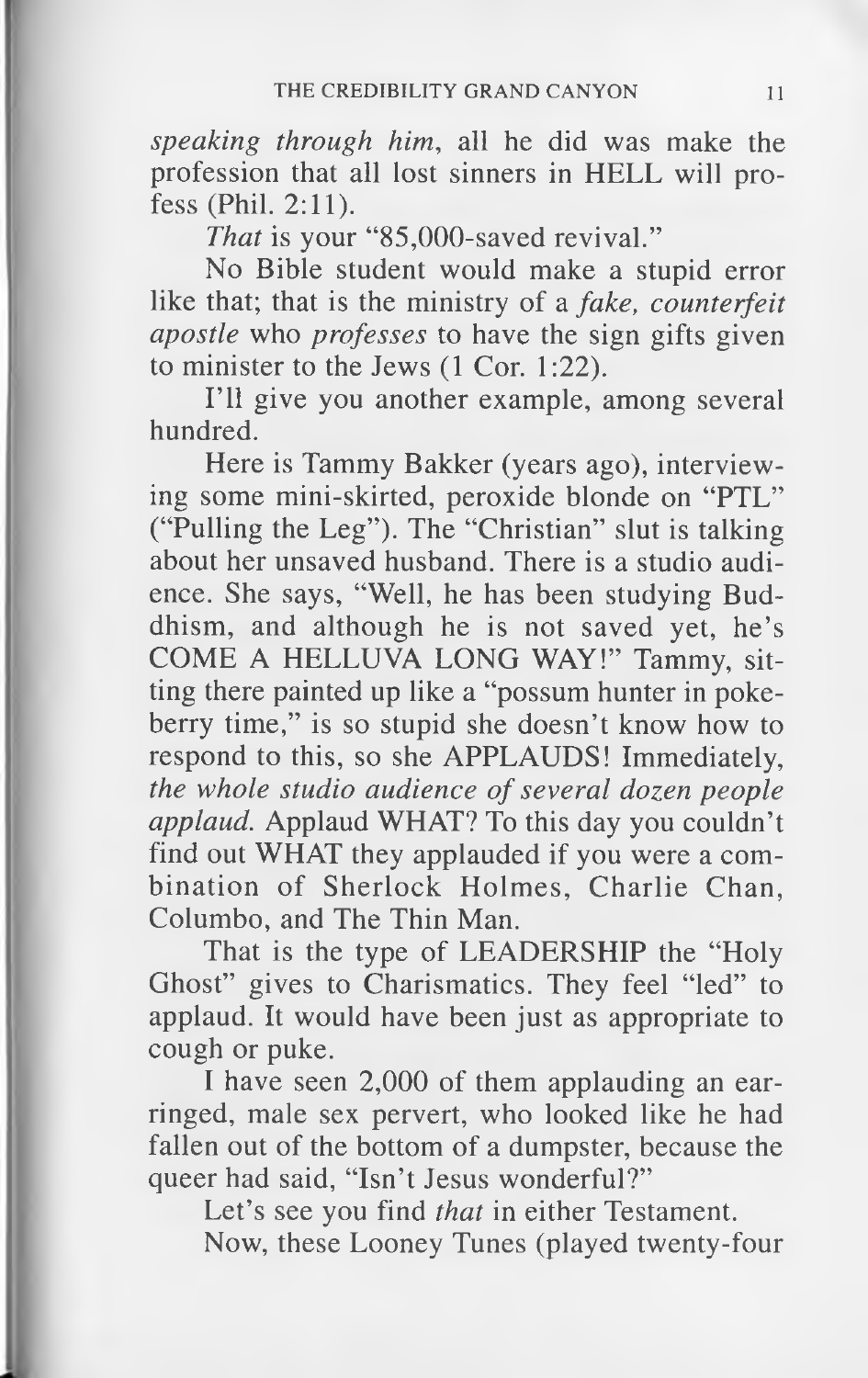hours a day by the Charismatic-Promise-Keeping-Ecumenical-Catholic-Pentecostals) continue throughout the year. Since no Charismatic ever studies ANY Bible long enough to know what he or his preacher is talking about, eventually the false doctrine assumes the comical proportion of a nationwide madhouse filled with liars who don't mean ANYTHING they profess to believe. I will give you a modern sample which you can apply to every Charismatic-Catholic-Pentecostal "healer" from Aimee Semple McPherson to Oral Roberts and Benny Hinn.

Here is a typical Assembly of God nut, claiming he has been given the apostolic gift of "HEALING." The *proof text* for this will be Mark 16:17-18. It is listed as an apostolic sign given to *Jewish apostles* (2 Cor. 12:12). Every man who has the "gift of healing" is a pork-abstaining, Sabbath-observing, temple-worshipping, BEARDED, circumcised JEW: *like Paul.* The *converts* of these apostles, up until Acts chapter 28, can be given some of these "sign gifts." This is apparent from 1 Corinthians 12:7-10. But this transaction only follows the CONVERTS *who are converted under an apostle.* Notice the wording of Mark 16:20 that no Charismatic pays any attention to at all.

Now, notice how the Holy Ghost, the Author of Scripture—*the very one these fake apostles talk about so much!*— told you that the greatest healer in the New Testament outside of Jesus Christ Himself (Paul, Acts 19:12) COULDN'T HEAL A SICK CAT *AFTER* Acts chapter 28. *After* Acts chapter 28, *Paul* recommends MEDICINE for Timothy and leaves Trophimus SICK at Miletum (see 1 Tim. 5:23 and 2 Tim. 4:20).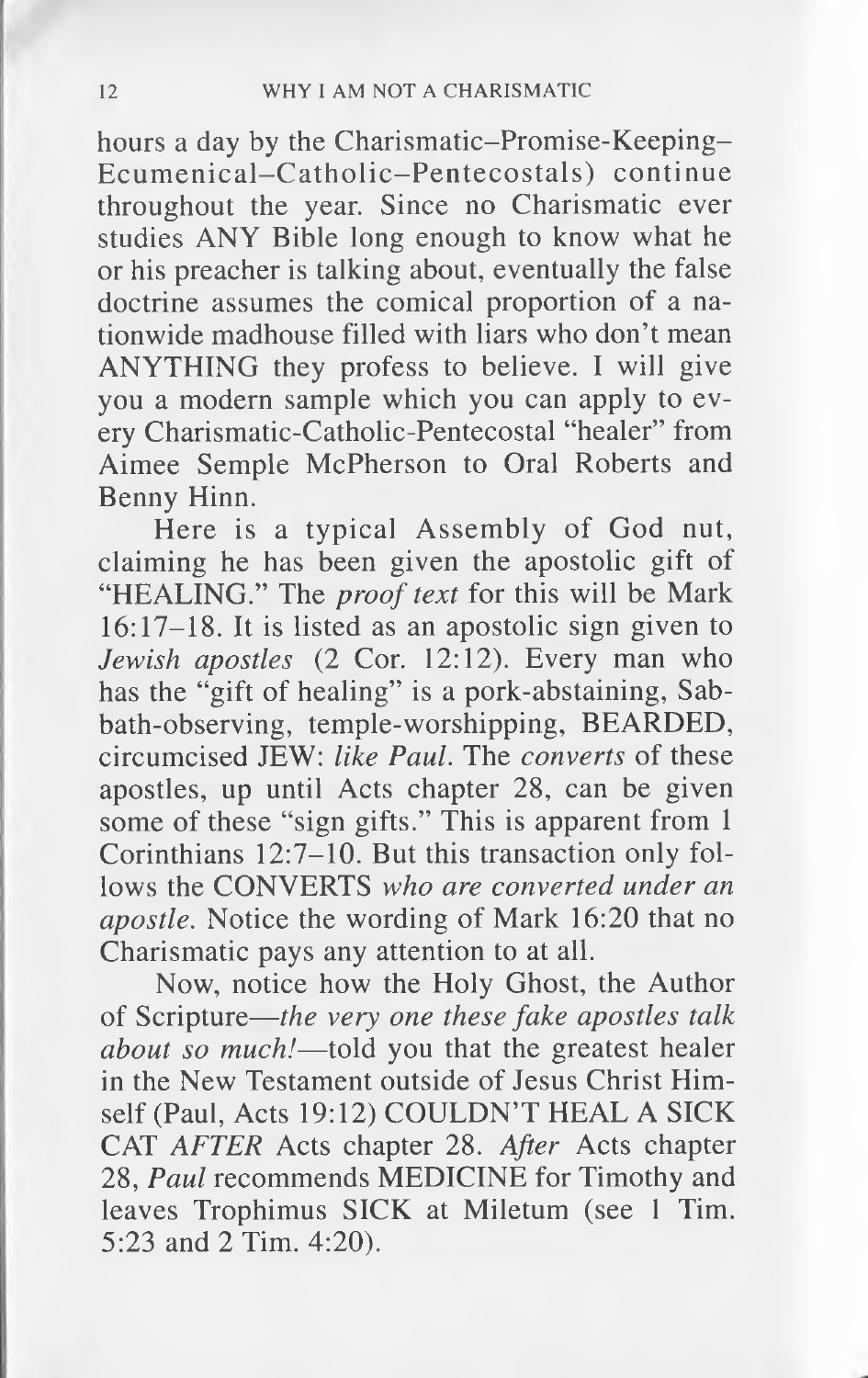How do Hagin, Copeland, Bakker, Swaggart, Gorman, Hinn, Roberts, Ewing, and Osborne handle these passages? They don't. They couldn't exegete ONE passage out of the six given (Mark 16:17-20; 2 Cor. 12:12; I Cor. 12:7-10; Acts 19:12; 1 Tim. 5:23; 2 Tim. 4:20). *They are not Bible students.* They reject *every verse* in the New Testament that disagrees with their ridiculous doctrinal positions.

Now, notice carefully! In Mark 16:18 the healer heals people by laying hands on them (see Mark 6:5). THE SICK MAN DOES NOT *PRAY,* NOR DOES HE "HAVE FAITH TO BE HEALED" (Acts 14:9). To drive home this absolute doctrinal truth, the Holy Ghost recorded Mark 6:1-6 where every kooky, "slain-in-the-spirit," money-grabbing, dizzy, emotional Assembly of God NUT was told that a *real healer* heals people *who do NOT believe* (Mark 6:6). He lays his hands on them, and *they get healed INSPITE OF THEIR UNBELIEF* (Mark 6:6). None of them pray for *anything* in anyone's "name."

If Pentecostals think that Jesus Christ is *"the same TODAY"* (Heb. 13), and they can do *"greater works"* than Him (John 14:12) because they believe (John 14:12)— AND THOSE *ARE* THE VERSES USED BY ALL CHARISMATICS FOR ALL OF THEIR "GIFTS"— then what is this rubbish about "Only BELIEVE" and "Release your faith" and "Hold on to your healing" and "Pray with me," etc.? Why, you contemptible, gullible, disgraceful CHUMPS! You are dealing with professional, Bible-rejecting reprobates! *They couldn't heal a sick dog.*

You say, "Well, I was in the healing line, and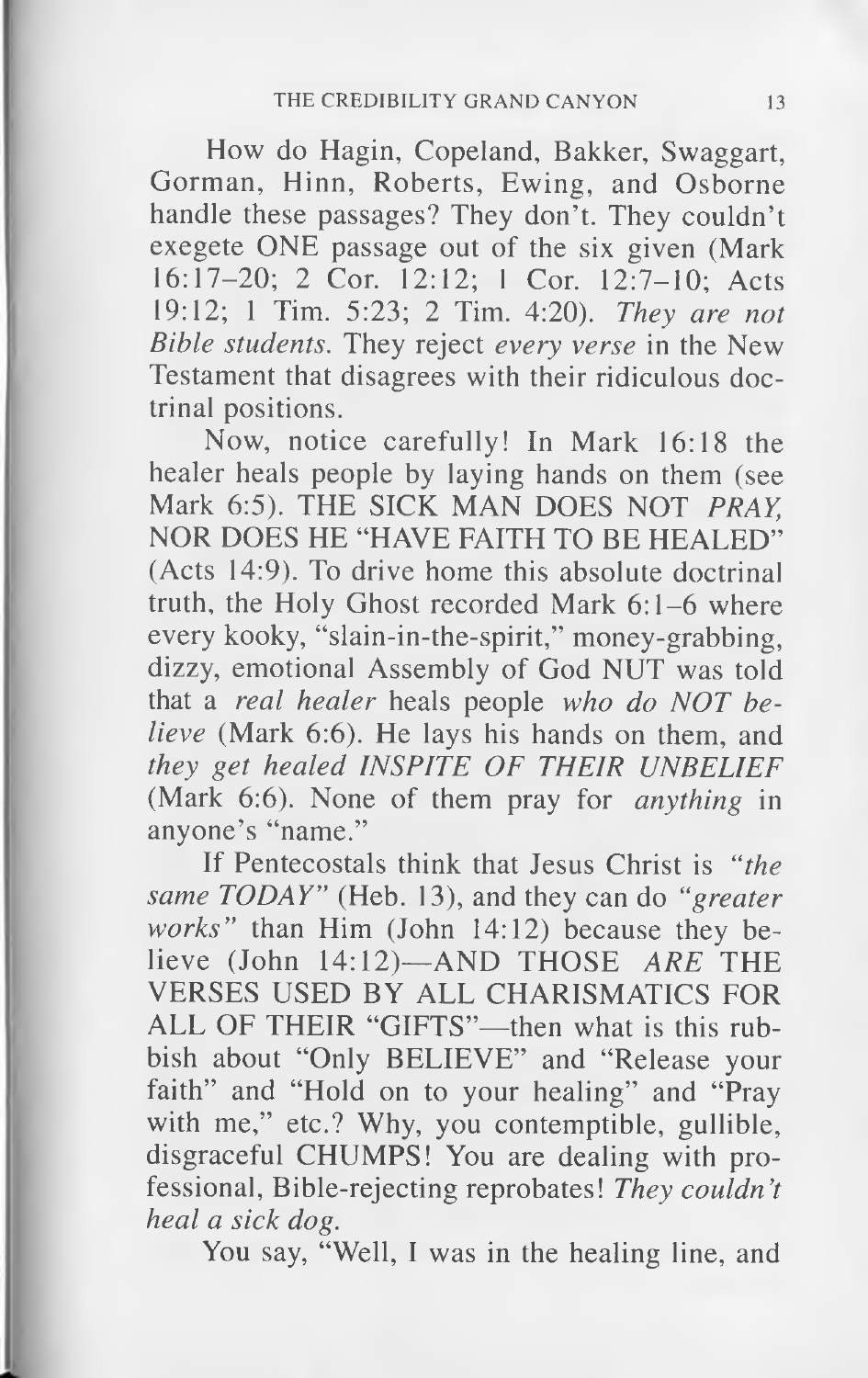I know the Lord healed me, etc." You do, huh? Maybe a Baptist preacher had been praying for you for four years *before* you got into the line; ever think of THAT? Maybe God gave *Satan* permission to heal you temporarily so you would accept a false religion (see Ezek. 14:1-8 and Deut.  $13:1-4$  for the mechanics of that operation—no Charismatic ever SAW either passage). Maybe your healing was psychosomatic: *you talked and thought yourself into it.*

Alright, suppose you were *genuinely healed* when the healer laid hands on you. Suppose further that he had the apostolic gift of healing (a "sign" gift; 1 Corinthians 12:7-10) and COULD heal anyone by laying hands on them. What then? I said: "What then?"

What on earth was that *miserable hypocrite* doing in a tent or an auditorium or a church building, HIDING HIS TALENT IN THE EARTH (Matt. 25)? His "calling" and his "gift" would have consigned him to cancer wards, burn wards, AIDS wards, and children's hospitals for the rest of his life: eighteen hours a day, 365 days a year. What *was that dirty, lying hypocrite doing trying to drum up a congregation to which to preach when he could have healed over one hundred people in the time it would have taken him to have one congregational song?*

Since the apostolic gift of healing *was not dependent upon the belief or prayer of the sick man* (see James 5:15!), what could have stopped a Christian who really *had* that gift from going through a hospital ward and HEALING more than one hundred sick people in less than ten minutes?

That is only laying your hands on ten people a minute.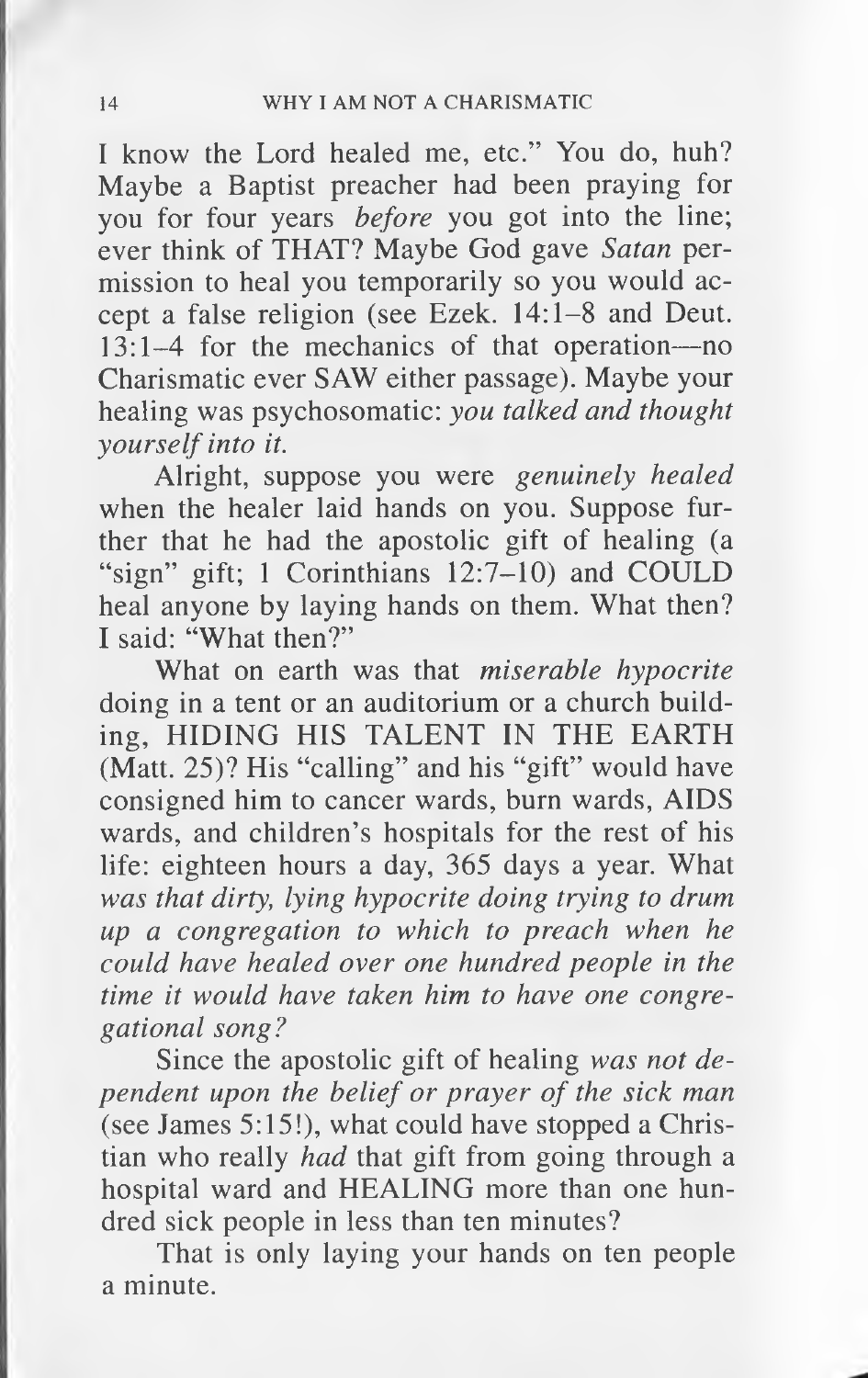If any Assembly of God preacher had that gift —and God knows not ONE of them have had it in *more than nineteen centuries*— he wouldn't waste FIVE minutes advertising his books, his meetings, his sermons, his telecasts, or his cassettes. He wouldn't bother to buy land to build a building for anything. If he was an honest man—*and God knows there has not been an honest Assembly of God healer in the history of the Christian Church*—he would work six days a week, fourteen to sixteen hours a day, yearly, going from hospital to hospital and spending *his entire lifetime* healing "incurable" diseases.

What need would such a preacher have of taking up an "offering" for anything? Why would he waste time to appeal to anyone about money for any purpose? Especially church buildings. Why, you silly idjit! By the time that healer had healed 500 sick millionaires of cancer or Alzheimer's disease, *he would have more money in the bank than General Motors and U.S. Steel.*

*Credibility gap.* No one with any common sense would believe that *any* modern healer had *any* "apostolic gifts." *His LIFE shows he is a fa kir.* If he really *could* cure anyone upon whom he laid hands (see Mark 16:18), he would have to be a *vicious, hard-hearted CRIMINAL* to waste his time trying to get people "slain in the Spirit." With more than 10,000 hospitals in the U.S.A., more than 5,000 in Europe, and more than 2,000 in the Orient, what would any healer do *(who could heal people by laying hands on them!)* except spend his whole life in *hospitals?*

Why, everyone of these modern "healers" is just a lying JERK trying to make money from sick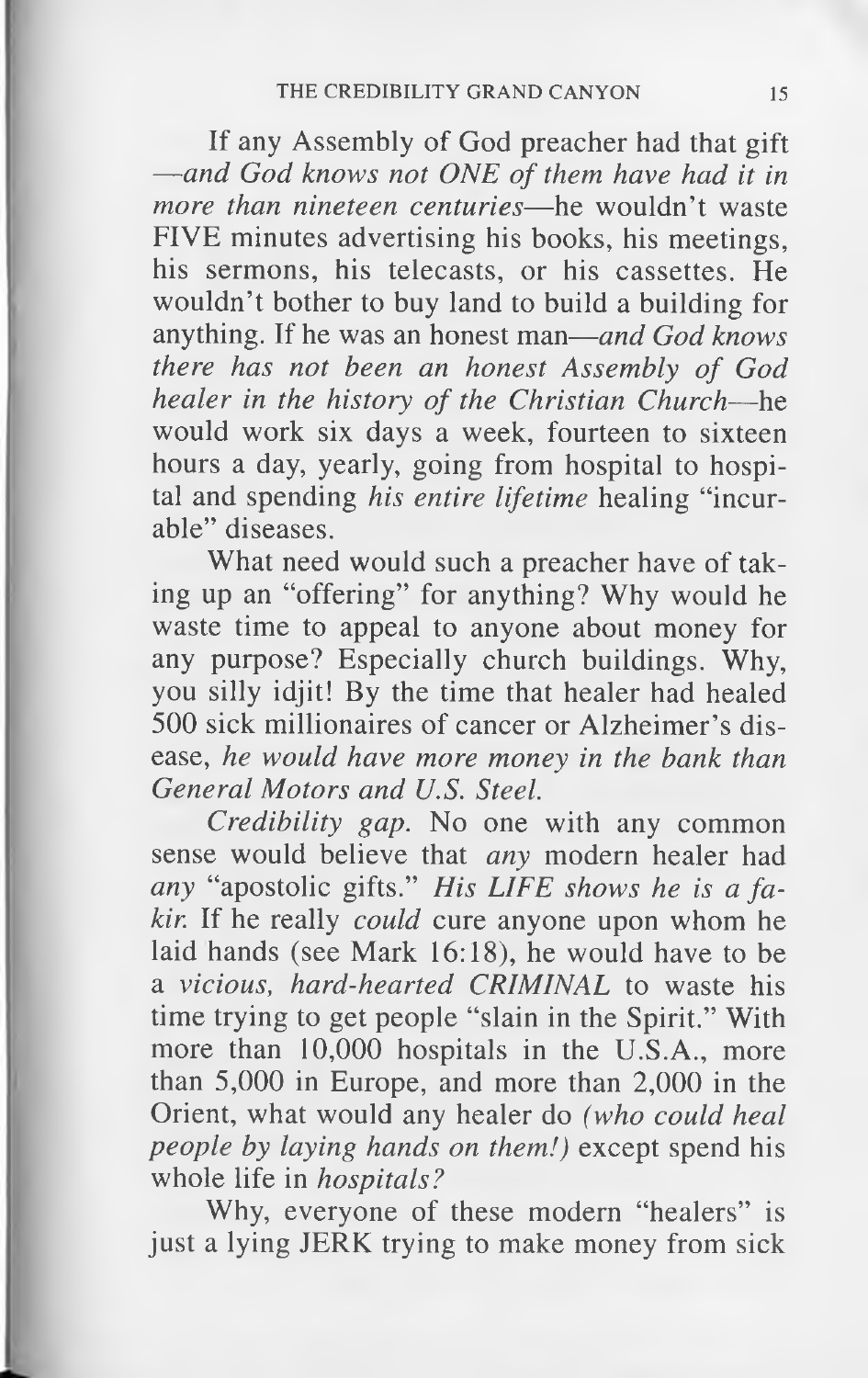people by holding out a false hope to them. If you know of ONE genuine case (or FIFTY for that matter), how are you going to explain your favorite "healer" hiding his talent (Matt. 25) and trying to make you think he is a fulfillment of Mark 16:18, *when the dirty, lying, super-pious hypocrite is refusing to heal 500,000 people he could heal?* He could easily heal 1,000 a day in places like New York, Las Vegas, San Francisco, Chicago, Philadelphia, Berlin, Tokyo, Manila, London, Belfast, Johannesburg, Sydney, Moscow, Madrid, Salerno, Naples, Dallas, Fairbanks, etc. That would be over 360,000 a YEAR. If he ministered for fifty years (as Mordecai Ham, Bob Jones Sr., Fred Brown, and B. R. Lakin did) he would have healed 18,000,000 sick people.

*Why doesn't he get to work?*

I'll tell you why. *Because he is a miserable, demonic, lying FAKIR. He is a "quack" doctor.*

Credibility? An Assembly of God or Church of God preacher who ministers to "slain in the Spirit" retreads has the credibility of Slick Willie or Jim Jones, if you believe ANY of the New Testament. I have been in Pensacola "off and on" for fifty-two years (full-time resident for more than forty-two years). I have never seen *one healer* come through here (or Mobile or Panama City or Montgomery) who could *walk on water* (Matt. 14:25). I have looked a couple of these supercilious asses right in the face and asked them: "Why do you think you can do the miracles Jesus did?" And both of them quoted John 14:12 for their authority. I then asked them that if they couldn't even do the works Jesus did, then why would they think they would do "greater?" They quoted the same verses again (Heb. 13:8; John 14:12). *I then in-*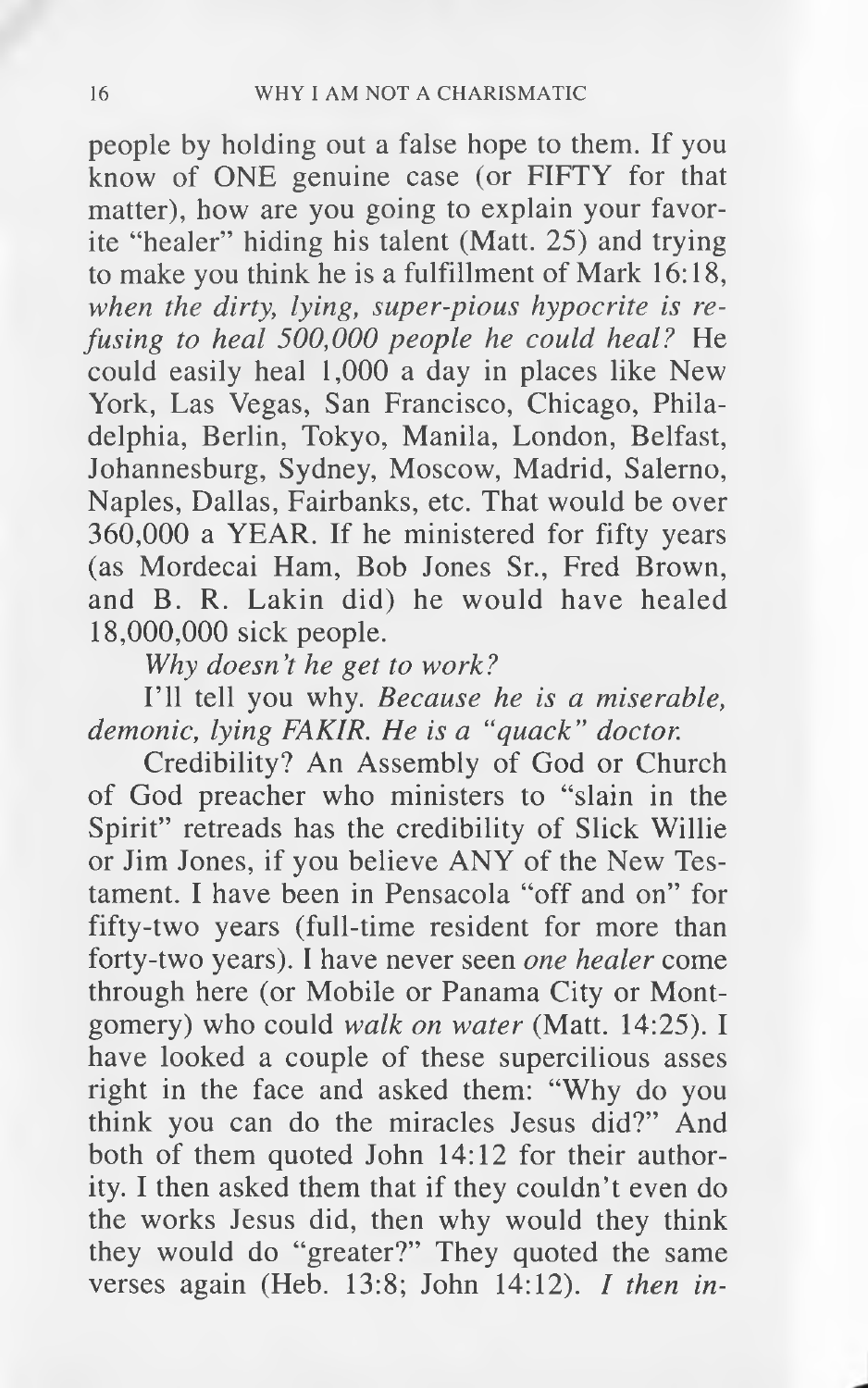*vited them to come down to the pier at the end of* Palafox Street and walk across Pensacola Bay for *me.*

Do you have to GUESS what they did?

They got "slain in the Spirit!"

Charismatic-Promise-Keeping-Catholic-Pentecostals are the most INCREDIBLE and preposterous *daydreamers* you ever met in your life. The silly asses never even noticed that John 14:12 was given to Apostles who had *not yet even fully BE-LIEVED on Jesus Christ* (look at verses 10-12 in the context). He was talking to THEM, *not to YOU.* And the surest proof is that THEY did do greater works (look at Acts 5:15 and Acts 19:12), *and YOU didn't and aren't going to.* You are not going to even when you *think* you do or *believe* you can, or have *faith to believe* that you will. *You will not.* And the proof is in the pudding. None of your peers or mentors (Hickey, Hagin, Gorman, Copeland, et al.) have ever done anything but fatten their bellies out of your purse, bank account, savings, or billfold. They "had faith to believe" that a sucker was born every minute, so God "honored their faith."

I wouldn't have put Jimmy Bakker in the lockup where he could enjoy the company of fellow queers. I would have put the people who gave him the money into the slammer. They would have been charged with "corrupting a minor." The suckers who gave Oral \$8,000,000 to keep him alive were guilty of "obstructing justice" and the "directive will of God." Too bad their checks didn't bounce. Oral said "Something good is going to happen to you today" the same day his son blew his brains out with a  $22$ .

*That* is another reason I am not a Charismatic.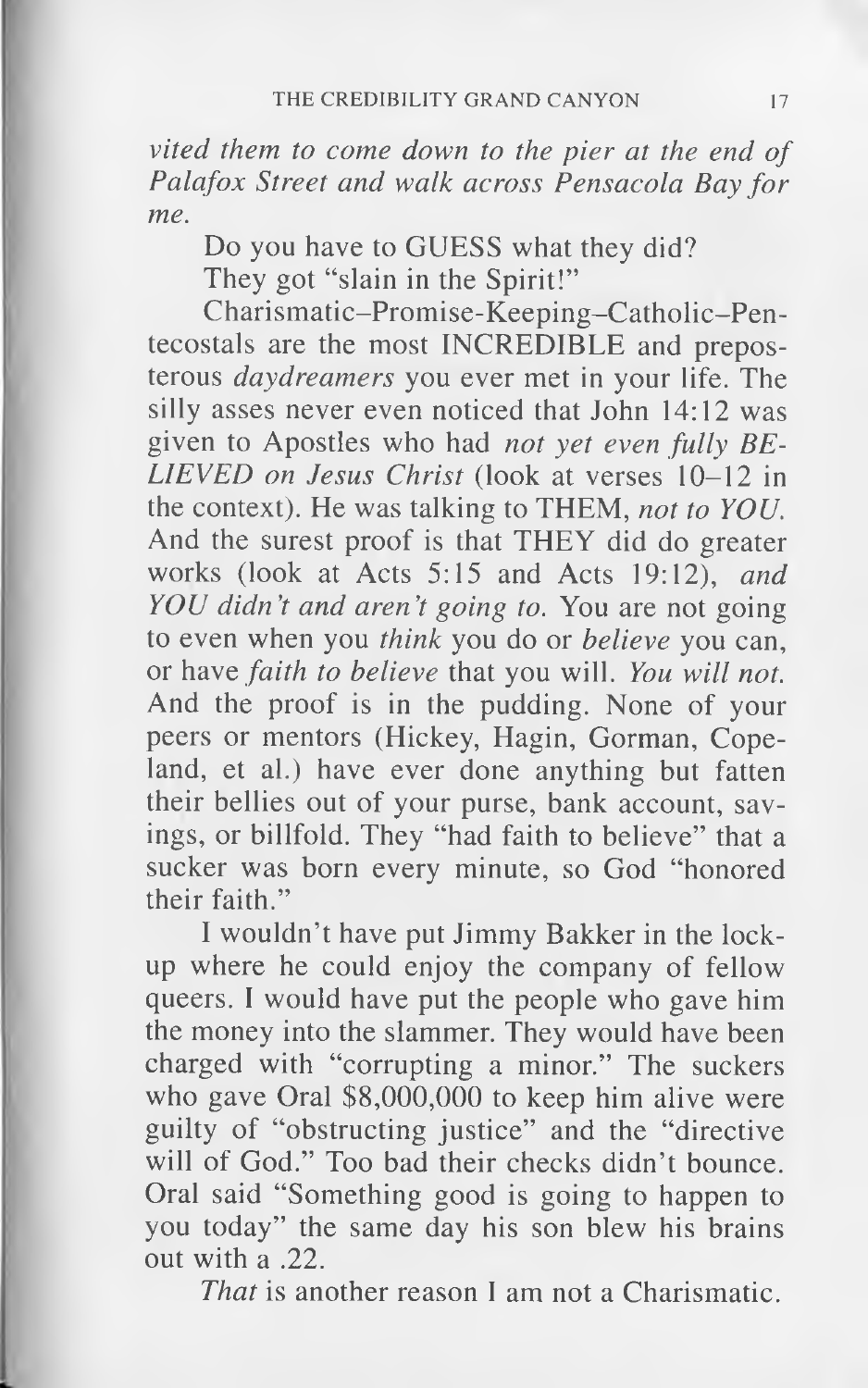<span id="page-25-0"></span>

The next reason I am not a flibberty-blibberty, tongue-blabbing Charismatic is because of the numerous conversations I have had with them through the past forty-seven years and the conversations that some of my friends have had with them. I will record a few of these here so you get the full "impact" of the Charismatic-Full Gospel Fellowship-PTL-Promise-Keeping-700 Club dingalings.

A couple of gushing, bubbling over, pious Charismatic women approached me at the end of an evangelistic sermon. I had just preached in a Baptist church. The first one takes my hand and then holds it in both of her hands for about five minutes while she gushes forth with the following "homily."

"Oh, Brother Ruckman, *thank God* for you, brother! You are such a *blessing* to the saints, and oh, Brother Ruckman, we pray for you every day and ask God to give you the *blessed baptism* of the Holy Ghost (they all say it "HOLYghost"). I know you don't understand, Brother Ruckman, but oh, when the *precious, sweet love of God* just floods your soul and you talk in other tongues, you will know what we are talking about. That is all you need, Brother Ruckman, to be the most *powerful*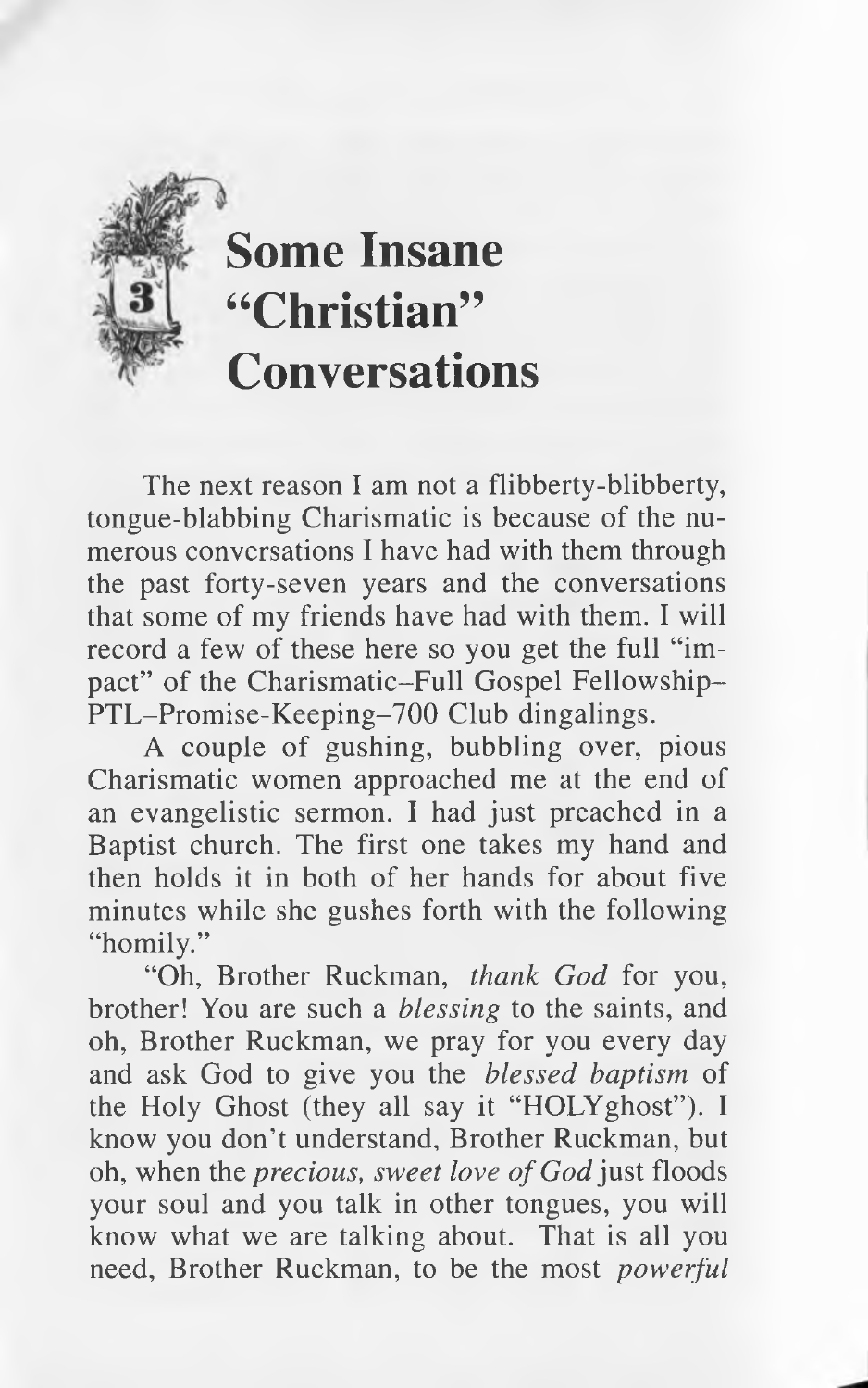*preacher* in this generation. Oh, how we are longing and praying that God will give you the initial evidence of the baptism of the HOLYghost, speaking with other tongues!"

When she finally came up for air, I said quietly (at the same time returning her grip so she could not pull loose): "Well, God bless you sister, and we just thank God that He has given you the *least gift* that He could give to a *carnal Christian* (ICor. 12:10, 28, 30). We will be praying God will give you a *better spiritual gift* (1 Cor. 14:1-3)  $\frac{1}{2}$ soon!"

And bless my soul! that dear, sweet, gushing, smiling, chattering, *Spirit-filled lady* turned just as black in the face as Amos and Andy, yanked her hand loose from mine, and stomped off like a jackbooted Storm Trooper. Man, what *grace!* Man, what a "fruit" of the Holy Spirit (Gal. 5:22)!

*She didn't know enough about the Holy Spirit or the gifts of the Holy Spirit to teach a Hottentot John 3:16. John 3:16.*

My buddy, (the late) Alexander Dunlap, held a meeting one time in a Pentecostal church. During the "warm up services" (testimonies, choir numbers, specials, announcements, etc.), the female piano player suddenly began to spin round and round on her piano stool with the typical "H astalashandaiuntieabow tie" routine. Dunlap, naturally knowing more about the spiritual gifts and sign gifts than Oral Roberts, Benny Hinn, and Mrs. Copeland combined, immediately asked, "Where is *the interpreter"* (ICor. 14:28)? The pastor said, "I am." "Well," said Dunlap, "what did she say?" The pastor replied hesitatingly, "She says there is going to be trouble here tonight." (Dig

19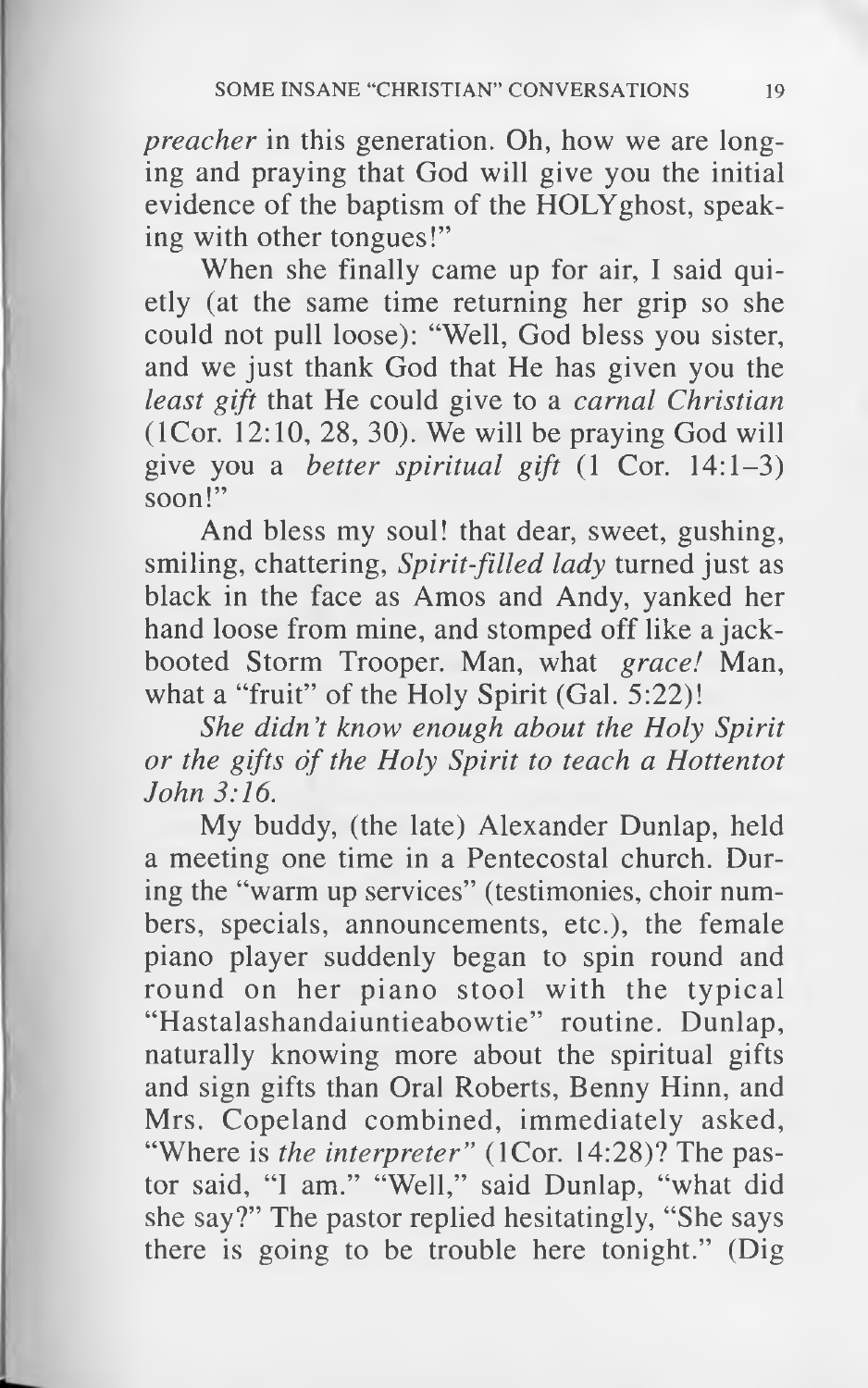THAT one for a great spiritual revelation of the "Holy Ghost"!)

Dunlap, looking him right smack in the eyeballs, said, "Well brother, I have *the gift of prophecy* (1 Cor. 12:10), and I can tell you *what kind of trouble* it's going to be. If she doesn't sit still and shut her big mouth, I'm leaving, and there won't be any service tonight!"

Whereupon the pastor—"led by the Spirit of *G od"* (Rom. 8:14)—went over to his piano player and whispered something in her ear. She immediately felt *"led by the Spirit of God"* to shut her trap, which she *did.*

That is the *true quality* of modern Charismatic Christianity. It isn't worth a pile of Gummi Bears.

Now, here is one of my members raking leaves in her backyard. Just over the fence is the wife of the pastor of "Liberty" Church ("Where the Spirit of the Lord is, there is Liberty, etc.") hanging up her clothes. My member hears the pastor's wife intoning as follows: "Oh hastalashandai, untieabowtie, lululuiea, oolokocombone, amagitchkuzugazembla, etc." My member goes up to the fence and looks over it, and, lo and behold, the tonguesspeaker is *reading* off of a small piece of paper she has in her hand. "What on earth are you doing Mrs. So and So?" asks my parishioner.

"I'm practicing my tongues!"

"PRACTISING YOUR TONGUES?"

"Yes. You know we can lose our GIFTS if we don't EXERCISE them!"

Can you imagine it?

I can. Brownsville, in Pensacola, Florida, is filled with those kind of blanks.

I drive up to a drugstore and park and get out.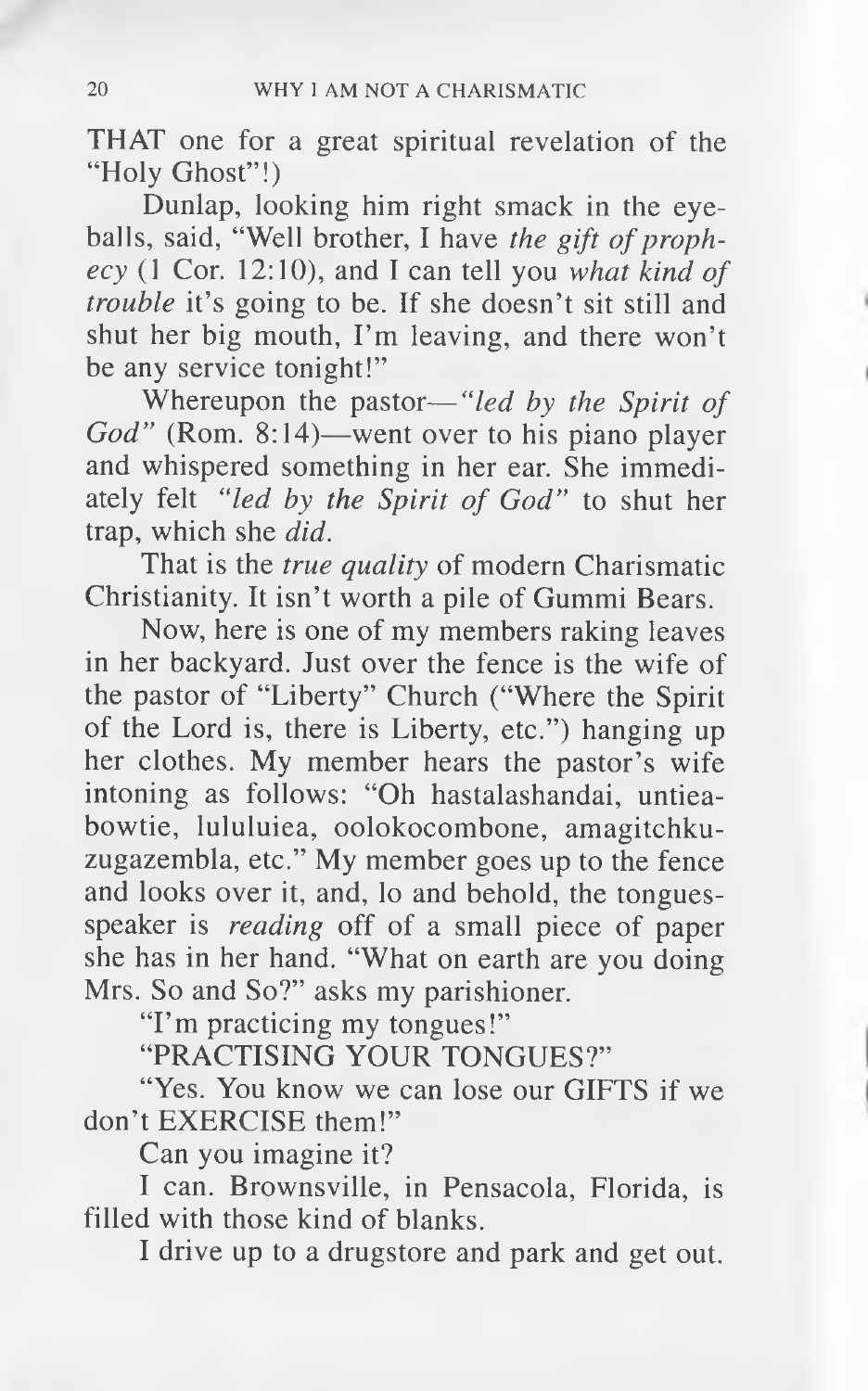Immediately, I am accosted by a young Charismatic punk who is selling chocolates trying to build some buildings for "Liberty" College. I tell him, "No, thank you." He asks me if I am saved. I say, "Yes, I was saved at 10:00 A.M. in downtown Pensacola, at the corner of Gregory and Palafox, on the 14th of March, 1949."

He then inquires: "What does that sign mean on your car." (I had mounted a rectangular sign [four pieces of wood, four feet by one foot] on top of the car, with large letters on it saying: "*BACK TO THE BIBLE OR BACK TO THE JUNGLE. ")*

"Well," I said, "it means if America doesn't get back to the *Bible* it will wind up in an *African jungle. "*

"Well, what do you mean by *that?"*

"Exactly what *I said:* Back to the *Bible* OR back to the *jungle. "*

(The reason why he was having such a time with it would be apparent to anyone who has had as much dealing with the Assemblies of God as I have. *They like JAZZ BANDS in their churches.* They like to hear hymns played ala Honky Tonk and Red Light District [New Orleans].)

He changed the subject.

"Are you sure you're saved?"

"Yessir, I was born again the 14th of March, 1949, in downtown Pensacola at 10:00 in the morning, while working at WEAR, a radio station."

"Do you have the initial evidence of the baptism of the Holy Ghost, speaking with other tongues?"

"No, 1 don't, and I'm not going to worry about it."

"But you couldn't be saved, then."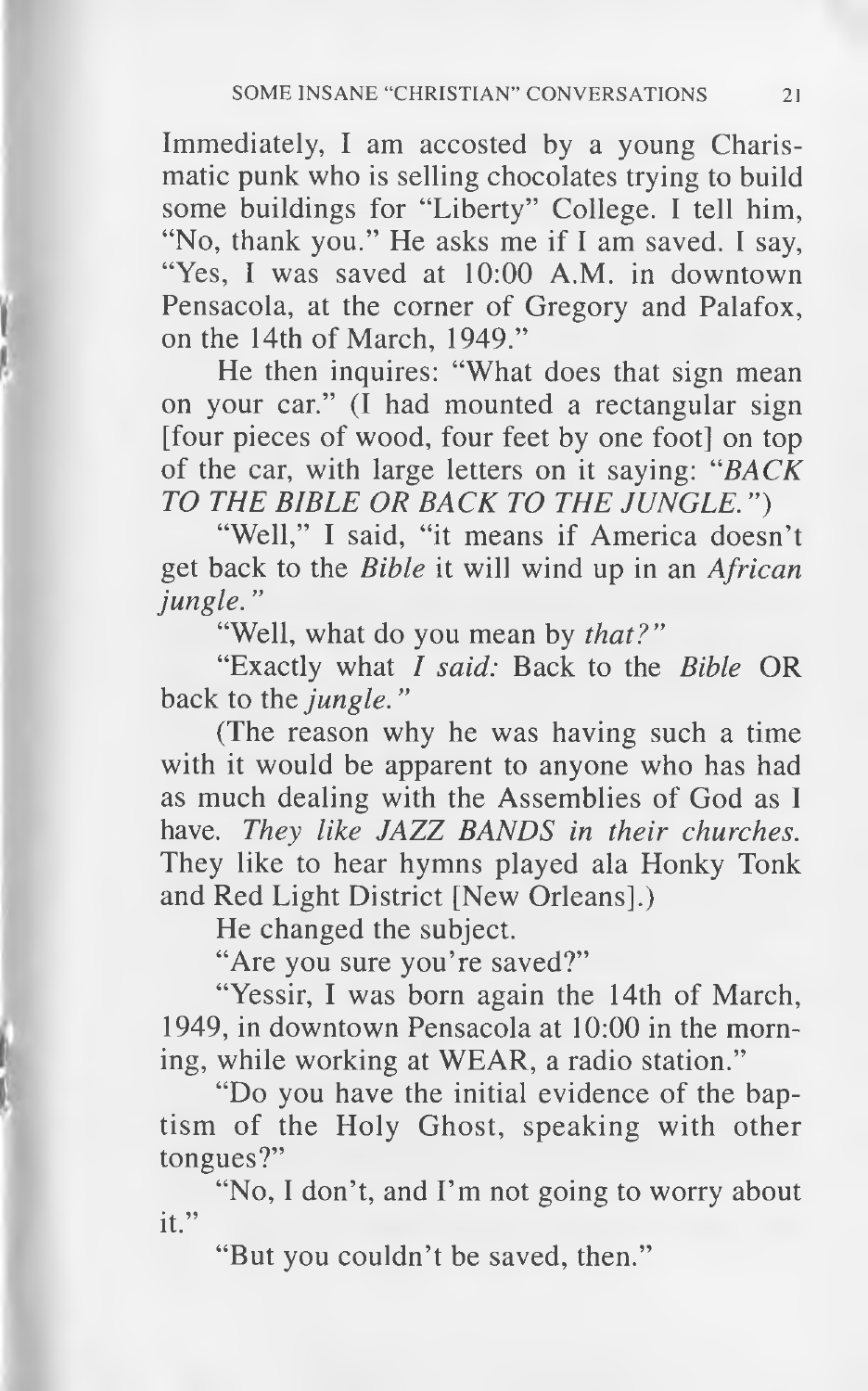*"Well, I am.* Tough apples. You're out of luck this time."

By now we had gotten to the doors of the drugstore.

"But no one has the Holy Ghost unless  $he$  . . . .

"Well, you met your first one today, sonny. My body *is the temple o f the Holy Ghost,* and I am sealed to the day of redemption" (Eph. 4:30).

As we entered the drugstore he said, "But T. L. Osborne says that can't be. Do you know T. L. Osborne? What do you think of T. L. Osborne?"

I replied, levelly, "I think he is a *jackass* and so is everyone who *believes* him or *follows* him."

The carnal milksop turned crimson, doubled up his fist, and shouted: "Why you  $\dots$  you ..., if I was an unsaved man, I'd knock your head off!"

"Don't bet on it, sonny," I said, "you might take on more than you could chew." (We were in the drugstore now. Did you ever notice what is available for a "rumble" in a drugstore? *I have.* Us little fellows don't get in fights where someone tells us *where* we can hit or with *what;* not even what we can't throw *before* we hit.)

He was shaking with rage. "You couldn't be saved! You couldn't be saved and use that language! The idea of calling a great 'man of God' a *'jackass!' The very idea!"*

I stepped over toe-to-toe with him *(too close for him to sucker punch me)* and said, "Listen, you *two-bit punk.* I told you I was saved *three times,* and you called me *a liar* three times. And you are upset, are you, about me calling one of your gods a 'jackass' after you just called me a 'liar'?"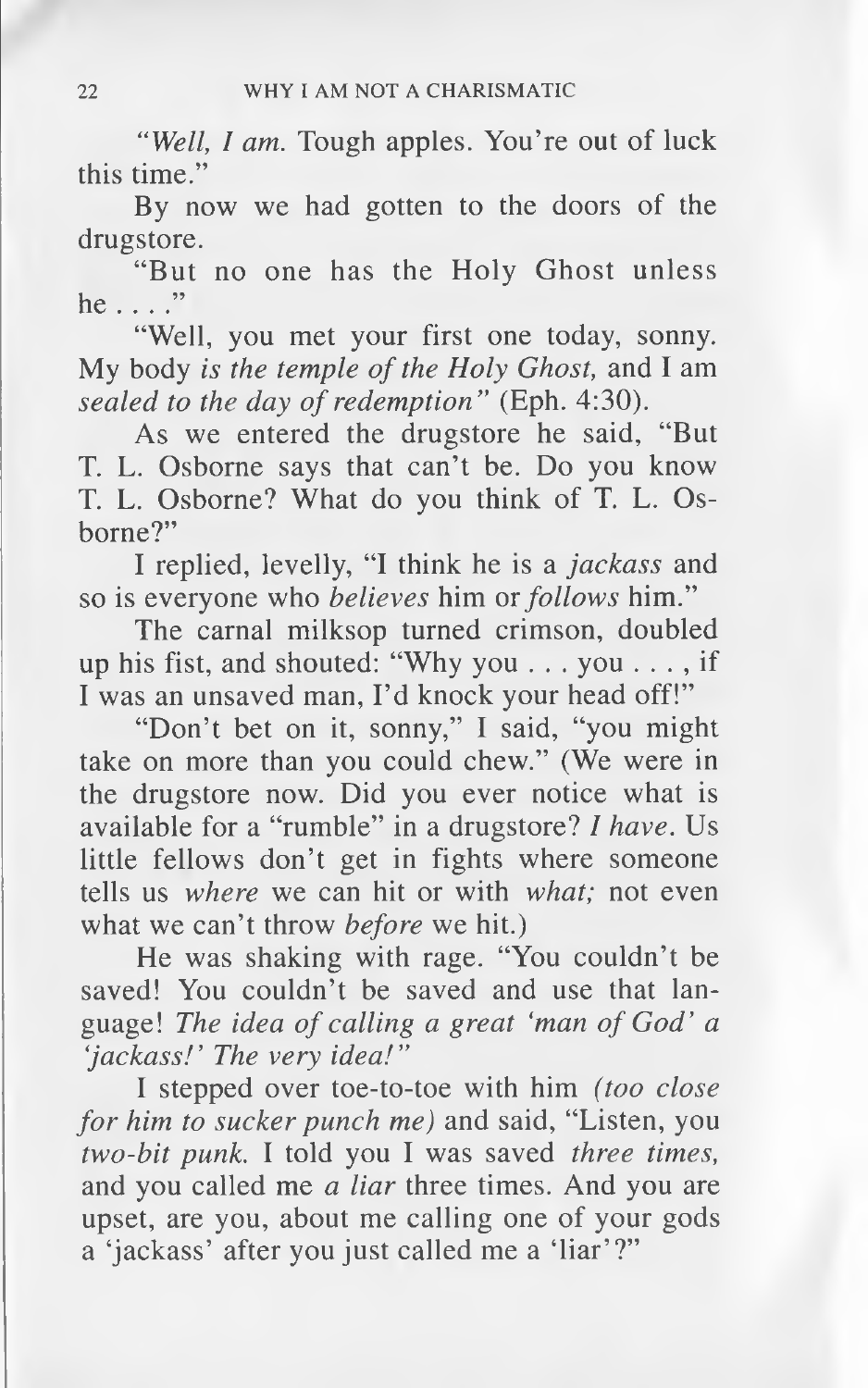"Run on, sonny, 'fore you get hit in the traffic!" He left.

*That* is Charismatic Christianity. The punk made a bad mistake. He wanted to *talk a new convert out of his salvation—all Charismatics do that,* including Reverend Kilpatrick's 85,000 (see p. 3) but this time he hit an old bull moose. I had been saved for thirty-five years. *Wrong victim.* I checked his water, read his meter, and flushed him.

*You can see why I am not a Charismatic.*

Here is another enlightening conversation from the PTL-700 Club era.

I am walking down the street and run into a Christian medical doctor who has just "jined up" with the Full Gospel Businessmen's Fellowship. He stops me on the sidewalk and asks me if I have the "initial evidence of the baptism of the HOLYghost, which is talking in tongues." I reply, "Certainly," and launch into a string of Tagalog, Spanish, Japanese, Hebrew, and German that would set a Pentecostal on fire: "Wagkanmagala, ala, m agandang om aga, canta no llores, porque cantando Cielito ich, nee, sang, see, wenn die Soldaten durch die Stadt marcherin, etc."

He looked shocked and said, "*But you weren't in the Spirit!"*

I said "Listen Doc, if I am not in the Spirit I am not even saved (Rom.  $8:11$ ). 'If any man have not the Spirit of Christ, he is none of his.' (Rom. 8:9)."

Still looking shocked, this poor, deceived baby said, "Brother Ruckman, you've committed *the unpardonable sin!"*

I replied, "Ahhh NUTS!" And went on my way.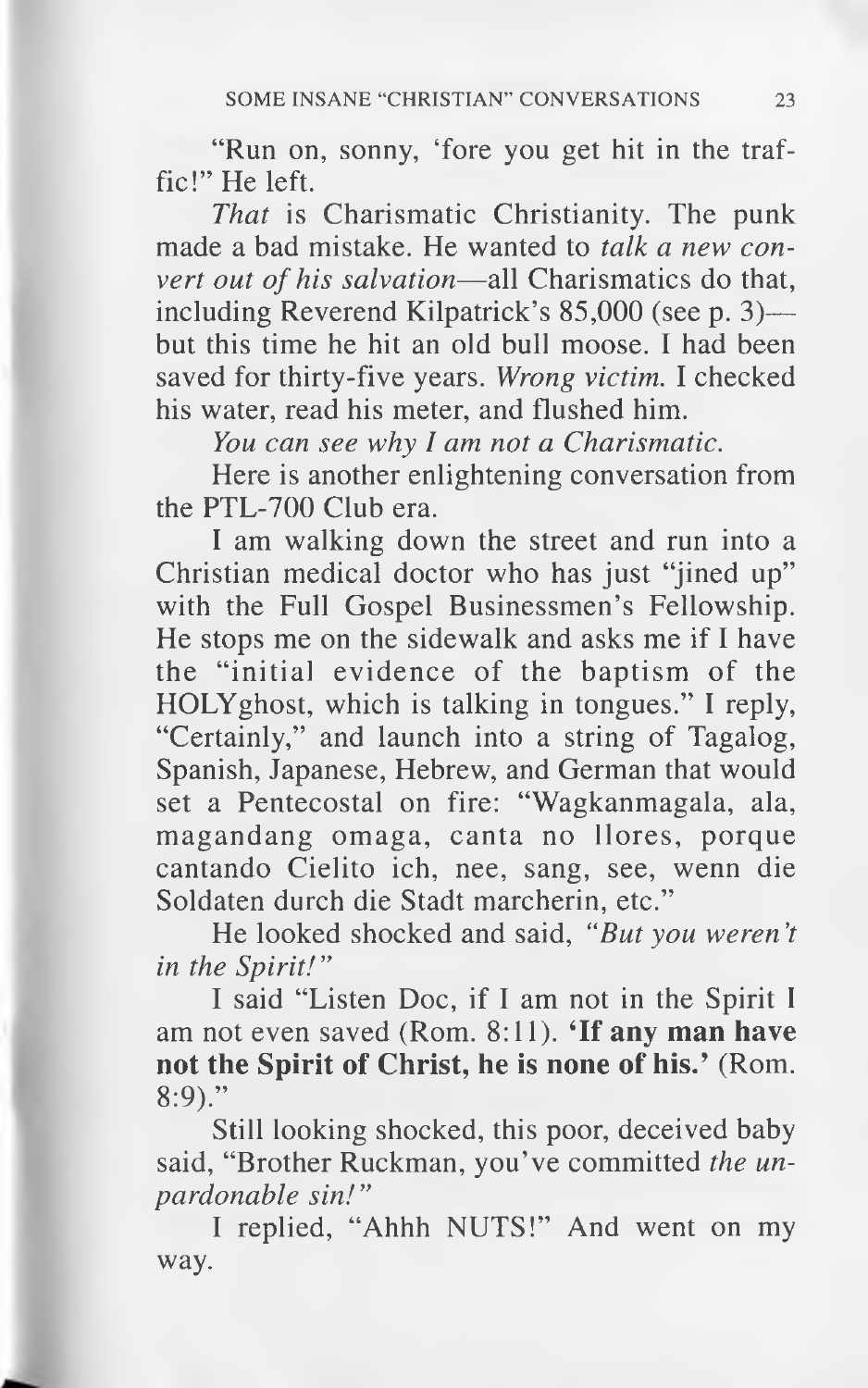It was at that point that I made up my mind about this business. I said to myself, "The next time one of these demented spiritual *idiots* starts this crap I am going to fix him good." You see, I knew what he meant by not being in "the Spirit." In the Assemblies of God you drop down on the floor and let a "catcher" catch you. All Charismatics are extremely stupid, and they think that you are *"in the Spirit"* if you shake and quiver, roll your eyes around in your head, and then begin to hobbledy-bobbeldy-gook with gibberish. But you have to "put on a show," or you are "not *in the Spirit. "*

About two months later, my golden opportunity arrived. I had to stop at a gas station late at night to refuel during a seventeen-hour run from Comfort, Texas, to Pensacola. While pumping gas, a carload of "Jesus people" (or "Children of God" or whatever) drove up, with their guitars (and pot, I suppose). When I went in to pay my ticket I gave a gospel tract to a seventeen-year-old girl in the group. She smiled immediately and said (in a very affected tone): "Oh, are you a Christian *too?"* I replied, "Yes I am." She said, "Oh, do you have the initial evidence of baptism of the Holyghost with speaking in tongues?"

"I *certainly do, "* I replied, and went into my act just like Kilpatrick's people do.

I locked my elbows and knees stiffly and began to flutter my hands. I gazed up piously into the third heaven, rolled my eyeballs around, and then began to stammer loudly: "Ehathshunaiyim, shalosha, arbarway, humishashibna, shibwa mihonah, parlez vouz francais, wenn den Alpen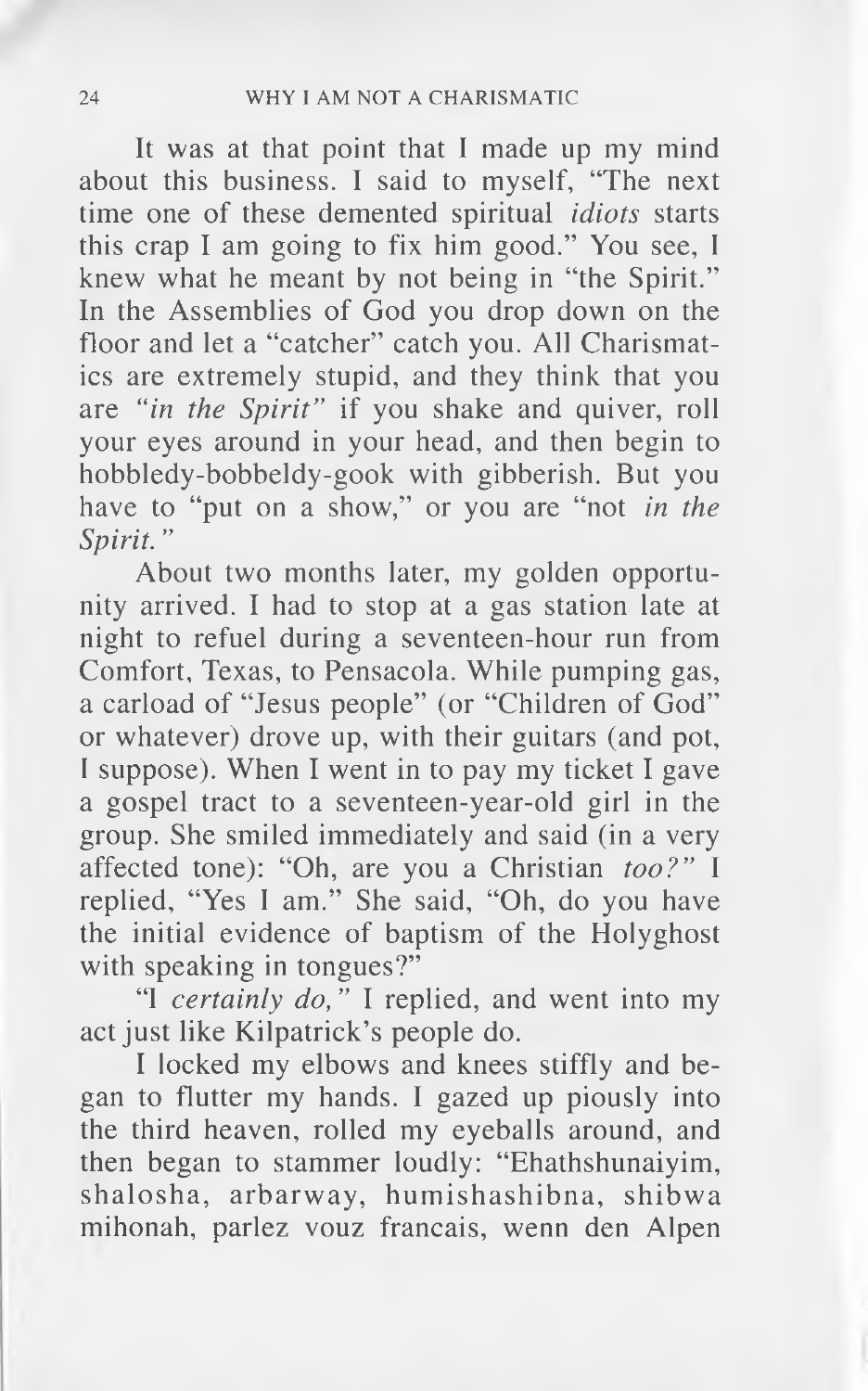rosen wieder bluhen, aliecobisa, mahaltutu . etc."

She clapped her hands like a six-year-old and began to scream happily: "Oh he's got it he's got *it!"*

I almost puked.

Here was a white, American HIGH SCHOOL girl, *who professed Christ,* and she was easier to deceive than a seven-year-old blind moron.

I am not a Charismatic.

I am not close to being one: *now or later.*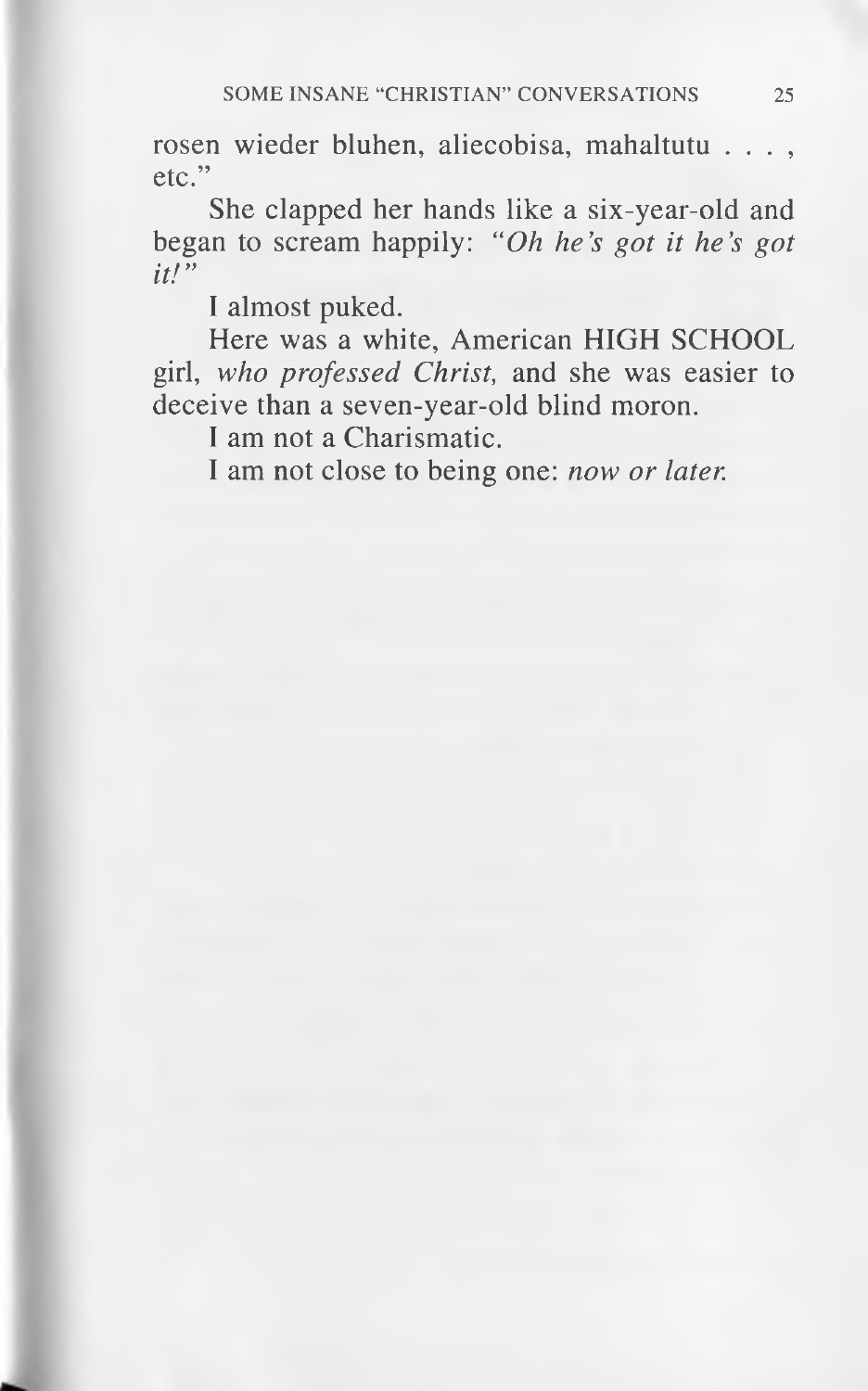<span id="page-33-0"></span>

Ten to twenty years ago, I had much more time to attend Holiness meetings and "tent revivals" than I do now. Every five years, God has added another full-time ministry to the ones already being carried out. At this date (1997) they come to:

- 1. *Full-time pastor* of over 500 active members of a local, New Testament Baptist church.
- 2. *Full-time Bible teacher* of 200 young people, teaching four nights a week from September to May.
- 3. *Full-time author* turning out two to four books a year, which now come to more than 120 publications (if the booklets and tracts are included).
- 4. *Full-time cassette ministry,* worldwide, going into more than 2,000 hours of Sunday School studies, Bible studies, special studies, sermons, and Church History.
- 5. *Full-time missionary work* with a mission board and forty-one young men out of our church overseas on seventeen different mission fields, speaking *eight different languages.*
- 6. *Full-time prison ministry* corresponding with more than one hundred prisoners in more than thirty prisons.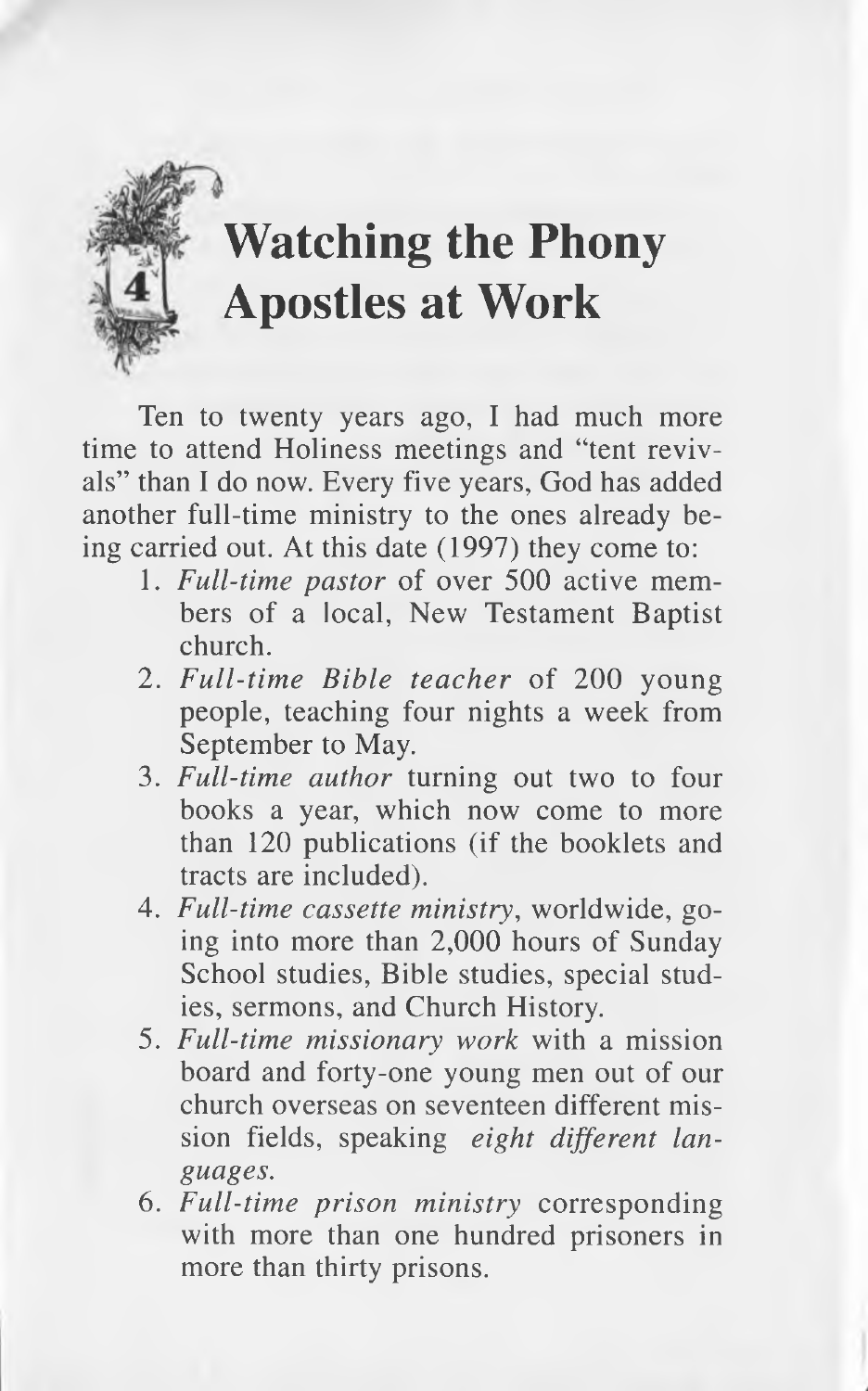- 7. *Full-time, nation-wide (and international) video ministry* with more than 200 chalk talks in color.
- 8. *Full-time billboard ministry* painting billboards twelve by twenty-four feet for highway signs.
- 9. *Correspondence* coming to twenty letters a day, from all over the world, asking Bible questions, asking for advice about family and financial and health matters, and demanding documentation and Scripture verses for dozens of problems and controversies. At eighty-one, I am "busier than a mosquito in a nudist colony."

In addition to these *nine* ministries I take *two meetings away from home every month:* that is twenty-four evangelistic meetings every year. I have been doing that since 1950. That is *1,128 Bible conferences,* and nine of them have been in *foreign countries* (Russia, India, Korea, Canada, Mexico, the Philippines, Hawaii, Germany, and Austria).

That is why I have been unable to "monitor" the Assembly of God and Church of God kooks much since 1980. But I used to frequent their meetings for laughs and "kicks," and I seldom was disappointed. The "Holy Laugh" originated with me back in the 1950s. Of course, I was not laughing *with them* (like they thought); I was laughing *AT them.* Nothing on earth is funnier to me (unless it is messed-up music) than a woman preacher screaming and pounding a pulpit, unless it is some demented "healer" trying to make a fast buck from a Christian sucker.

For example: I attended a one-night stand by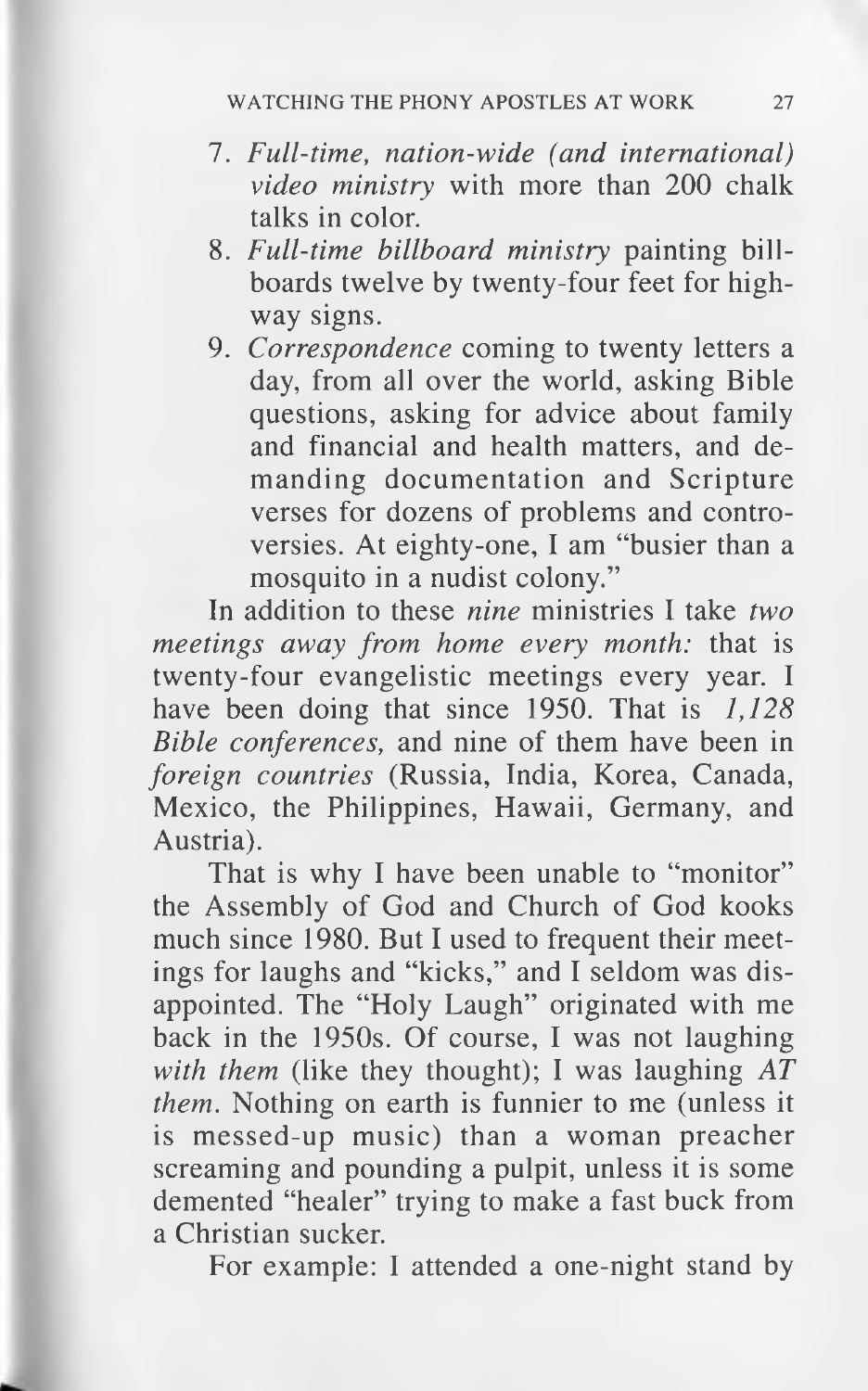A. A. Allen of "Miracle Valley" and "Miracle Water" and "Miracle Records" and "Miracle, etc." It was held in Memphis, around 1957. The crowd was around 500 and was about 80 percent black. (Later, A. A. Allen was found in his hotel room with about \$3,000 in cash on him. His autopsy showed an *alcoholic heart,* and his pockets were full of "red devils" and "yellow jackets" when he kicked the bucket watching a late-late show on TV.) He was a typical Charismatic (Heb. 13:8; John 14:12; Acts 2:38; 1 Cor. 14:38; and the whole works).

A. A. Allen took up FOUR offerings that night: one for the song leader, one for the song books, one for himself, and one for his truck and trailer. Like all Divine Healers (Ewing, Osborne, Roberts, Hagin, Copeland, Gorman, et al.), he did this with Mark 6:8 right in front of his snoot and 1 Timothy 6:8 right in front of his eyeballs. Having stripped the congregation of their money, he began to hawk an "anointed record." It was a jazz piece recorded right out of the heart of the Congo or the Amazon. He danced while the record was playing over the PA system. He did a sort of Buck-Wing, Soft-Shoe Shuffle, and explained (as he danced) that this record was recorded for the purpose of "casting out demons," and if you did this "holy dance" with this "anointed" record, you could get rid of all *your demons.*

*Typical Charismatic crap.* SOP for the whole crew.

He cited 1 Samuel 16:16 as a prooftext.

*Satan quotes Scripture* (Matt. 4:6).

A. A. Allen then showed us why many of us were "poverty stricken." We had "the demon of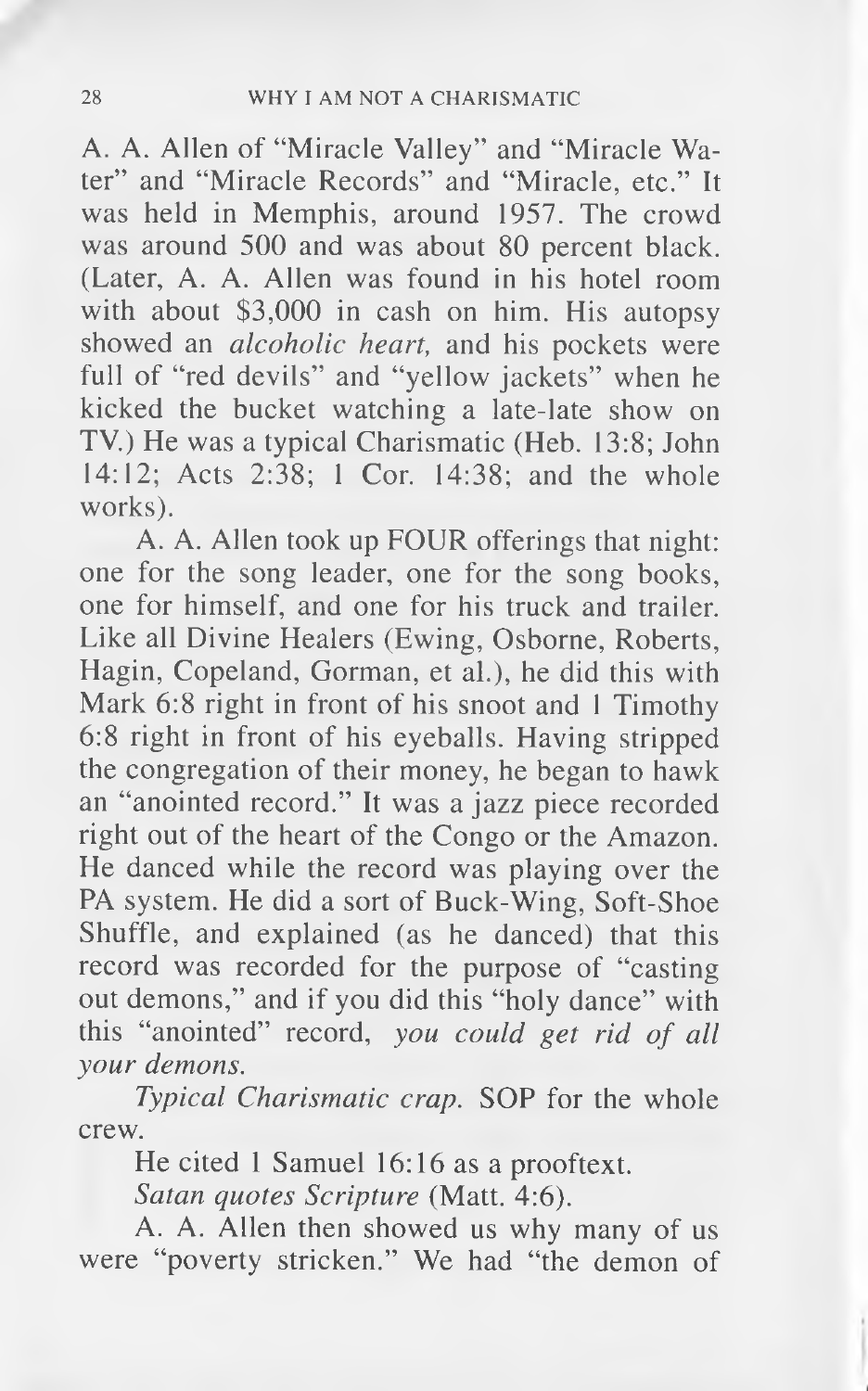poverty!" God wanted all of us to be healthy, wealthy, and wise; and we could have it "by faith" if we just *claimed the promises!* God would cast the "demon of poverty" out of us because Christ had defeated the Devil (John 14:12), and "greater was He that was in us  $\ldots$  " (1 John 4:4).

*How* would we get the Demon of Poverty cast out of us? Simple: "Everyone who knows that they are oppressed by a demon of poverty *come forward NOW, and I will cast out your DEMON OF POVERTY!"*

So naturally, down I went, with about thirty blacks and three "po' white trash." (I have always had an open mind about almost anything until I found out what it was!)

Now, do you know what that dopeheaded alcoholic did when "we" got down there? Do you have to guess? Charismatics are as predictable as a tidetable. When we all clustered around the pulpit area, HE TOOK UP ANOTHER OFFERING! Honest to God, *he took up the FIFTH offering.* That poor, dopeheaded, carnal materialist had been *living by sight* (instead of faith) for so long that he couldn't trust God for *anything.* He had to fleece every sheep that came his way. Shades of Colson, Pat Robertson, and the Promise Keepers! ("That'll be \$75.00 a head; thank you!")

This offering went like this. "God wants you to *show* your faith in Him. *Faith without works is dead.* If you give, He will give! He will outgive you everytime!" Around went the offering plates: *for the FIFTH time!* While we were "shelling out," the pitchman went on: "This is your SEED FAITH that you are planting! You will reap what you sow!" Then, when he had collected the plates, he had us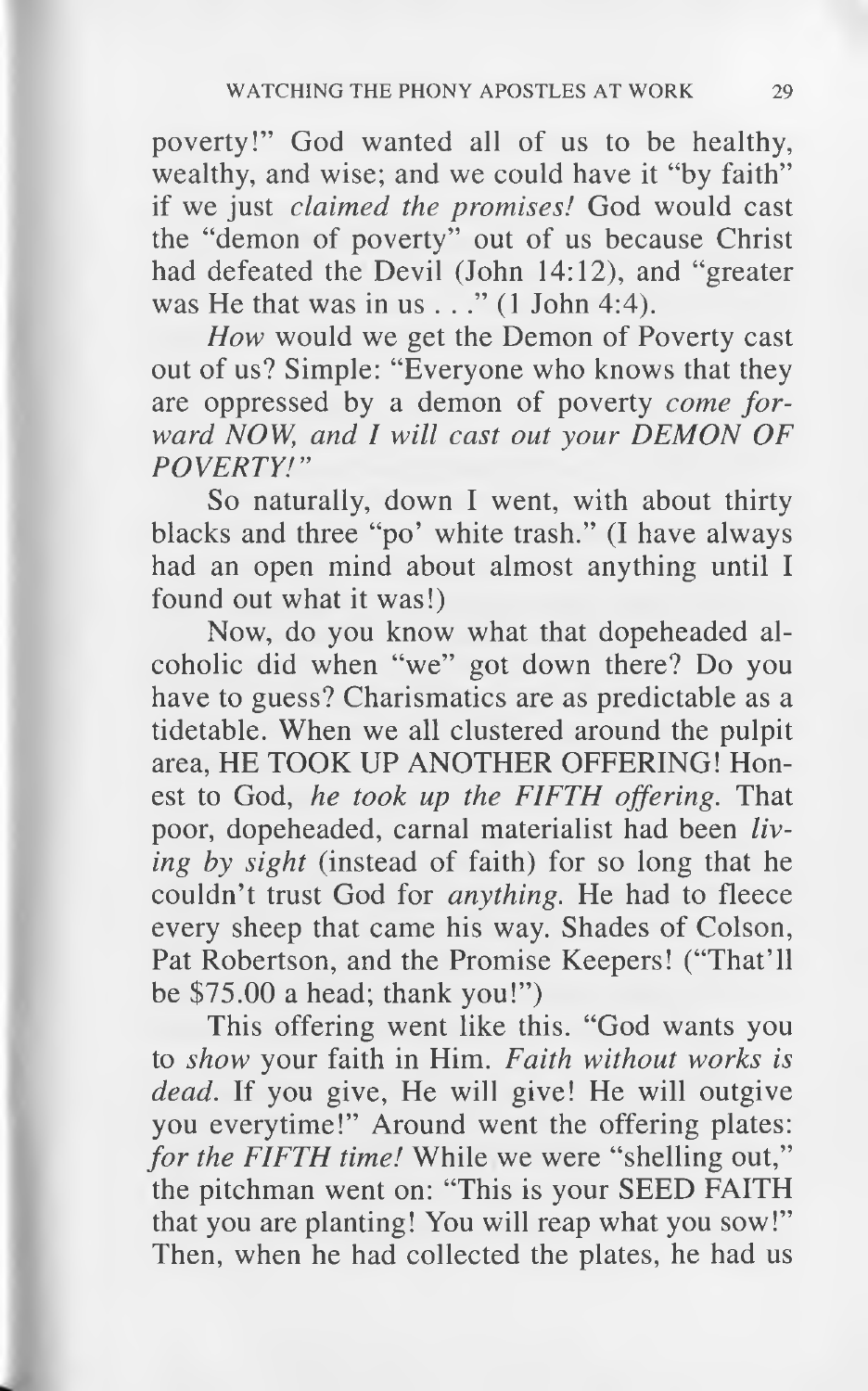pray; and while *we* prayed, *he* prayed, "Oh God, in the name of Jesus of Nazareth I command the demon of poverty to go now! Now! Satan, I BIND YOU *IN THE NAME OF JESUS!* Spirit of poverty be gone!" *Whap!* Just like that. We all turned out to be millionaires! (I didn't quite make it because my "seed faith offering" was one copper, Lincolnhead *penny.)*

I pulled this penny trick on Robert Tilton before the IRS put him off TV. By Tilton's time  $(1990-1994)$ , I knew enough about these pioustalking, smiling, Scripture-quoting, "slain-in-the-Spirit" *reprobates* to write a book. So when his little xeroxed letters came in with *written signatures* on them (which were no more "written" than the letter or the address labels), I sent him a *penny.* Knowing that only letters which contained *coins or checks* were kept, and only the ADDRESSES on these were kept—*the letters were dumped into a wastebasket as soon as they were opened*— I conned the con man. I sent him a penny, and he kept it without reading the letter. Thus, I got him on the "hook" when he thought he had *me* on the "hook." I enjoyed it immensely because I also knew from vast experience with dice rollers, second-story men, "dippers," safe-crackers, pitchmen on the Midway, poker players, and potential robbers and killers that "you can't con a man unless he is crooked."

So, for the next year, poor ole' Tilton sent me more than \$40.00 worth of mail and about *four cent's* worth of "gifts." I made three cents on him, "plus postage." The "gifts" were little plastic bags with olive oil in them (from Gethsemane, of course!), little splinters of wood from a boat used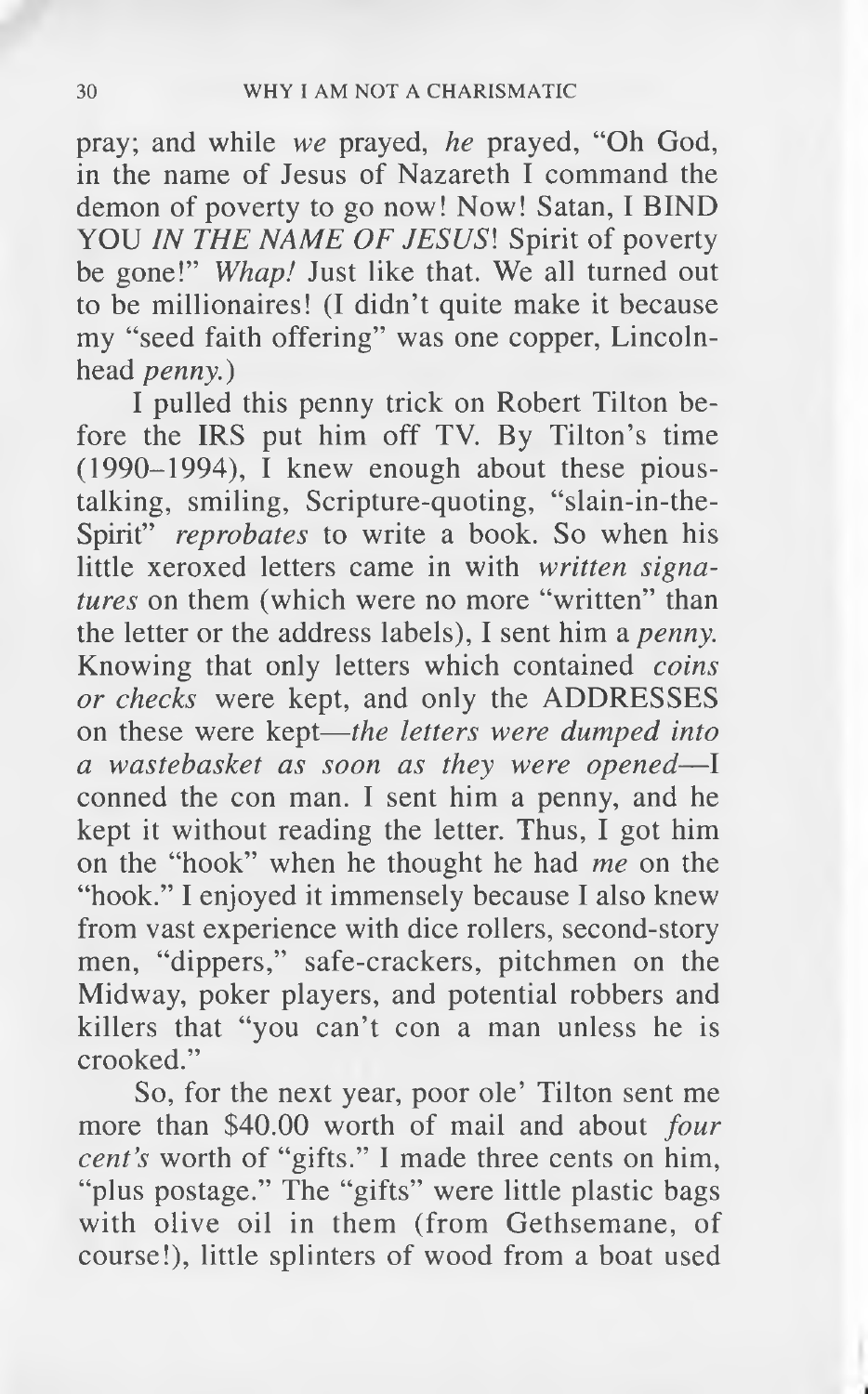by Peter, James, and John, little plastic cloths with "The Lords Supper" on them, etc., etc. One time he sent me a coin made out of tinfoil or something: it looked like Monopoly money. Eighty-five thousand conversions! Don't you know!

I got the Promise Keepers "Holy Laugh" every time I got a letter from that pious chump. I had more fun out of dealing with him than any fakir with whom I ever dealt outside of Booby Ross of Pasadena, Texas (a Hardshell Baptist bookseller who was about as "sharp" as a bean bag).

Sometimes I would go forward with a "demon-possessed" man who was being dragged to the altar by two "sidekicks." But these "sidekicks" were *real* sidekicks! They stood on either side of the demon-possessed man and *KICKED him.* The first time I saw this "demon exorcism" I nearly had a heart attack laughing. Fortunately, the silly idiots thought it was the "Holy" laugh.

I stood right next to the "left winger" who held the demon-possessed man's left arm; his buddy pinned down the right arm. We bowed our heads to pray while the "demon-possessed" man was thrashing, blubbering, jerking his head, and spitting. I bowed by head and partially covered my eyes, so I could look through the slits and see what was going on ("Watch and pray," Matt. 26:41). I couldn't believe what I saw. The Assembly of God healer stepped down, laid his hand on the bobbing head of the "critter," and hollered, "Thou unclean spirit, in the name of Jesus of Nazareth, I command thee COME OUT OF HIM!" And (just like the book said inMark 9:20) he fell to the ground *"wallowing and foam ing."* I mean, he "hit the dirt!"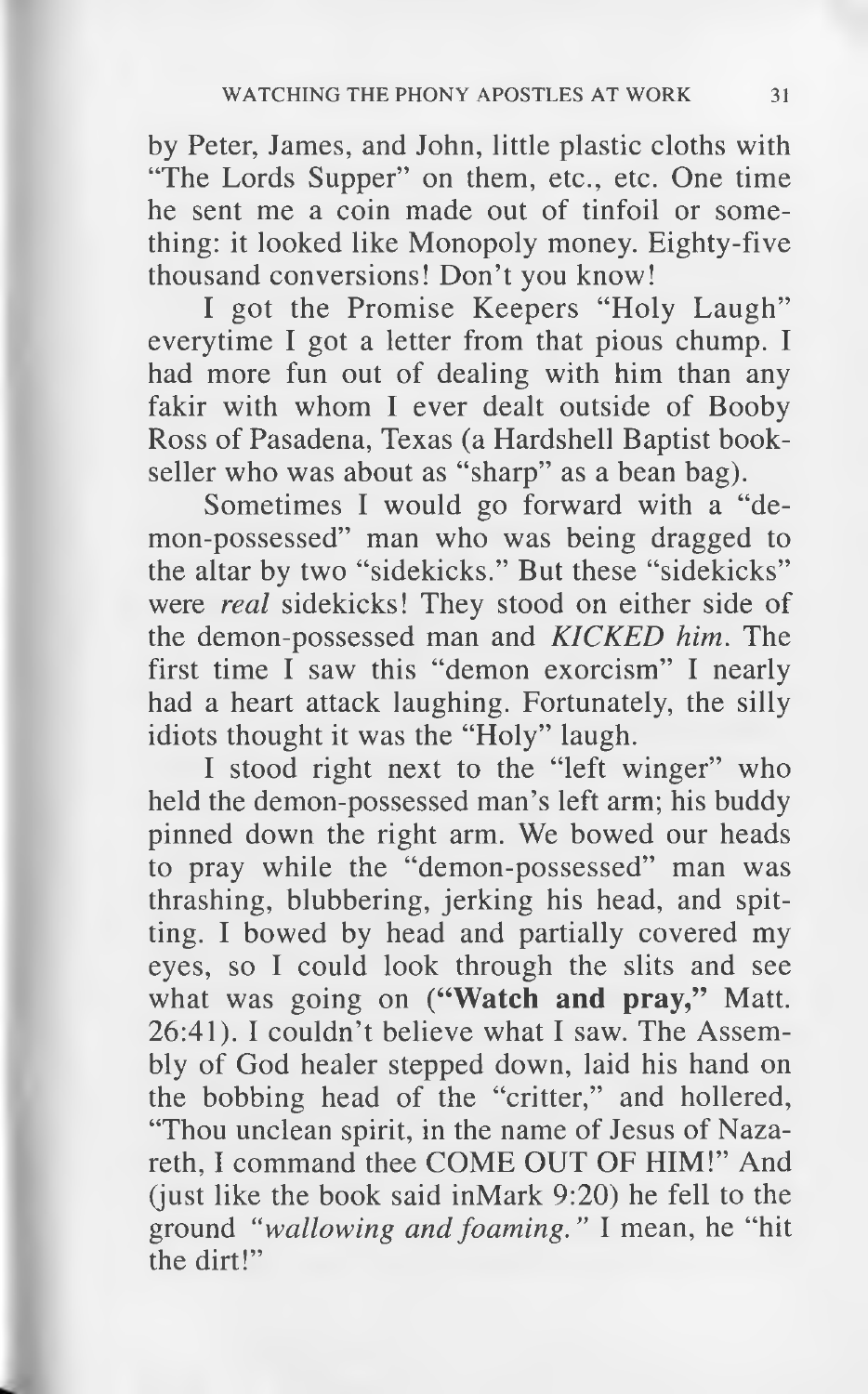But man, what an "addenda" to Mark 9:20. When the Assembly of God healer yelled "COME OUT OF HIM," both of the gorillas (excuse me! "Goons") holding the man swung their inside legs (the one nearest the man) back and then swung them forward so *they "clipped" their victim.* At the same time, *they yanked his arms backward.* Believe me, pal, they felled him like a twelvepound, double-bladed axe would fell a six-foot birch tree. *Wham!* And there he was: Scripturally *grounded,* Scripturally *wallowing,* and Scripturally *foaming!* "Glory to God," screamed the demonpossessed nuts in the audience. "Alleluia," screamed a couple of demented women in the choir! "Ahhh, bless ya Jesus!" some twinky on my left intoned.

Of course, I didn't dare yell, "Blow it out your nose!" because that would be "the blasphemy against the Holy Ghost" (Matt. 12:31). So I just laughed my guts out. They misread that just like they always misread *ANYTHING* that has ANY-THING to do with *"sound doctrine"* (see p. 7).

Well. I have seen a poor sinner cured of "cross" eyes," and I have seen the lady with the plastic flesh over the small balloon, and the hose under her dress, letting out the air that made the "goiter" or "tumor," and I have seen the deaf man healed, who was stone deaf but nodded his head (after his healing) when the healer put a railroad man's watch up against his ear *where the sucker COULD FEEL THE VIBRATIONS THROUGH THE BONE, etc.* I have a personal friend whose sister sailed through the healing line, throwing her crutches away after the "Name of Jesus" formula. Her brother met her after the service and said, "What in the world were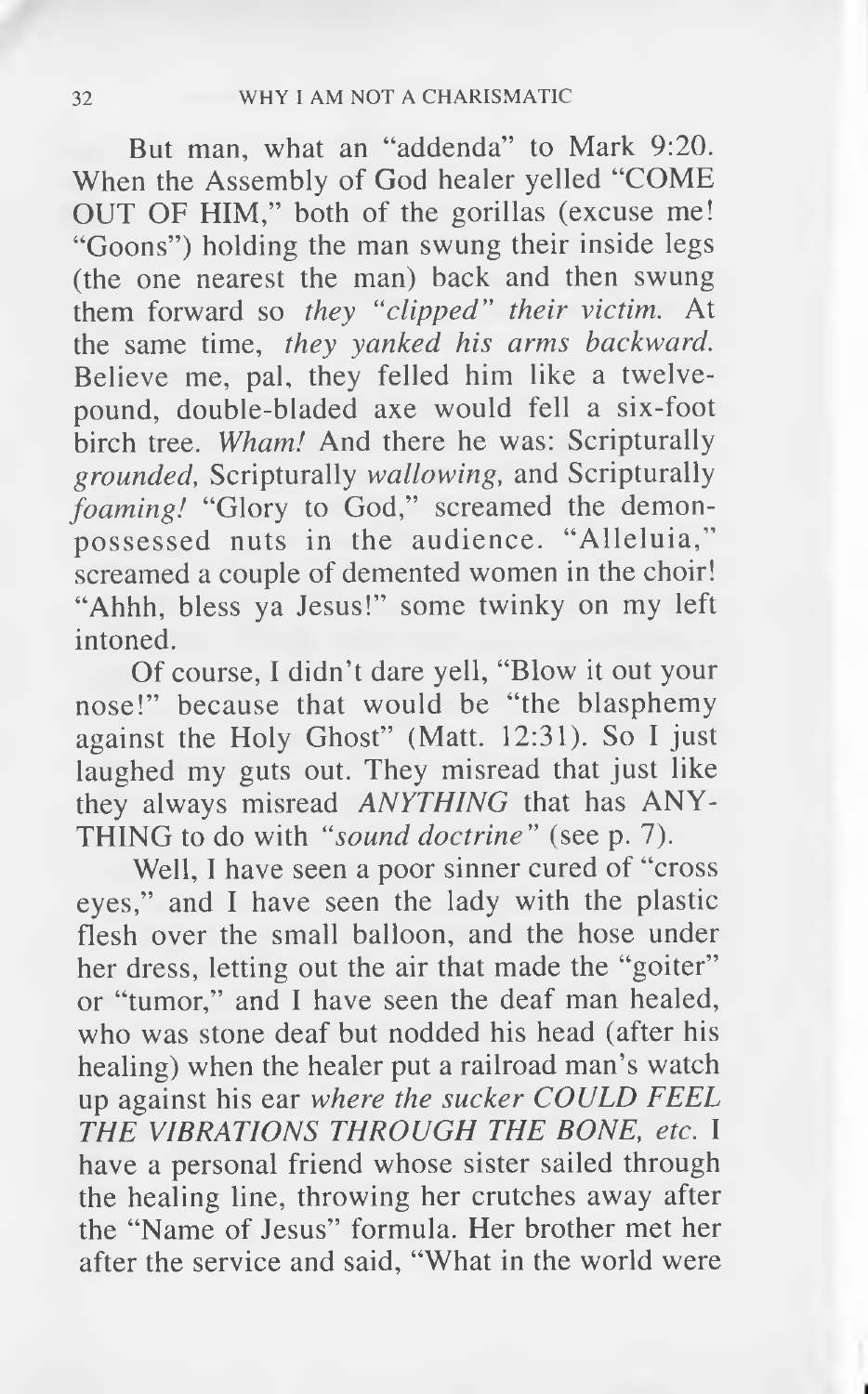you doing up there in that healing line, Sarah. You know *you 've never limped a day in your life.* "

She smiled sweetly and said, "Easiest \$35.00 I ever made in I my life."

"But Sarah," he protested, "that is LYING! You *deceived* those people!"

"Oh no," she gayly replied, "by what I did, I *helped* them! I encouraged them to have faith! *It increased their faith! "*

That is *another reason* I am not a Charismatic.

It is bad enough to take advantage of poor people, berate sick people, and then steal their money without deceiving yourself, and then alibiing your dirty, rotten sins.

A demon-possessed healer named Ewing (he bought Dean Martin's million-dollar shack in Beverly Hills) made several trips to Pensacola. I went to those. I made the mistake the first time of wearing a suit and tie and carrying a Bible. After meeting Ewing's bully-boy—a six-foot two-inch, full-blooded, Shoshonee *Indian*—I left the Bible at home and came in coveralls. (You see, there is more than one way to skin a cat. You have to be "on your toes" when dealing with people who get "slain in the Spirit" and filled with the "Holy Ghost" and swear by the "name of Jesus.")

Well, I took a wheelchair cripple with me named Jon Hall. He had been wounded in Korea in combat. He stood up well for two nights, but the third night he excused himself. He told me quite candidly, "Brother Ruckman, I know the man is a *liar* just like you know it. I enjoyed the comedy, but honest to God, when that choir gets to singing 'Only Believe,' I want to come out of this wheelchair so badly that I break out in a sweat. I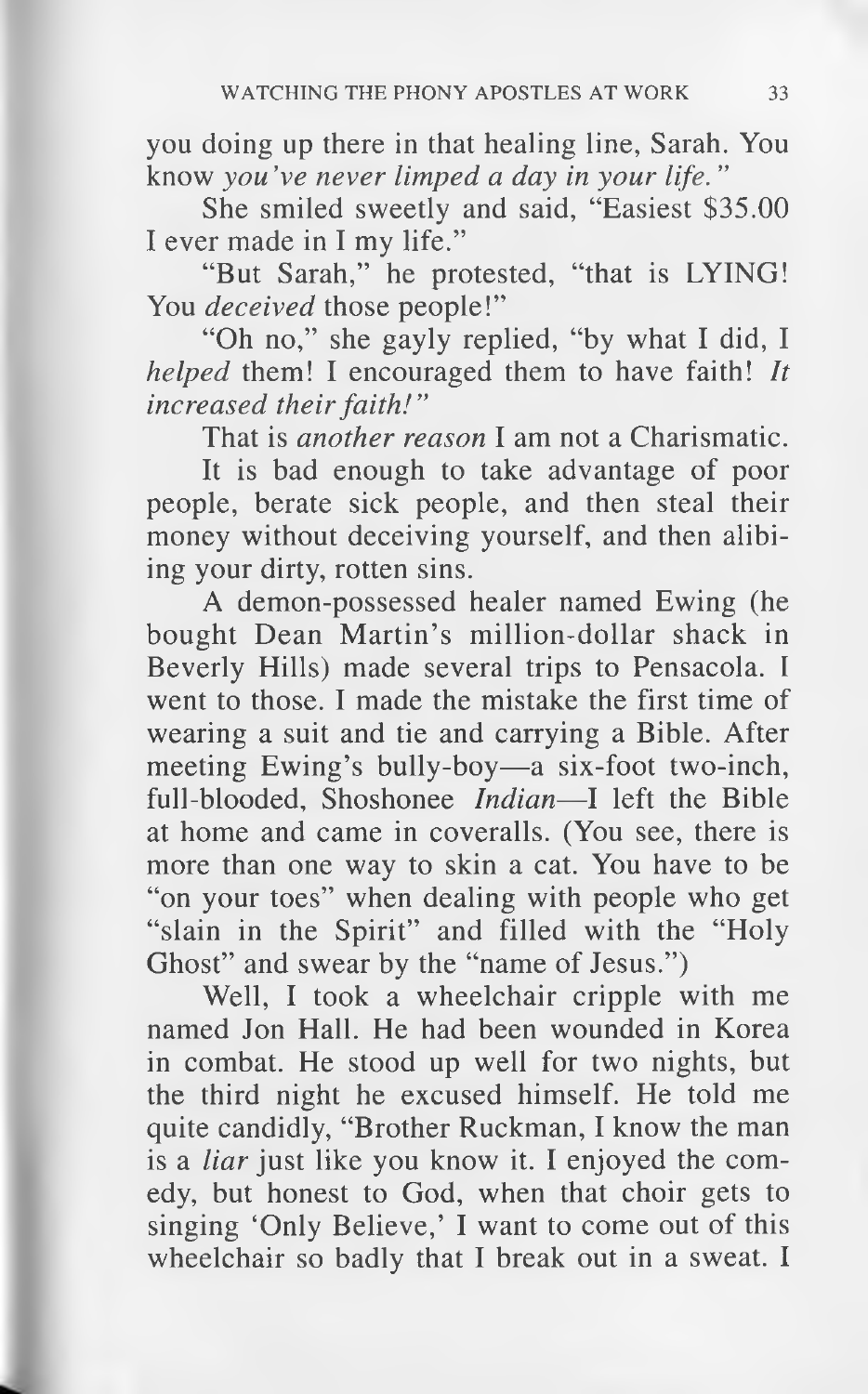don't want to go back tonight."

I didn't blame him. But when I meditated on that conversation my "hackles" stood up. To this day, when I think about things like that, I am reminded that the *filthiest,* meanest, most *low-down DEVILS* on the face of this earth are Charismatic "healers." They blame *their failures* on their victims ("He didn't have enough faith") *after stripping them of their money in the hopes that God would give them faith.* If there lives on this earth a meaner, more *contemptible,* lying COWARD than that, I do not know who it is.

Well, one night one of my young men came to me. His name was Nathan Bemis (he now pastors in Kalispell, Montana). He had gone to hear Ewing one night and was in a state of shock. He was a new Christian and one of the most honest and sincere young men I have ever known. He said to me, "Dr. Ruckman, that man is deceiving those people!" (I had to duck my head to hide the smile. Ah, youth! Ah, naivete! "An Israelite indeed, in whom there is no guile!" $)$ 

"Yeah," I said grinning, "I guess he is."

"But Brother Ruckman, he is stealing their paychecks, their welfare checks, and some of them are cashing in insurance policies to give him! *That man is of the Devil!"* 

"You're right," I said, "but that's the way the snow blows."

"But what are WE going to do about it, Brother Ruckman?"

Good question. As far as I was concerned, you could no more stop that godless, depraved, Pentecostal-Promise-Keeping-Assembly of God sideshow than you could stop the sale of Rock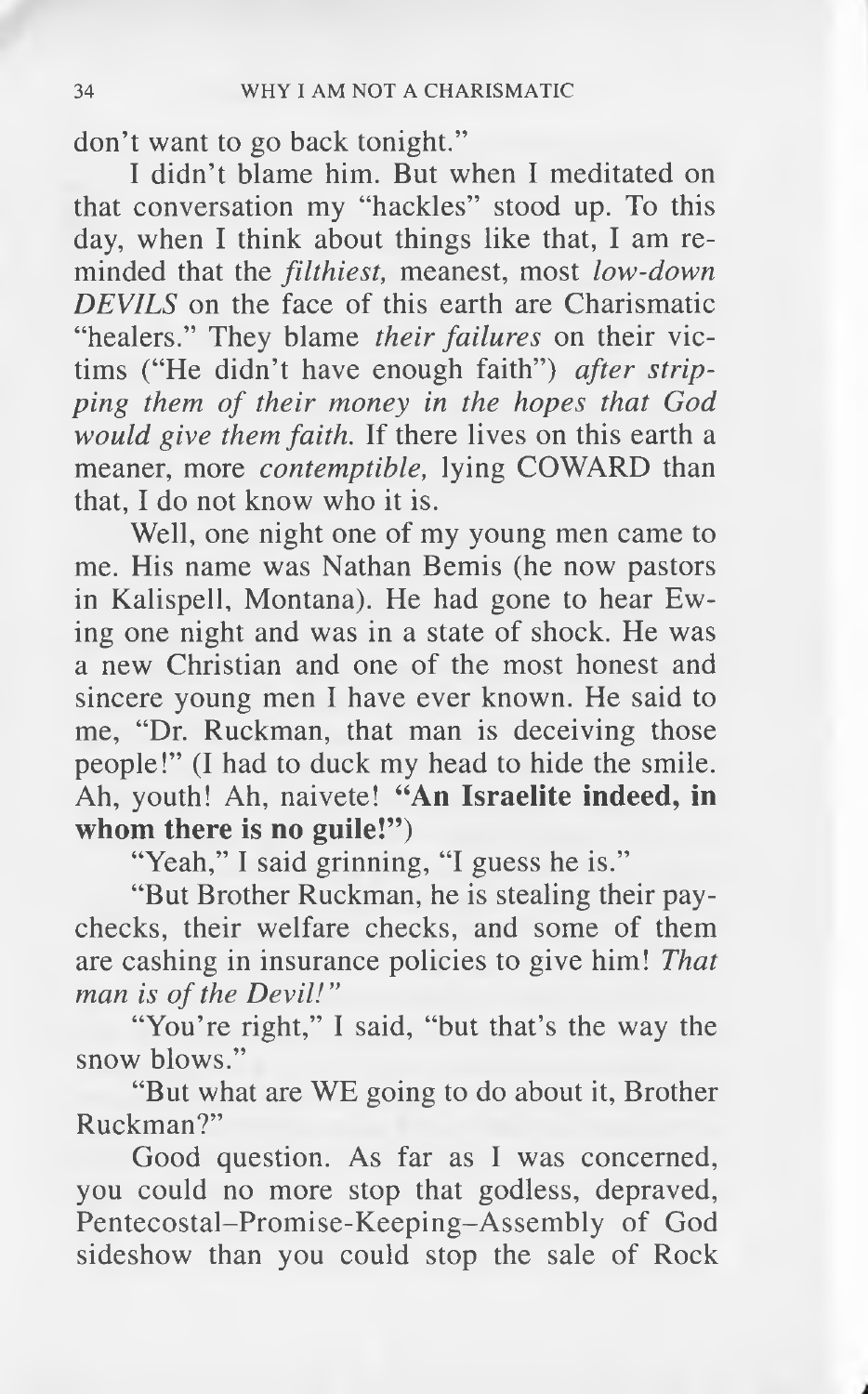cassettes or pornographic videos.

"Well," I said, "I guess the only thing to do is pray about it."

Then he told me what he had done. He had accosted the "healer" (God help you, brother!) behind the tent after service, and asked him, "Was the apostle Paul ever sick?" Ewing said, "Yes, he was." Bemis asked, "Did he ever get healed?" (See 2 Cor. 12:5, 9 and 2 Tim. 4:11.)

"Oh yes," said Ewing, *"God healed him. "*

"Would you mind showing me that?" asked Bemis, as he offered his New Testament to Ewing.

"Well, you come back tomorrow night," said Ewing, "I'll show you then."

"Oh, that's alright," said Nathan. "I'll believe it right now if you'll show it to me." (His New Testament was still extended.)

"Well, I was going to preach about that tomorrow night anyway," said Ewing, and he turned around and walked off.

He no more "preached about *that"* than he preached about Kennedy getting his brains blown out. The next night, he preached on "planting seeds of faith" and "claiming the promises" and God wants "all Christians to have perfect health" (Satan quoting 3 John 2); then the healing line started. In the meantime, Nathan Bemis had been fasting and *praying* (Matt. 17:21) for God to reveal the hypocrite for what he was. Bemis' prayers got through; Ewing's didn't!

In the middle of the "divine healing," Ewing placed his hands on a big, fat, middle-aged, colored lady and gave out with the usual "Satan, I bind thee in the name of . . . ," and FLOP! *Over went Aunt Jemima like a 200-pound pancake!* She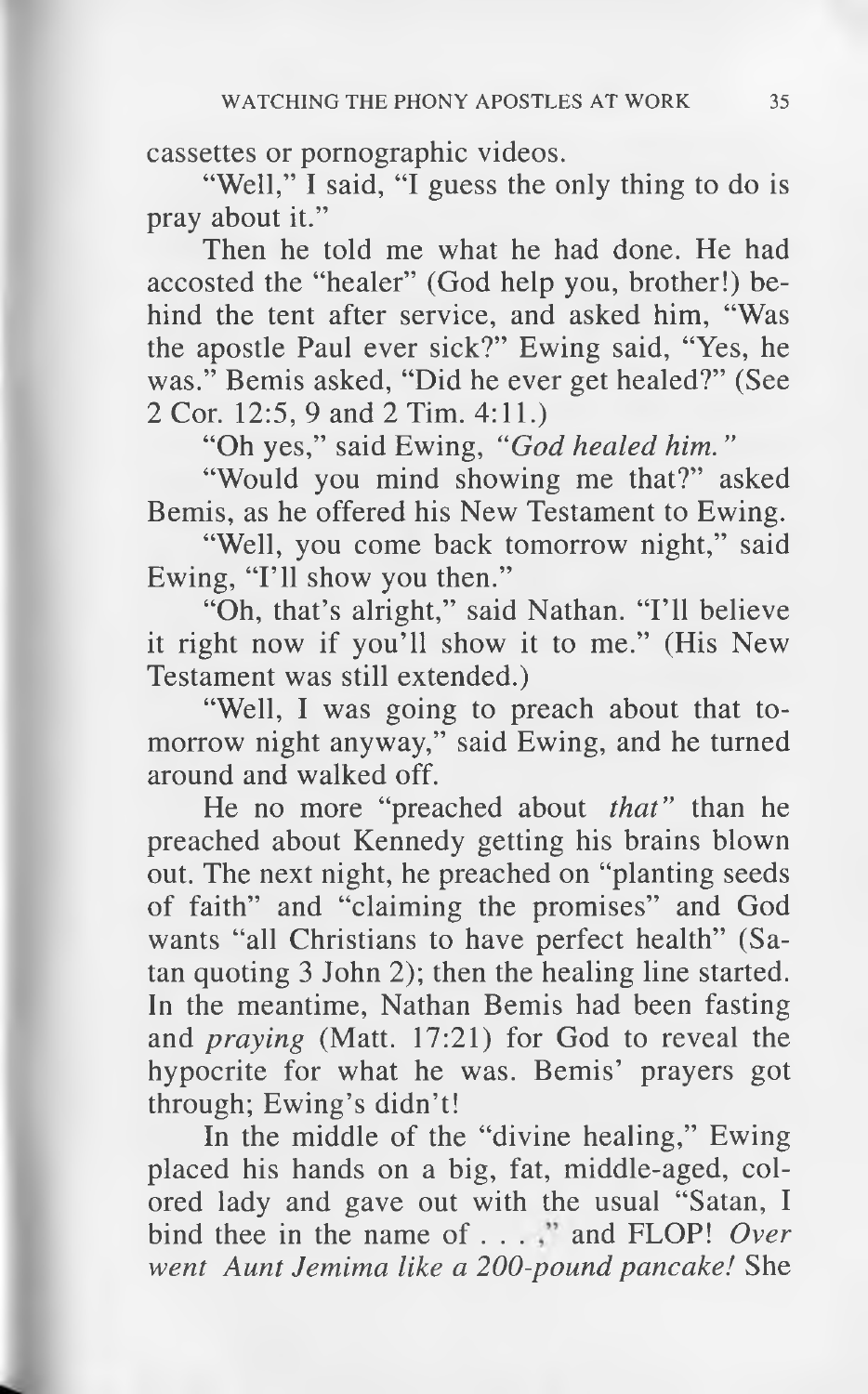wasn't getting any demons cast out of her, either. She had just had a *coronary!* "BE HEALED!" *Flop!* Boy, you talk about the "power of the ANOINTING of the HOLYghost!" She dropped dead in the healing line!

Well, Ewing skedaddled out of town with a mob ready to lynch him. The police were called out— to protect him, since his God evidently couldn't handle such things— and as he "shook off the dust off his feet" (Satan quoting Matt. 10:14), he told future congregations that Pensacola had *blasphemed the Holy Ghost,* and God had written "Ichabod" (Satan quoting 1 Sam. 4:21) across its churches because they had persecuted "the *man of God"* (Satan, using Ps. 105:15).

*Demon-possessed jackasses are two cents a carload these days.*

I have seen the "pros" in action.

That is another reason I don't "buy" 85,000 retreads.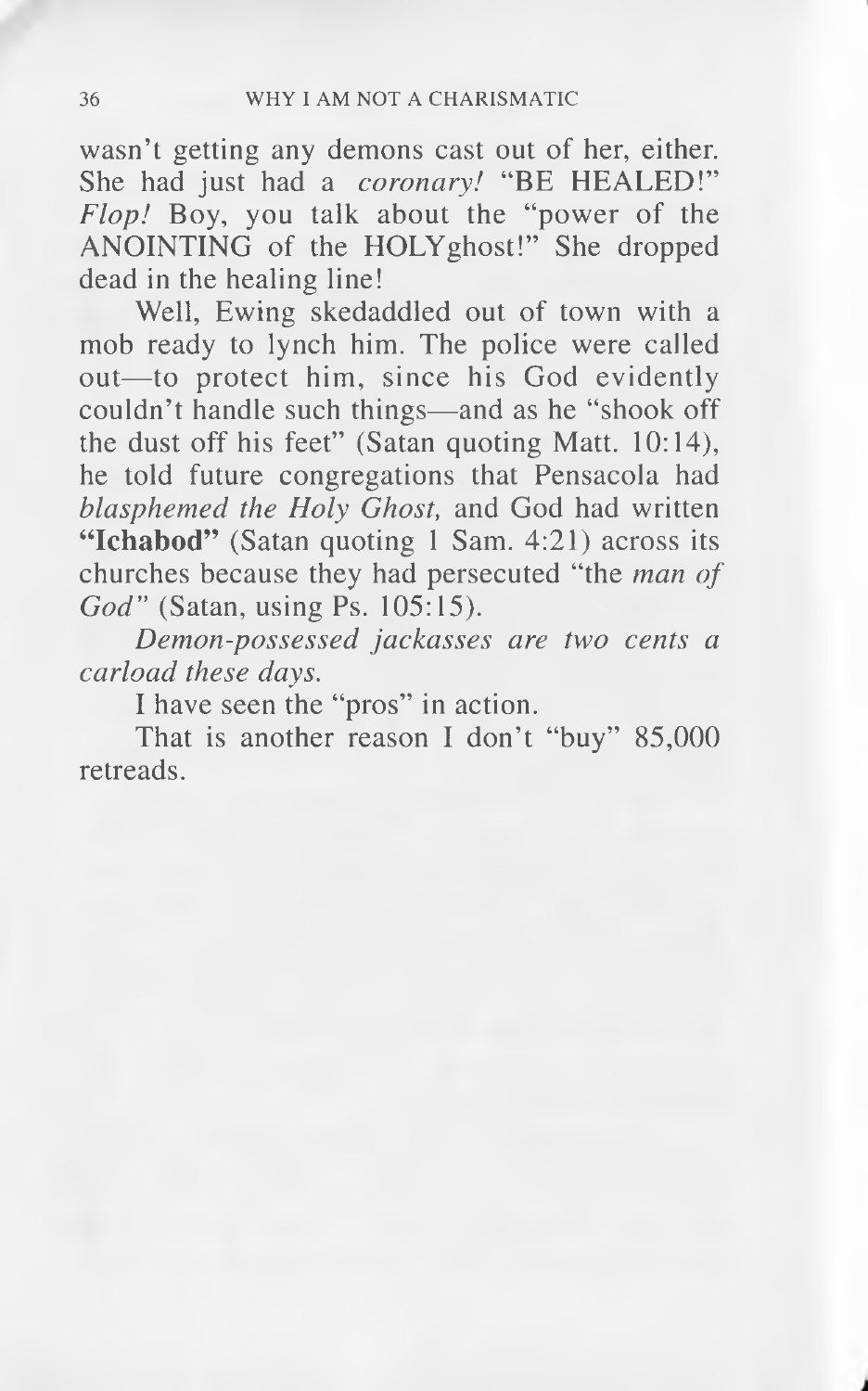<span id="page-44-0"></span>

# **The Passive Christian "Punks" In Laodicea**

No one who actually spends time in *the Bible* has any illusions (or delusions) about the spiritual state of "Christianity" right before the Son of Perdition takes over ALL of the churches through the UN and the "International Community." The Ostrich "head-in-the-sand" stance taken by ALL major Christian groups in America today—especially the Catholic Church *(Opus Dei* and *Catholic Actions)* and the Charismatics (*Promise Keepers* and interdenominational TV "coalitions")—is only prophecy coming to pass "on the money" (see 2 Tim. 3-4; Rev. 2-3). Nothing new under the sun.

The preoccupation with "family values" and "pro-life" and "environmental protection" and "the sin of racism" tells the story all too clearly. The Christians (led by their leaders) have become *sentimental humanists* majoring in offsetting "contemporary trends." Everything is smoothed over, everything is watered down, and every group outdoes itself in trying further to erase the distinction between *RELIGIOUS SINNERS* WINDING UP IN *HELL* and *SAVED SINNERS* WINDING UP IN *NEW JERUSALEM* (Rev. 21-22). It is like the Body of Christ in America had suddenly torn out the last two chapters of their Bibles (as Westcott,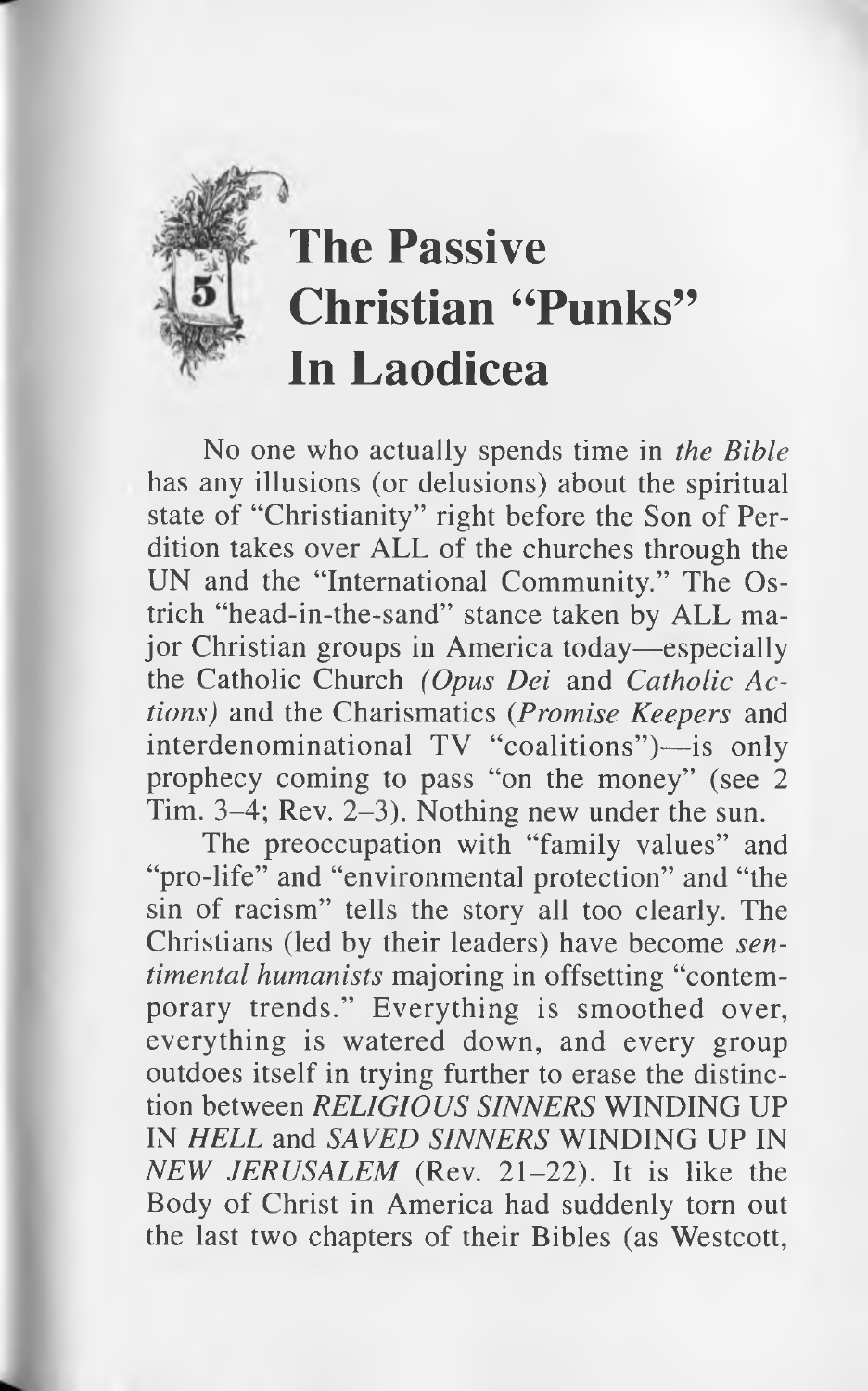Origen, the popes, and Darwin tore out the first two chapters) and suddenly decided that all Christians should simply cooperate in air conditioning the prodigal's hogpen because it is really a "big, wide, wonderful hogpen after all" (see Gal. 1:4).

This *secularization* of the Body of Christ was the work of three Satanic forces: first and foremost, *the Christian colleges, universities, and seminaries* (see *The Scholarship Only Controversy,* 1996, and *How to Teach the Original Greek,* 1993). The faculties and *graduates* of these schools TAUGHT Christians in America how to disregard or alter, or ignore or ridicule the plain English words of the plain English Bible of the PROTES-TANT Reformation.

Having successfully stolen their authority from them, the scholars hoped that the Body of Christ would "opt" for *their* own opinions and preferences as a substitute. However, in their apostate stupidity, they forgot that 90 percent of the members of Christ's Body (in ANY age) were not *scholars* or even Bible *students.* The first apostles were *commercial fishermen.*

So the *substitute* that Satan "ran by" the Christians was the Boob Tube. Thus, the NEWS ME-DIA became the "bible" in the *thinking process* of American Christians— at least the middle class and upper middle class and the "celebrity" type of Christian. *THIS* IS THE GROUP FROM WHICH CHARISMATICS MAKE A LIVING. They evidently recognize a Biblically illiterate blockhead when they meet him (or her).

This was the second Satanic force that produced things like the Promise Keepers, the PTL Club, the 700 Club, "sharing and caring," "reach-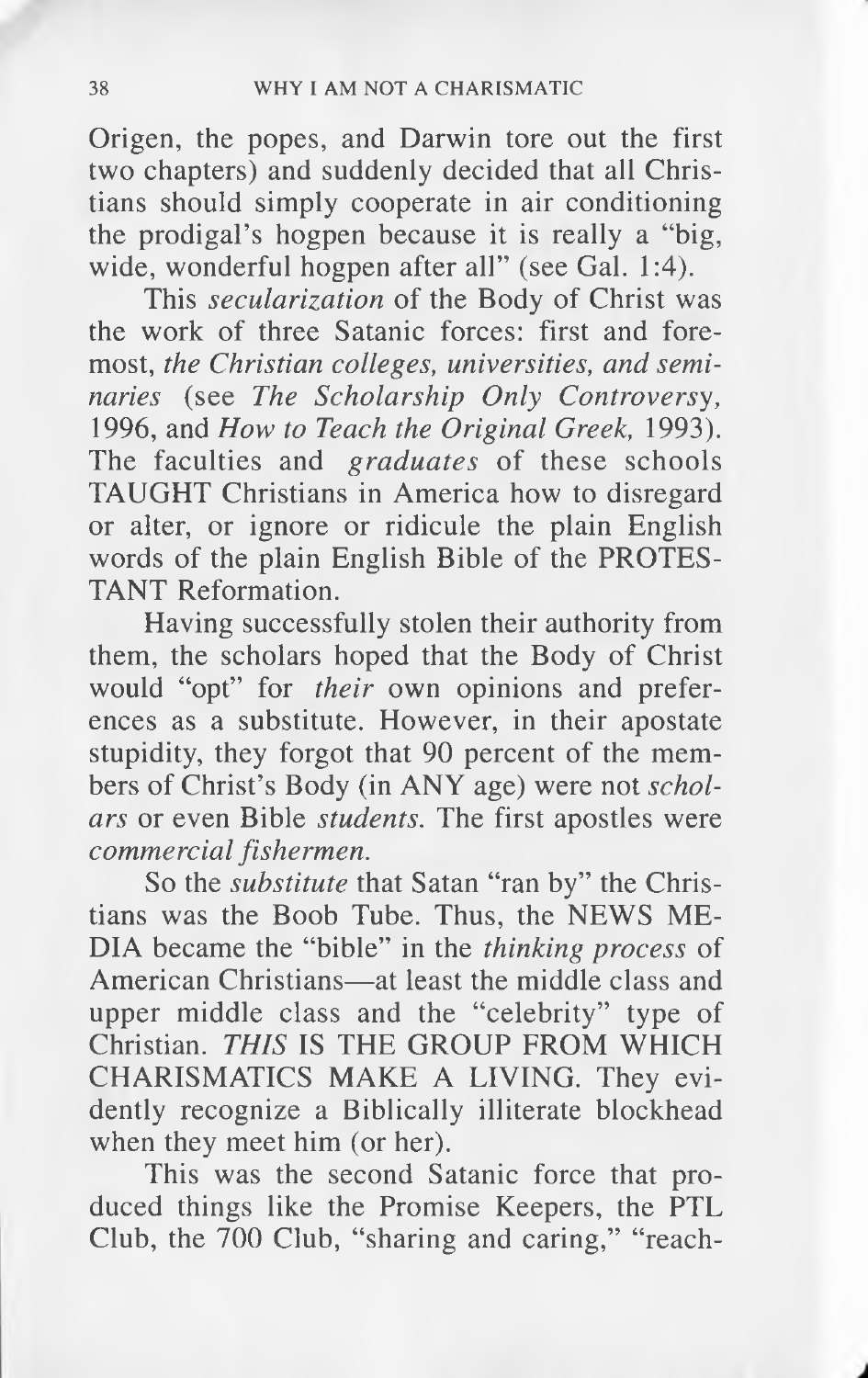ing out and touching" (or "impacting"), etc.: the whole bag of godless, pagan, *humanistic* garbage that was paraded before America as "Christianity." This time it was a mammoth brain-wash job, coast to coast, for it could utilize TV to "get the job done."

If you had \$100 for every sermon you heard preached by a Christian coalition on Christian TV that dealt with *UNSAVED RELIGIOUS PEOPLE GOING TO HELL AND BURNING FOREVER,* you wouldn't have enough money to get a plane from Atlanta to L.A.

Christ quotes Isaiah 66:24 *more times than any of the*  $21,000$ *-plus* verses in the Old Testament. If you had \$10.00 for every verse he quoted that dealt with abortion, integration, minority rights, family values, personality adjustments, getting "slain in the Spirit," getting along with your wife, raising your children, or how to "adjust" or "cope" with problems, you wouldn't have enough cash on you to take a bus from Pensacola to Seattle.

The *main theme* of BOTH Testaments is the King and the Kingdom (see *The Sure Word of Prophecy,* 1969): the whole Book deals with the literal, physical, visible *Second Coming of Jesus Christ* to set up a literal, physical, visible, political kingdom at Jerusalem which will annihilate the Vatican, the UN, the EC, the USSR, the USA, FEMA, HRS, the FBI, NASA, the EPA, the Illuminati, Buddhists, the Bilderbergers, Moslems, Taoists, the NCCC, the House, the Senate, and the CIA.

For every reference in the Holy Bible on *the First Coming* (Gen. 3; Isa. 53; Ps. 22; etc.), *there are TWENTY on the Second Coming of Christ.*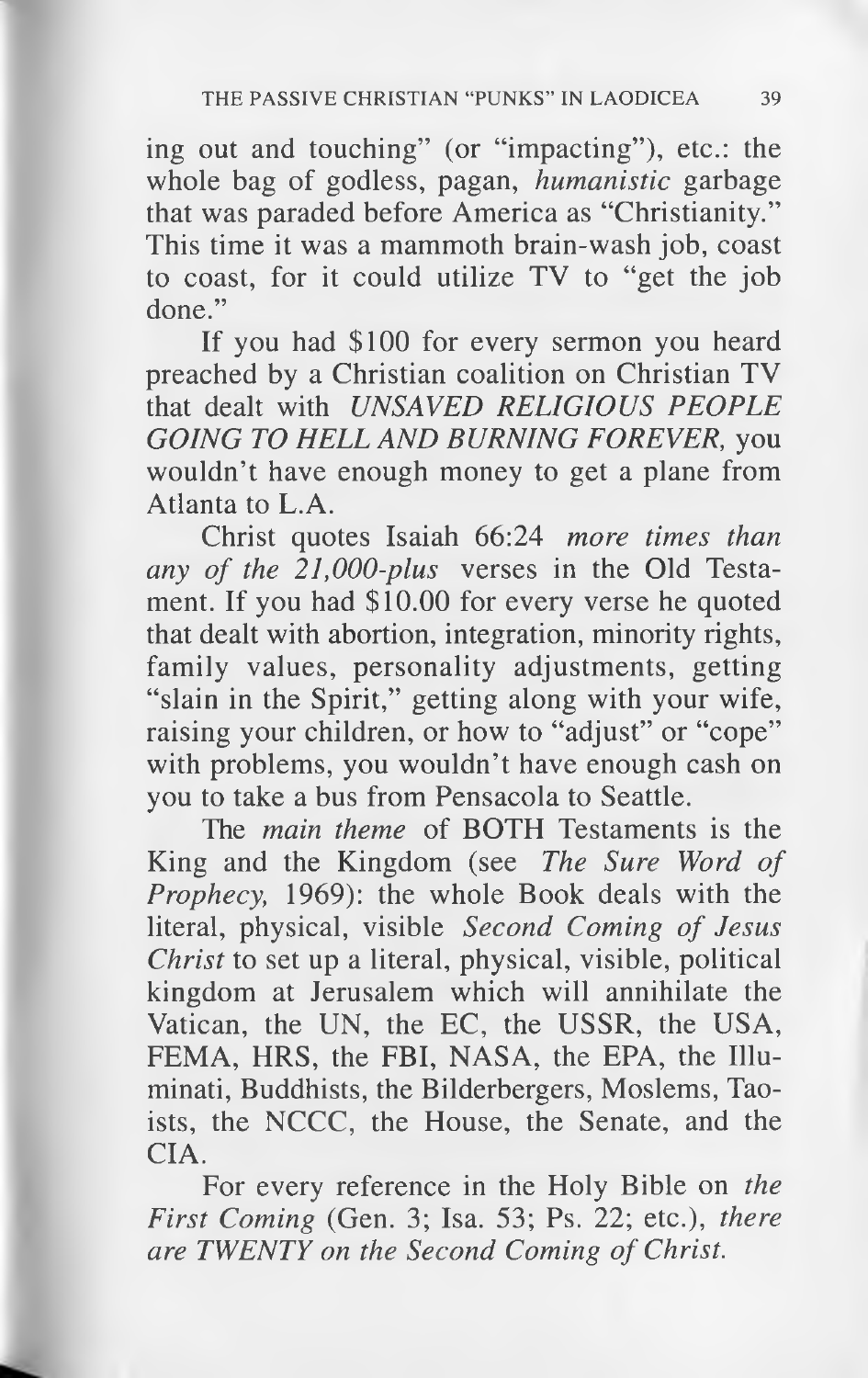Getting prepared, therefore, for THAT event (and the Judgment Seat of Christ preceding it) should be the *main theme* of every "Assembly of God" on this earth. *All Catholics and Charismatics avoid the subject* like a rattlesnake. And where Charismatics do preach on it, *they preach a split rapture* where only SEPARATED CHARISMAT-ICS get caught up. All of the converts of Jack Hyles, Tom Malone, Lee Roberson, Hugh Pyle, Jerry Falwell, John Rawlings, Larry Bartlett, Maze Jackson, Carl Lackey, Tim Green, Tim Lee, J. Harold Smith, Harold Sightler, and Bob Gray stay "grounded."

What you have in America today, as anyone can see from viewing Sunday morning TV, is vast congregations of well-dressed, upper middle class BLANKS, sitting passively while a soupy, syrupy concoction of "you're wonderful, you're valuable, you're precious, God loves you, you have power over Satan, nothing can harm you, you can get rich like I am (obviously)," etc.

No *lake of fire*. No repentance. No burning *Hell.* No *Satan incarnate.* No *bloody Armageddon* with Jesus stomping His enemies into "rag dolls" (Isa. 63:1-10). No doom. *No depravity.* No need for the New Birth. All you get is: "Let Christ come into your life." No *Judgment Seat of Christ*. No exhortation to win sinners to Christ. *No elimination of the Vatican, the UN, and the EC. Nothing* NEGATIVE. All is *positive* (see Gen. 3:16). "All is well, there is no Hell."

Billy Graham: "There may be, but it is not BURNING FIRE" (Matt. 25:41, 5:22, 13:42).

That is the theme song for Laodicea. In America, the leaders are Charismatics via TV and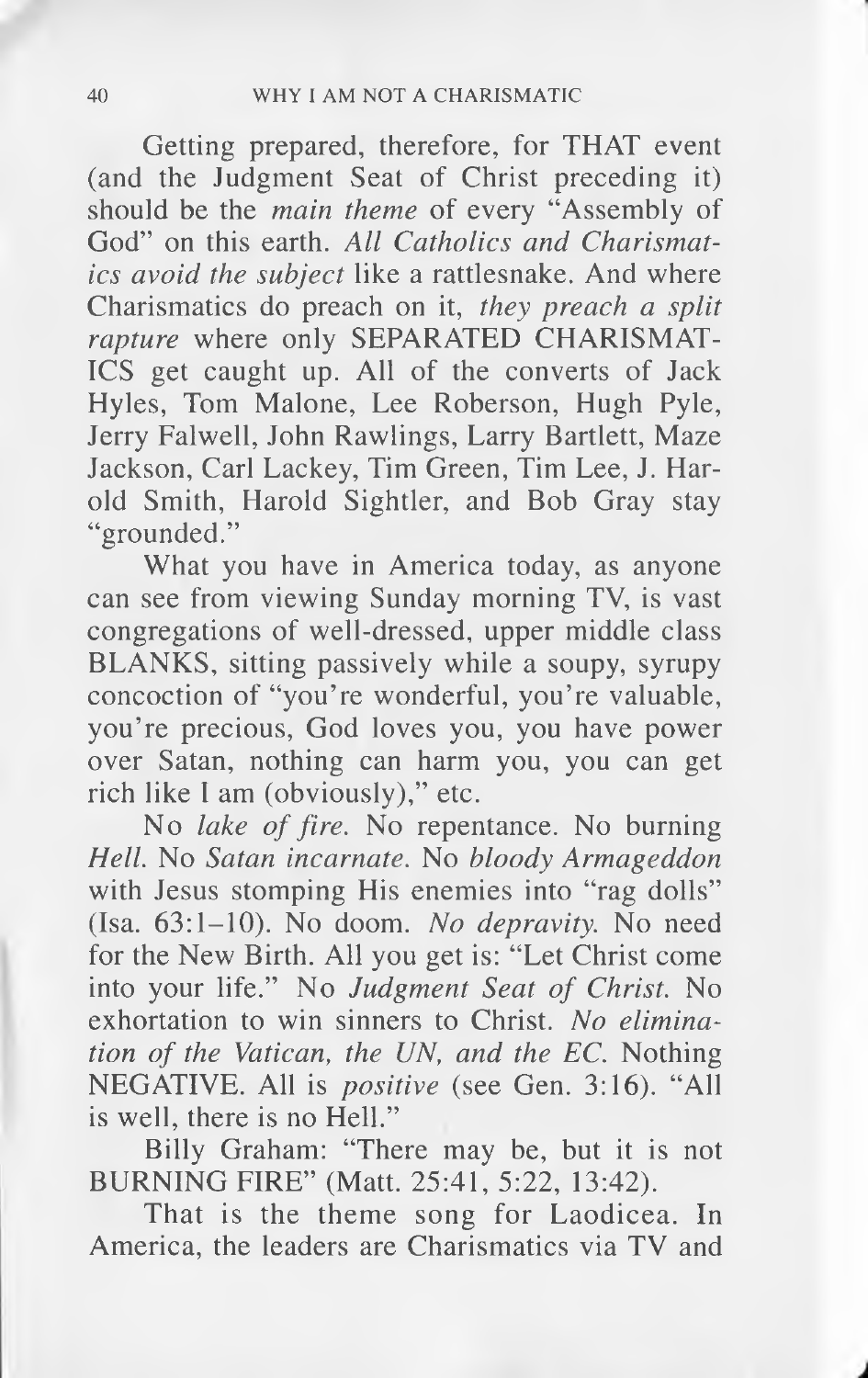"good godly scholars" via Bob Jones University, Liberty University, Baptist Bible College, Moody, Wheaton, Fuller, Piedmont, BIOLA, Pillsbury, Dallas Theological Seminary, Grace Theological Seminary, Regent College, etc.

The third Satanic force has been the Civil Rights Act (1964), which converted the American public school system into a condom-distributing, drug-using, sex-perversion-promoting, rock musicaccompanied, jungle *whorehouse.*

All of the American children, from 1964 on, were taught that *immorality* and *sex perversion* were just "alternate life styles"; that sodomy and beastiality were just different "sexual orientations"; and that there were no sins or evils— everything was simply a "value." Then, to make sure the kiddies got the NEA message for the jungle whorehouse, the Bible was run out of the school, and no child was given a Bible to read UNTIL HE GOT SENTENCED TO A *PRISON: then* he got one!

So in the middle of this depraved, pagan, godless hellhole (an insane asylum run by the inmates), the "Christian" sits trying to "cope" with, "share" something with, or "keep his promises" in the face of it. What does he do? He chickens out completely, abandons the Book (just like the public school system did), refuses to preach or teach NEGATIVE truths (exactly like the public school system did), and then adopts a smiling, handshaking, hugging and kissing "front" to politic his friends and enemies. This is exactly what JKF, FDR, and Slick Willie did all their lives; as did Jimmy Carter, Richard Nixon, Mayor Barry, Jesse Jackson, Nelson Rockefeller, and George Bush.

"Adjust the text *(NIV, NASV)* to ears polite,

 $41$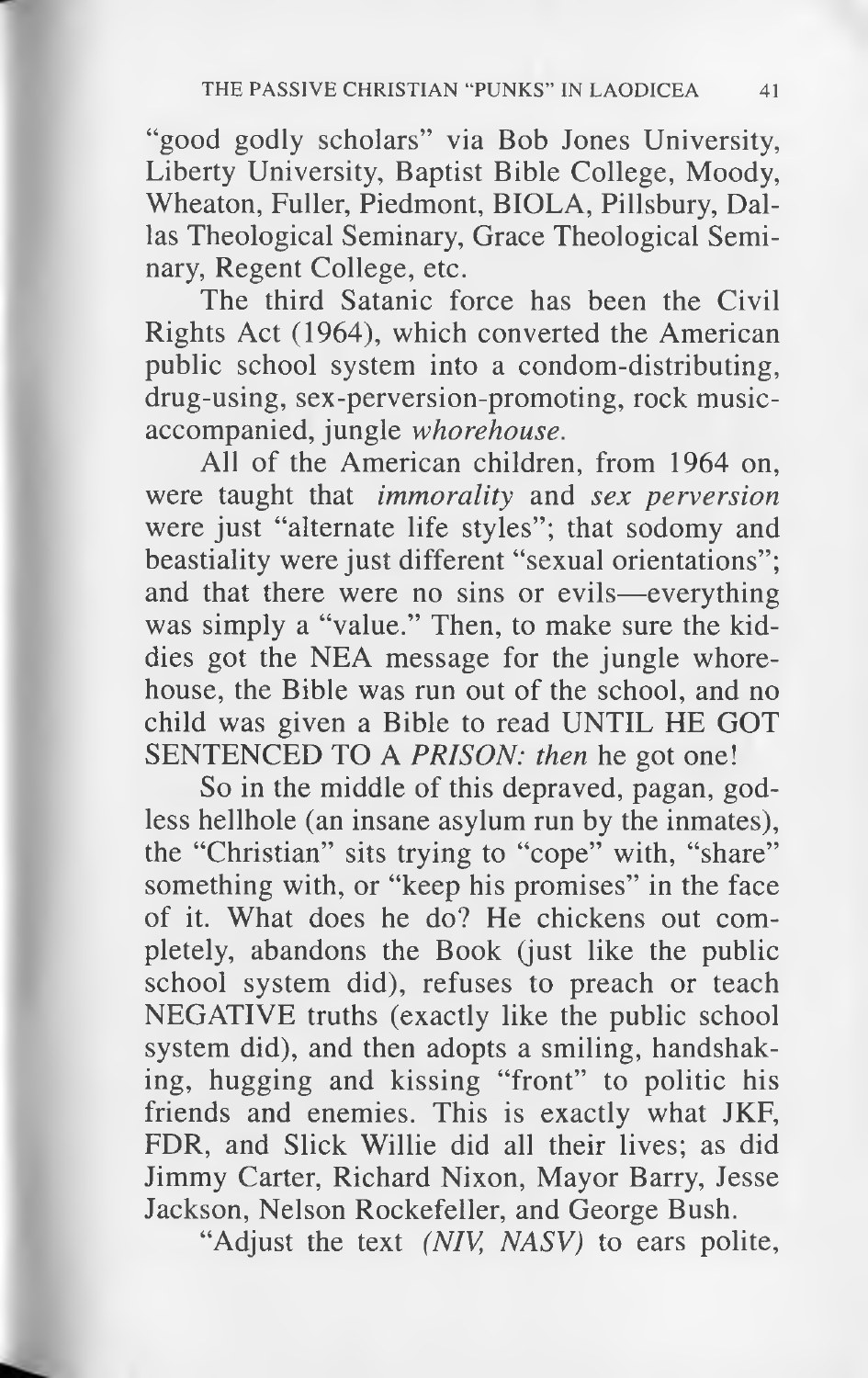and snugly keep DAMNATION (Mark 9:43-48) out of sight."

Where is a modern "John the Baptist?" *He isn't to be found on ONE TV program that any "Christian coalition" has anything to do.* Where is a modern "Amos" (Amos 7:14-17). He is in prison *for preaching without a license* (Micaiah, 1 Kings 22:27) or is being *sued* by "the Justice Department" for *hate speech* or *hate literature.* Where are the Charismatics? Huddling together in loving, caring, sharing, coping efforts to get rid of every John the Baptist (or Amos or Micaiah) in America who is preaching BIBLICAL *DOC-TRINES.* This is called "Breaking Down WALL'S." *God* established the walls (Acts 17:26; Deut. 32:8; Hosea 5:10). Charismatics say the "HOLYghost" told *them* to break them down. Somebody is lying.

The outstanding mark of the modern, apostate, Laodicean, Christian "celebrity" is the absolute refusal to condemn what the Book condemns IN THE *RELIGIOUS REALM.* The Book never hesitates to attack Women's Libbers and Gay Rights advocates perverting the words of God (Rom. 1:18, 25; 2 Cor. 2:17), counterfeiting the apostolic signs  $(2 \text{ Cor. } 11:1-13; \text{ Acts } 19:13-15)$ , refusing to warn people of eternal *burning* in an eternal lake of *fire* (Matt. 25:41; Rev. 20:11-15), all ecumenical efforts to get along with anyone who refuses to hear God's WORDS (John 8:40-48; John 17:17), and every utterance of every politician, teacher, priest, pope, preacher, or philanthropist who prophesies WORLD PEACE or conditions improving (spiritually) in the next four years  $(2 \text{ Tim. } 3-4; \text{ Joel } 2;$ Isaiah 63; Rev. 4-19; Matt. 24; Mark 13; Luke 17,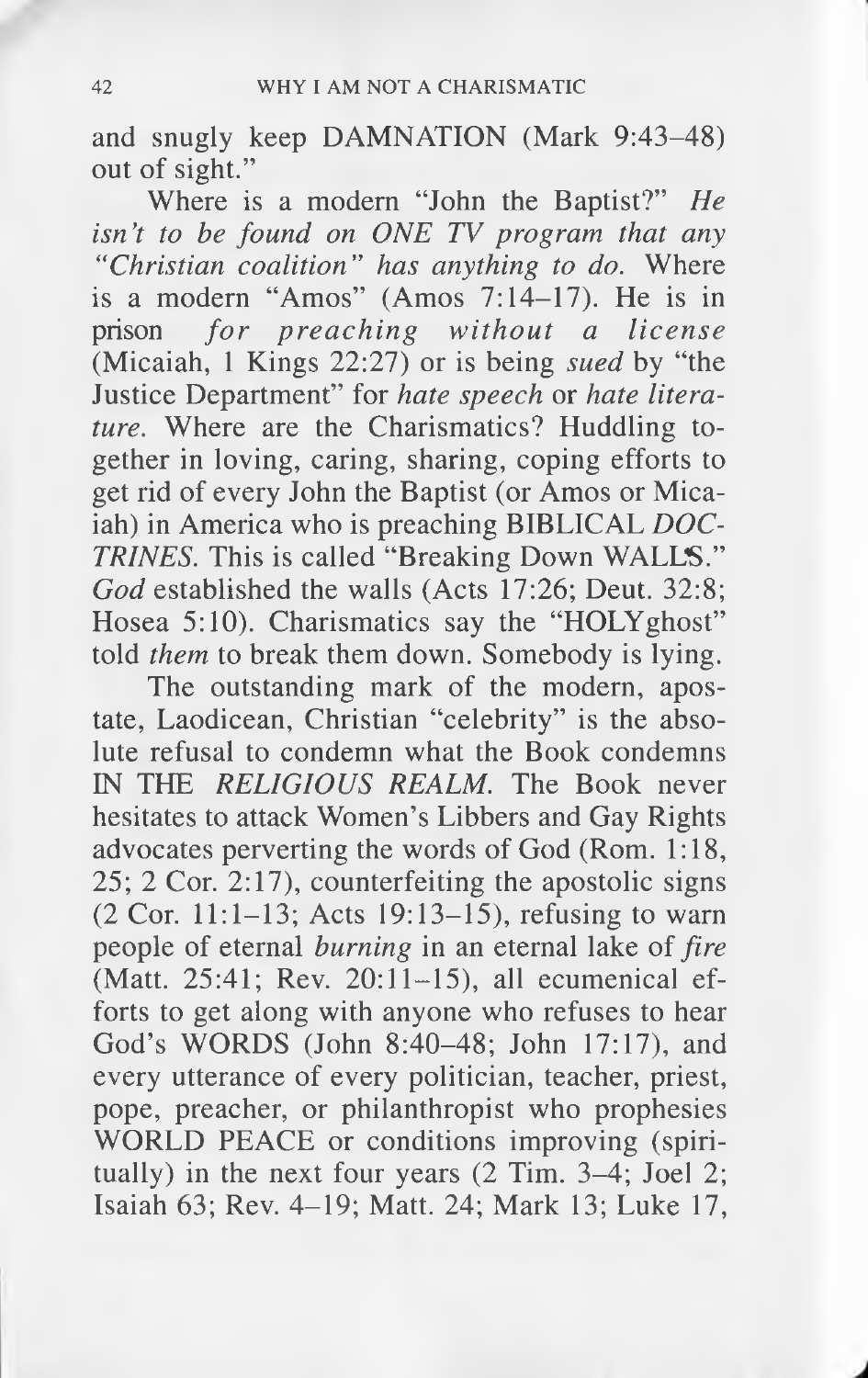21; Jude; 2 Pet. 3; Deut. 32; etc.).

The Charismatic movement, from Bethel College in Topeka (1900) to Pat Robertson (1997), is as shot through with *anti-Christian* corruption, *false* doctrine, false *profession, ignorance* of the Scriptures, carnal motives and works, and *deliberate Satanic DECEPTION* as any Cult movement on earth (Moonies, J.W.s, Seventh-day Adventists, Campbellites, the Marian Cult, Theosophy, the Mormons, etc.). True, within the pale of its depravity one will find born-again, Bible-believing Christians, and some of them are sweet, praying, generous HUMAN BEINGS. Once in awhile, in the lower levels (lower class economically), you will still find a "hellfire and damnation" preacher who is getting souls saved ("Holy Hubert," 1960s, was one of these), but these are "rare birds" in Laodicea. "Holy Hubert" didn't waste time instructing "catchers."

I would refer to the leading Charismatic celebrities of this generation as *Punk Rockers.* They don't even profess to be able to cast out demons like the character on page 30 of this work, and they won't even put a steel plate under their platforms to give the "sick" man (or woman) ninety volts "in the name of Jesus, etc."

The old-time healers were much more inventive. Still, they had their problems. When Oral Roberts (one of the biggest religious clowns that ever performed for Barnum and Bailey) came to Mobile, a hurricane blew down his tent and *seventyfive people were injured.* Of course, you know what he did, don't you? Of course you do! He did what any "God-called, anointed healer" would do. *He phoned for ambulances.* They came. Oral couldn't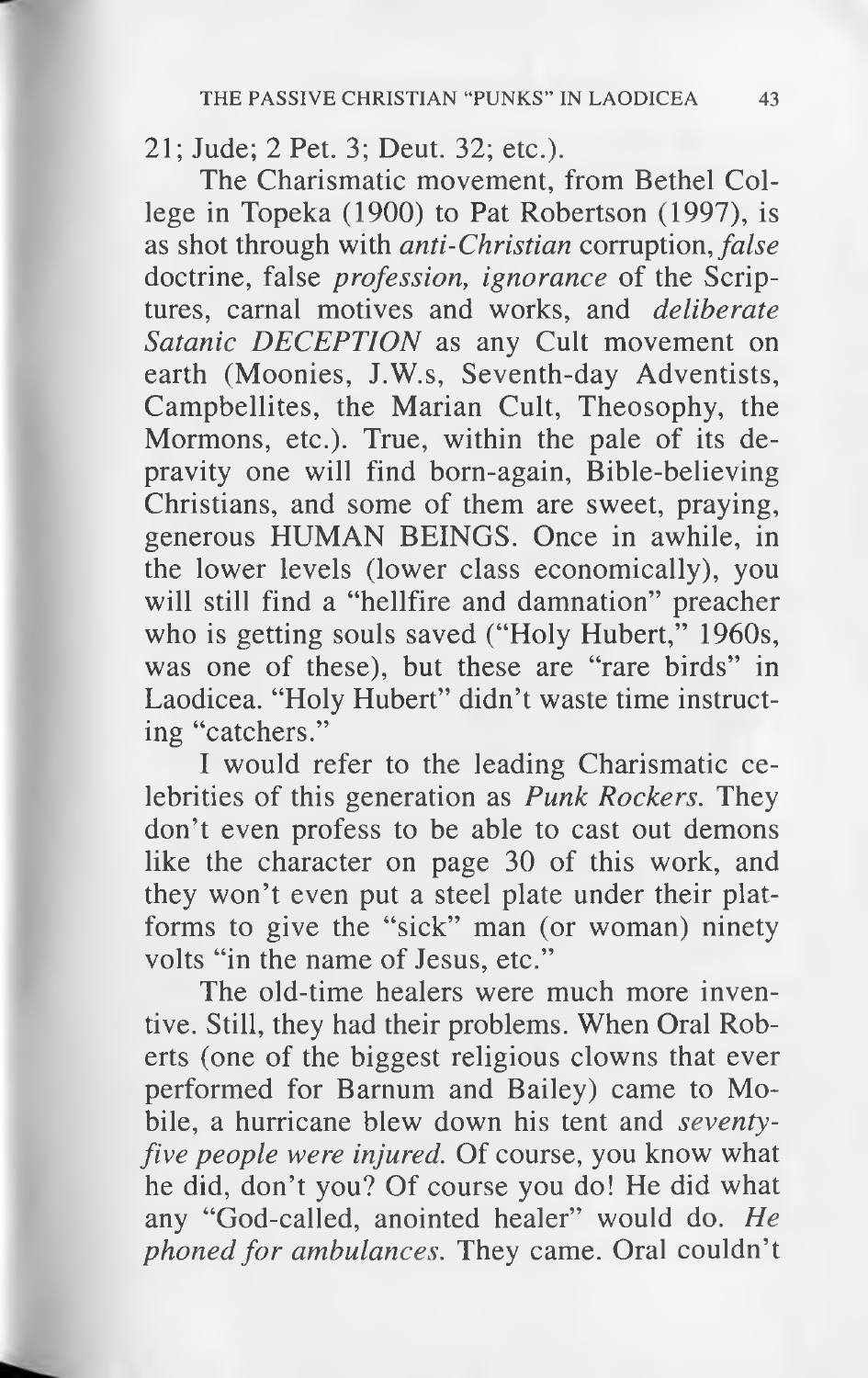heal a sick cat.

*I am not a Charismatic.*

No Charismatic can walk on water; not one of them can pull a man out of a grave after he has been dead and buried four days. "Jesus Christ the same yesterday and today and for ever," etc. No Charismatic healer has ever gone through ONE hospital ward in the United States in a large city and healed even *twenty people* by the "laying on of hands" (Mark 16:18). No tongues-blabbing, female Charismatic in any church in America has ever given any congregation ONE revelation about *anything* that was going to take place in the future that was not in print in a Bible 200 years before her grandmother was born. If she prophesied something about a person or a contemporary *local situation* or *personal friend*, any doctor or lawyer or shrink could have (and probably did) prophesied the same thing *before she did.*

No Charismatic has ever produced medical evidence (x-rays, doctor's signature, etc.) that he ever replaced an ear that was cut off (John 18:10), restored sight to someone born blind (John 9:6-7). or caused anyone who was genuinely crippled for life (Acts 3:2) to LEAP and RUN (Acts  $3:8-9$ ).

Every pious fakir who ever *professed* to have done the above, or anything LIKE it, gave the same testimony. The "disease" or "cancer" or "ruptured intestine" was INTERNAL, and no one could see it. The "dead man" was in a cataleptic state where his pulse stopped for awhile (he was not BURIED, John 11:1-20). The "healed" person had been prayed for by numerous people BEFORE the healer showed up, and she (or he) had prayed HOURS before the healer showed up. The healing turned

44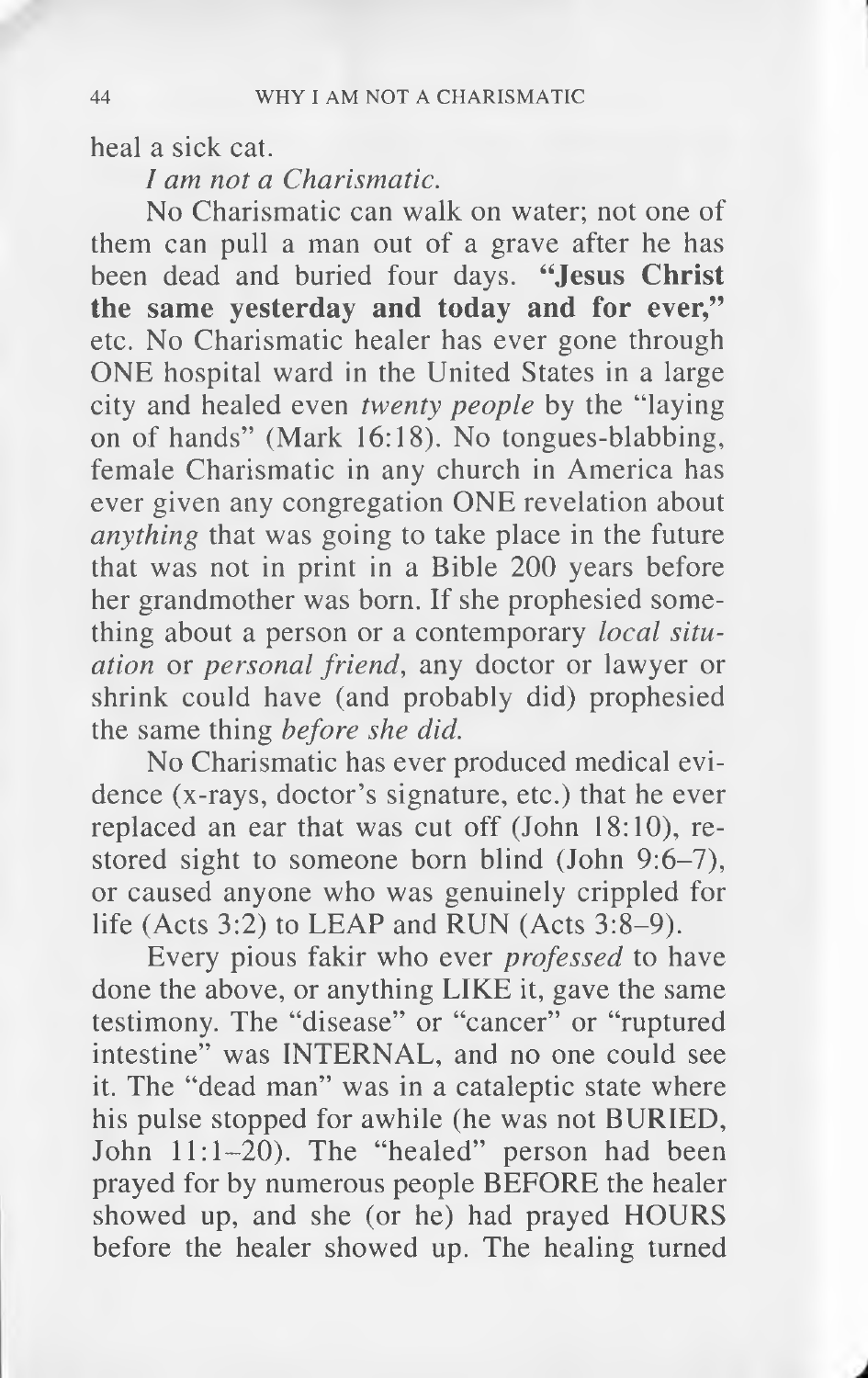45

out to be *temporary,* and the healer refused to follow up on what happened to his "patient" *two years* after he was supposed to have been healed, etc., etc., and so on into the night.

No one, since 1900, has even a ten-minute recording of ANY Charismatic woman who talked in tongues where the tongues were *translated* and *interpreted* after she did it. I have checked some blabber-mouthed female in a Pentecostal church running out a line of "hastalashandaisuntieabowtie" and noticed she used the *same word* three times:<br>once at *the beginning*, twice in the *middle* and once at *the beginning,* twice in the *middle* and once *at the end* of her "paragraph." When the "interpreter" (the pastor, naturally!) gave the "reading," his *first word* and *last word* did NOT match, and neither one showed up in the *MIDDLE* of the paragraph. Thus, "Shushosha mussha wamban al cusha Shushosha Shushosha Zambagoomba Kalaata Shushosha" came out as "thus saith the Lord, there are unsaved Baptists in this building tonight."

Yeah, sure, honey. Blow it out your filter tip.

M ay God save you from the hobbletygobblety-blibbery-blubbery Christian rejects who are "led by the Lord to do such and such," get "slain in the Spirit," and say "God is telling me now such and such . . . ," and "do you have the initial evidence of . . ." (of your religious insanity). May God protect you from these hyper-emotional, mealy-mouth, apostate PUNKS who want to drag you down to their level of ignorance and *Bible rejection* because you are a new *"babe"* (1 Pet. 2:2) in Christ and have not yet learned about "the *wiles* of the devil" (Eph. 6:11). They live and die in a "safe, Christian environment." They know *nothing* about self-denial, cross-bearing, persecu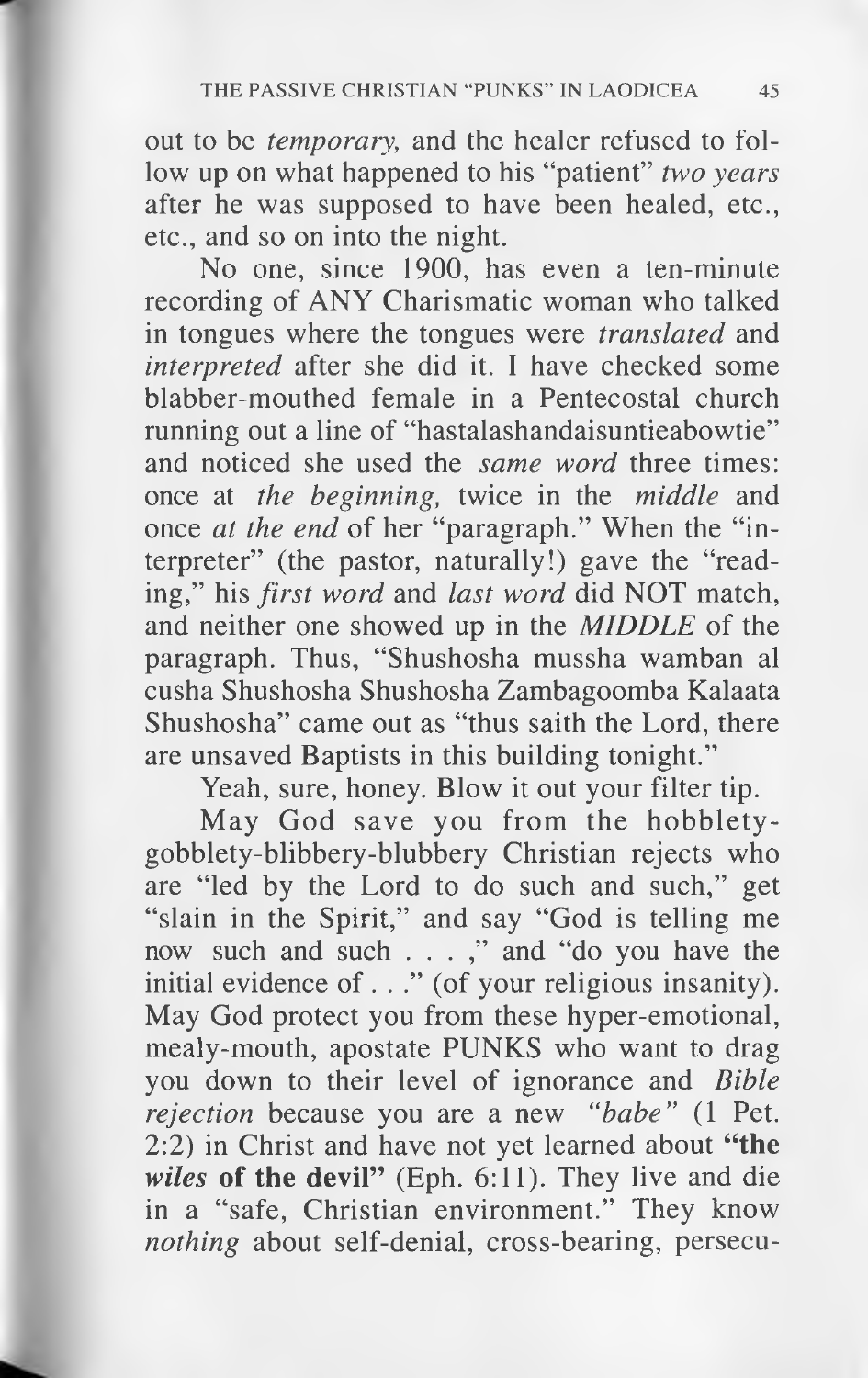tion, or soulwinning. When they are persecuted they take it to be because of their *spirituality,* when nine times out of ten it is due to their STUPIDITY. That is *why I* am not a Charismatic.

 $46$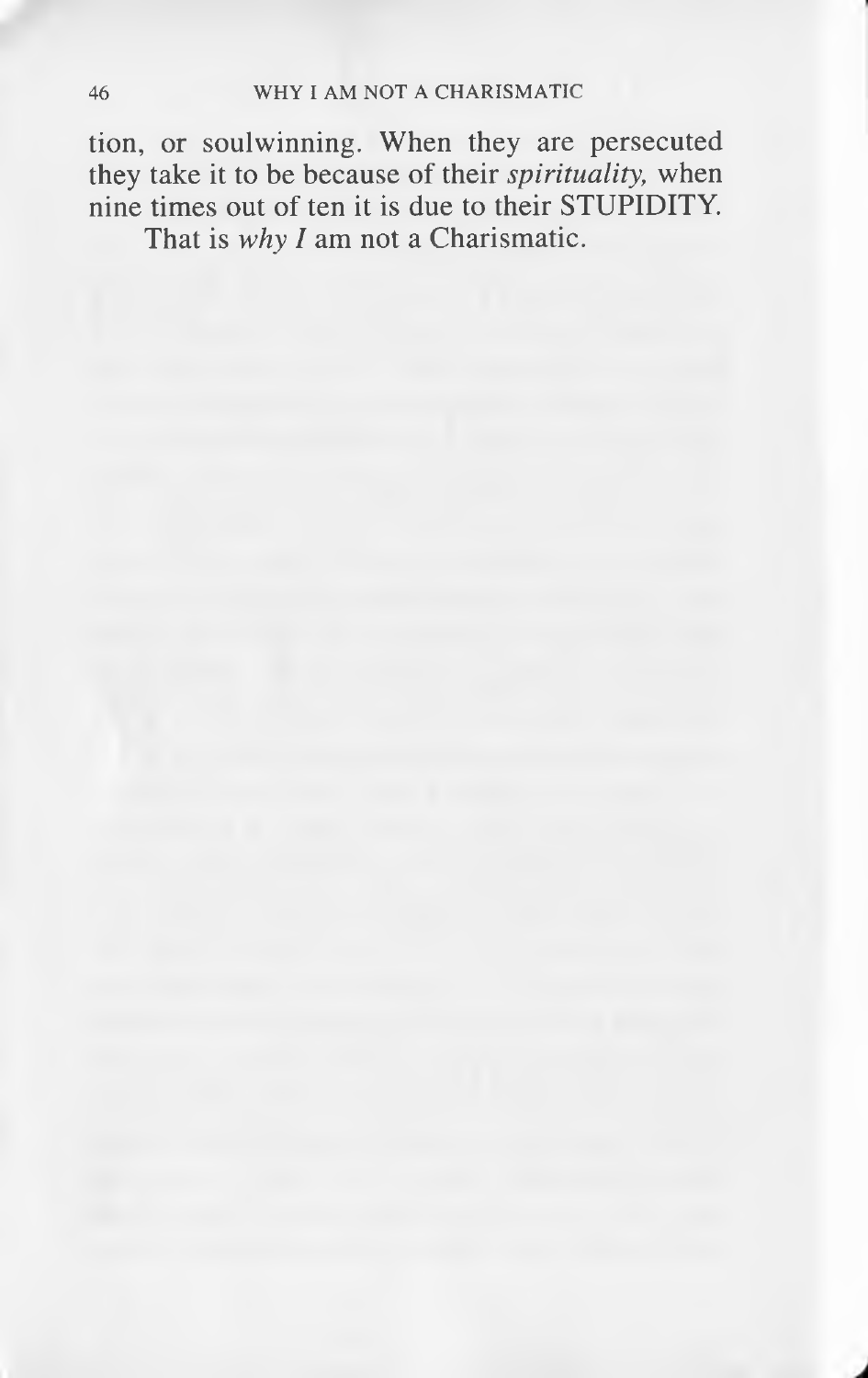